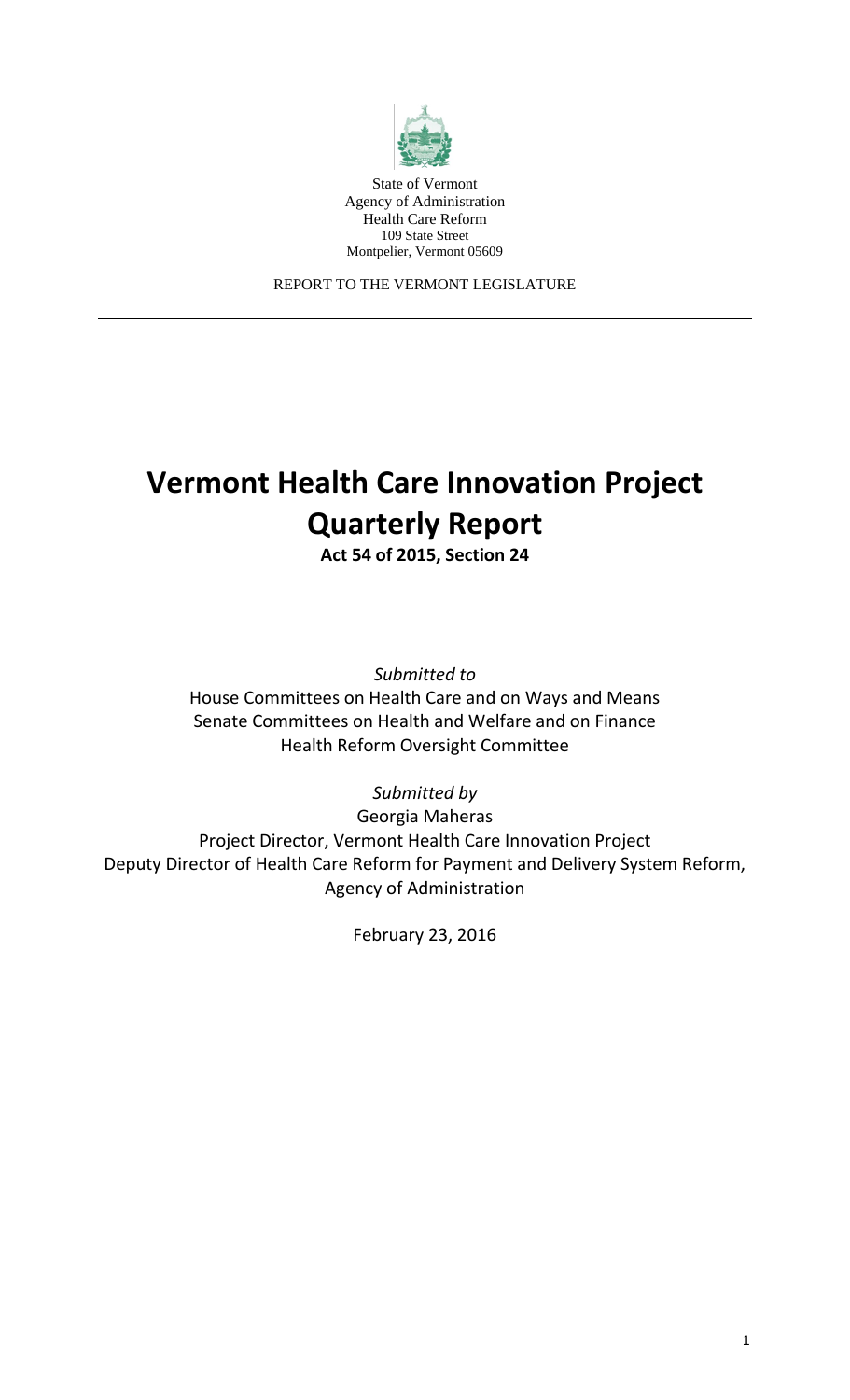This report is submitted in compliance with Act 54 of the Acts of 2015, Section 24 regarding the Vermont Health Care Innovation Project. It provides updates on activities performed by this project in Quarter 4 of 2015. Additional information about the project can be found on our project website: http://healthcareinnovation.vermont.gov.

### *Project Overview*

The Vermont Health Care Innovation Project or VHCIP, is funded through a \$45 million State Innovation Models (SIM) Model Testing grant from the federal Center for Medicare & Medicaid Innovation (CMMI). VHCIP uses SIM funds to strive towards the Triple Aim:

- Better care;
- Better health; and
- Lower costs.

The Triple Aim is advanced through a series of tasks that fall under five major focus areas:

- **Payment Model Design and Implementation**: Supporting creation and implementation of valuebased payments for providers in Vermont across all payers.
- **Practice Transformation**: Enabling provider readiness and encouraging practice transformation to support creation of a more integrated system of care management and care coordination for Vermonters.
- **Health Data Infrastructure**: Supporting provider, payer, and State readiness to participate in alternative payment models by building an interoperable system that allows for sharing of health information to support optimal care delivery and population health management.
- **Evaluation:** Assessing whether program goals are being met.
- **Program Management and Reporting:** Ensuring an organized project.

The project's five focus areas are depicted in Figure 1 below:

#### *Figure 1: Vermont's SIM Focus Areas*

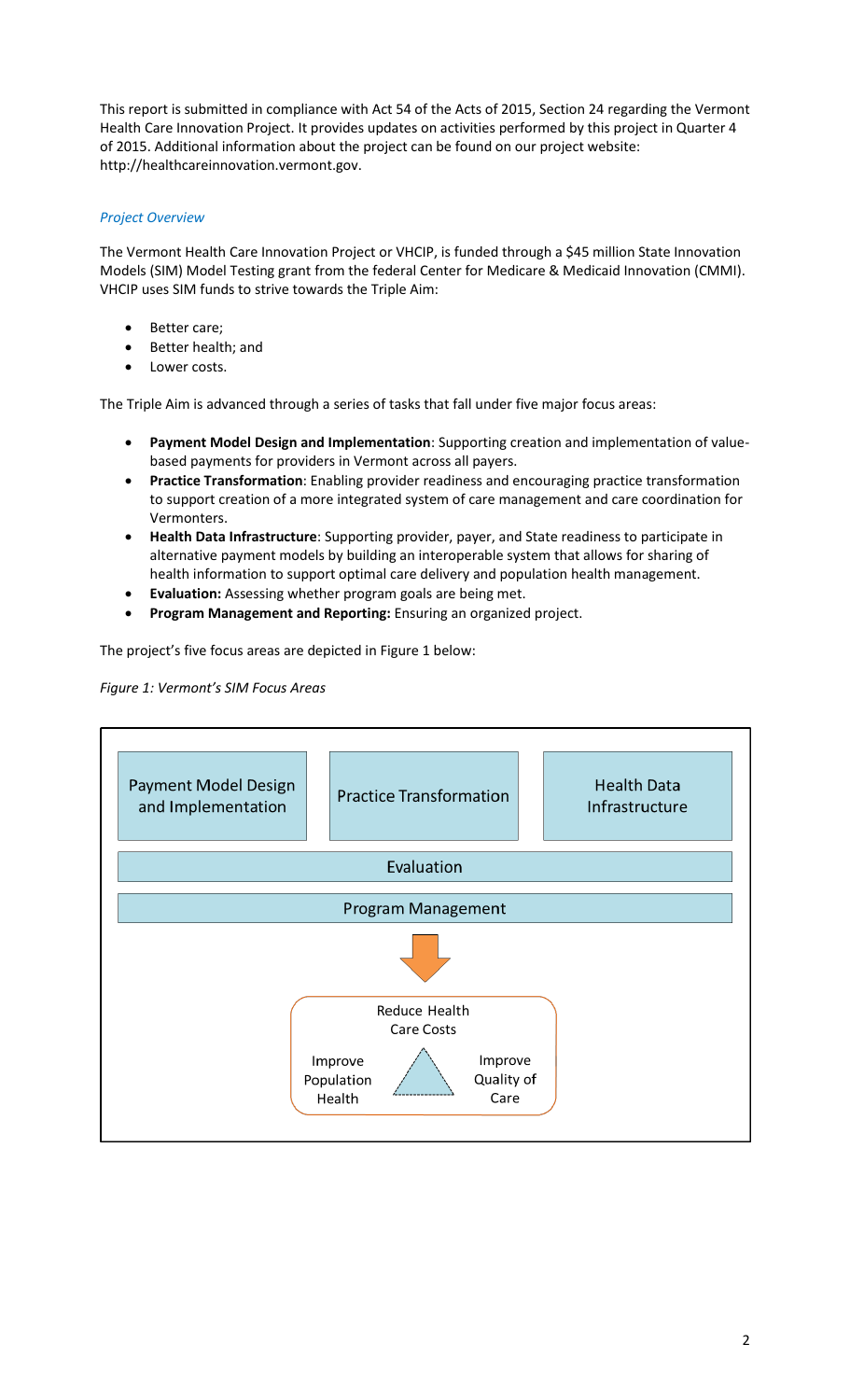#### *Progress During Quarter 4 of 2015*

#### Payment Model Design and Implementation

During Quarter 4, VHCIP worked to advance implementation and planning activities across a variety of existing and proposed payment models, including: Medicaid and commercial Shared Savings Programs; Medicaid episodes of care; Accountable Communities for Health.

*Medicaid and Commercial ACO Shared Savings Programs:* VHCIP engaged in further analyses of Year 1 (2014) Medicaid and commercial ACO Shared Savings Program (SSP) results. DVHA and GMCB staff and contractors continued to analyze data from both SSPs to pinpoint areas of success and improvement. DVHA analyses during Quarter 4 examined cost and utilization trends compared to base years and the statewide control group to determine root causes of savings in the program's first year. Identified causes of reduced overall PMPMs included: an influx of new and low-utilizing beneficiaries, and reduction in several service categories in 2014. DVHA also engaged in analyses of priority areas identified by SIM stakeholders, in particular an assessment of the quality of care for beneficiaries in the Medicaid SSP receiving Disability and Long Term Services and Supports (DLTSS) specialized services. DVHA is currently performing sub-analyses, expected to wrap up in Quarter 1 of 2016. In addition, the State submitted public notice through DVHA to begin the Medicaid State Plan amendment (SPA) process for Year 3 of the Medicaid SSP. Public notice closed on January 29, 2016. DVHA expects to submit the SPA in Quarter 1 of 2016.

*Medicaid Episodes of Care:* During Quarter 4, DVHA and VHCIP leadership engaged in ongoing discussions with CMMI related to a planned Medicaid Episodes of Care (EOC) payment model. This model was originally expected to launch in mid-2016 with three episodes. With agreement from CMMI, DVHA and VHCIP leadership decided in Quarter 1 of 2016 to modify these plans and instead design and implement one EOC based on the Integrating Family Services (IFS) program in 2017.

*Accountable Communities for Health:* VHCIP continued design for a second phase of work around Accountable Communities for Health (ACHs). An ACH Peer Learning Lab for interested communities will launch in Quarter 1 of 2016. This builds on previous work (described in the report for Quarter 3 of 2015) to identify key characteristics of an ACH; interested communities will participate in a series of facilitated sessions designed to support peer learning and inform State policy development. VHCIP staff are working to ensure alignment between the Peer Learning Lab and other learning opportunities currently offered to providers and community leaders on related topics (see Practice Transformation, below).

#### Practice Transformation

VHCIP continued implementation of practice transformation supports for Vermont providers during Quarter 4, including:

- The Integrated Communities Care Management Learning Collaborative;
- Core competency trainings; and
- Regional collaborations.

*Integrated Communities Care Management Learning Collaborative:* VHCIP continued implementation of the Integrated Communities Care Management Learning Collaborative, now active in eleven communities as of Quarter 3. The Learning Collaborative supports quality improvement and innovation in communities seeking to integrate care management across health, community, and social service organizations.

*Core Competency Training:* Project staff continued planning for a series of care management and disability-specific core competency trainings for front-line health care providers. Trainings will launch across the state in March 2016. This area of work developed out of the Integrated Communities Care Management Learning Collaborative.

*Regional Collaborations:* VHCIP is working with Blueprint for Health staff and stakeholders to support implementation of Regional Collaborations (also known as Unified Community Collaboratives). These local structures support provider collaboration and alignment between Blueprint and ACO quality measurement, data analysis, clinical priorities, and improvement efforts. Regional Collaborations convene leaders from ACOs, the Blueprint, and health care/community organizations, and are now active in all Health Service Areas.

#### Health Data Infrastructure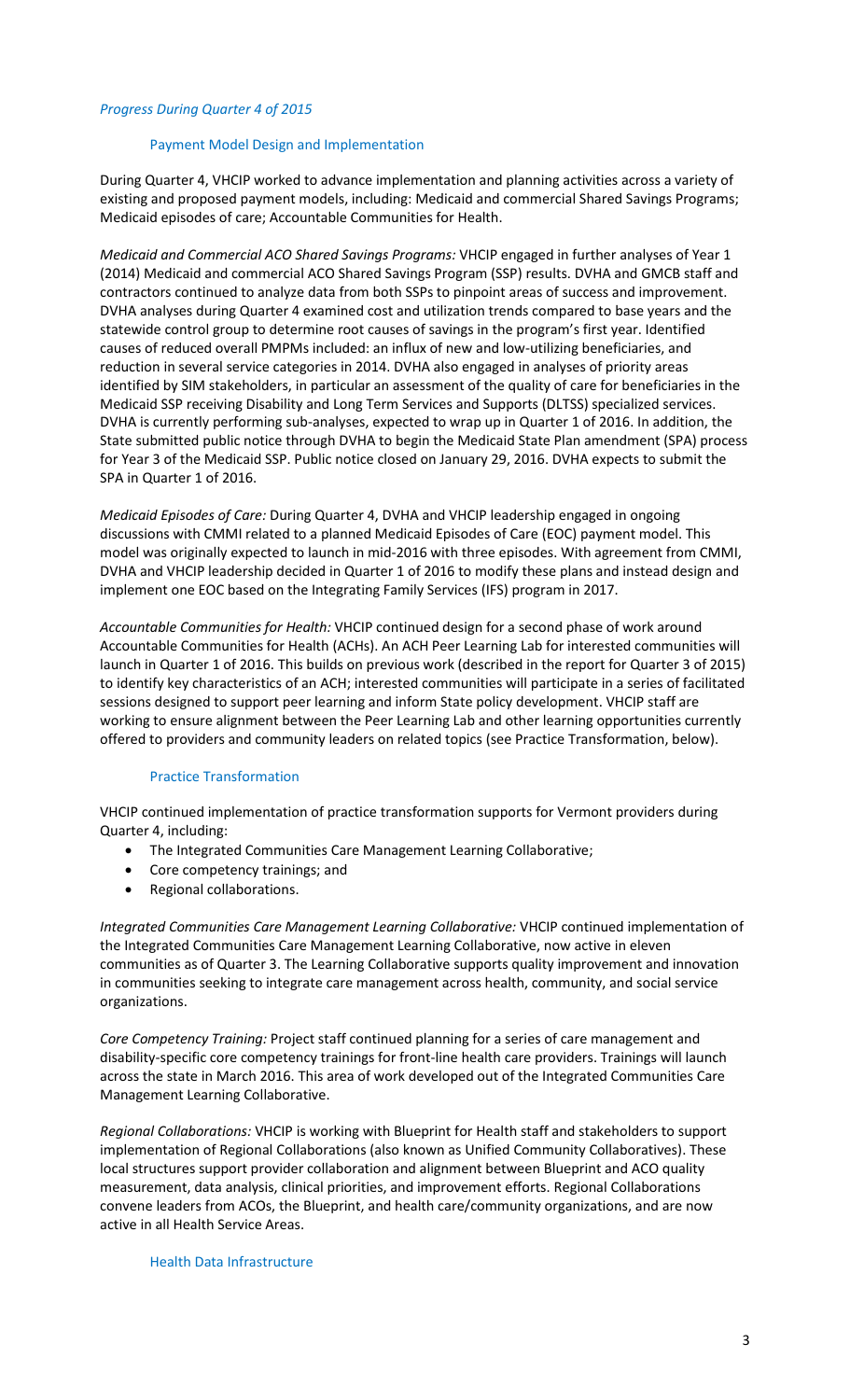During Quarter 4, VHCIP continued to make investments in health information technology (HIT) and health information exchange (HIE), including: the acquisition of the DocSite clinical registry for the Blueprint for Health; the selection of telehealth pilots; and the finalization of a health data inventory.

*DocSite Acquisition:* VHCIP, in partnership with the Blueprint for Health, has completed acquisition of the Covisint DocSite clinical registry license for source code. DocSite has been a key tool for the Blueprint for Health and Support and Services at Home (SASH) programs for over 5 years. The system will go live in Quarter 1 of 2016.

*Telehealth Pilots:* Following a competitive RFP process, a bid review team selected two apparently successful bidders to implement 12-month telehealth pilots in 2016. Pilots are expected to begin in Quarter 1 of 2016.

*Health Data Inventory:* In December, VHCIP finalized a Health Data Inventory to support future health data infrastructure planning. This project sought to build a comprehensive list of health data sources in Vermont, gather key information about each, and catalogue them in a web-accessible format. The [completed inventory](https://stone.knackhq.com/health-inventory#datasourcelisting/) and a [report](http://healthcareinnovation.vermont.gov/sites/hcinnovation/files/HIE/VTHealthData%20Inventory_FinalReport_12312015.pdf) offering findings and recommendations are publicly available online.

#### Evaluation

*State-Led Evaluation Plan Approval*: VHCIP's State-Led Evaluation Plan, a required element of the SIM grant, was originally submitted to CMMI for approval in Quarter 2 of 2015. The plan was developed in collaboration with VHCIP stakeholders.

This plan includes three categories of activity:

- 1. Activities performed by the self-evaluation contractor.
- 2. Monitoring and evaluation activities performed by SIM staff and key analytic contractors.
- 3. Patient experience surveys performed by Datastat, a state Contractor.

Through the Self-Evaluation Plan, VHCIP proposes to answer research questions in three topical areas, all key to Vermont's progress towards achieving an integrated delivery system that rewards value-based care: Care Integration and Coordination; Use of Clinical and Economic Data to Promote Value-Based Care; and Payment Reform and Incentive Structures. The Self-Evaluation Plan combines a review of information on various reporting cycles to assist in programmatic decisions within the SIM Testing period, as well as inform VHCIP sustainability planning.

In August 2015, CMMI offered conditional approval of the State-Led Evaluation Plan. The State submitted a revised Plan in response to CMMI feedback in November 2015, adding: 1) a detailed logic model that illustrates and links project-wide goals, activities, milestones and metrics; 2) a description of project-wide state evaluation activities; and 3) a learning dissemination plan designed to facilitate the sharing of relevant findings. Note: The State received formal approval of the State-Led Evaluation Plan in Quarter 1 of 2016.

*State-Led Evaluation Plan Implementation*: As a result of changes to the State-Led Evaluation Plan and related contract scopes, State procurement guidelines required VHCIP to terminate its contract with the existing State-Led Evaluation contractor and re-procure for the revised scope of work in Quarter 4. The existing contract, with Impaq International, was terminated in November 2015. GMCB released a new RFP for the revised scope of work in November, and selected a new apparent awardee in December. As of February 2016, contract negotiations were concluded and the State is awaiting federal contract approval.

#### Project Management Activities

In November 2015, staff developed and submitted a Year 3 Operational Plan for the 2016 calendar year. At CMMI's direction, the State withdrew the Operational Plan submission and submitted a request for a six-month No-Cost Extension. CMMI approved this request in December, extending Year 2 of Vermont's SIM grant through June 2016. Project leadership did stakeholder education during December to explain this change and describe the impact on our work.

*For more detailed information please refer to VHCIP's Project Status Reports for January 2016, which include project summaries, timelines, and other key information about each project area.*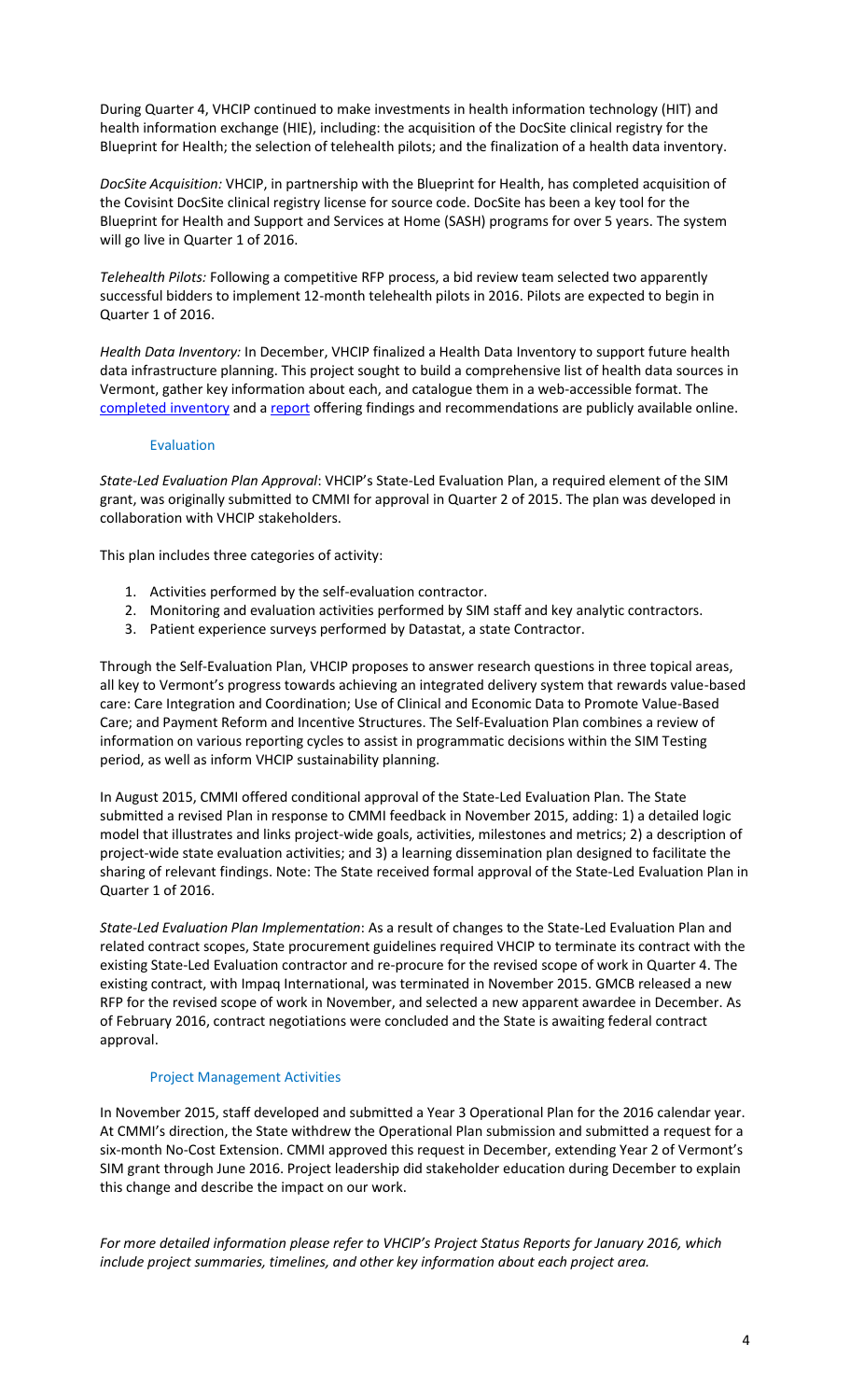## **VHCIP Project Status Reports** January 2016

| Projects: Self-Evaluation Plan and Execution; Surveys; Monitoring and Evaluation Activities within Payment Programs |  |
|---------------------------------------------------------------------------------------------------------------------|--|
|                                                                                                                     |  |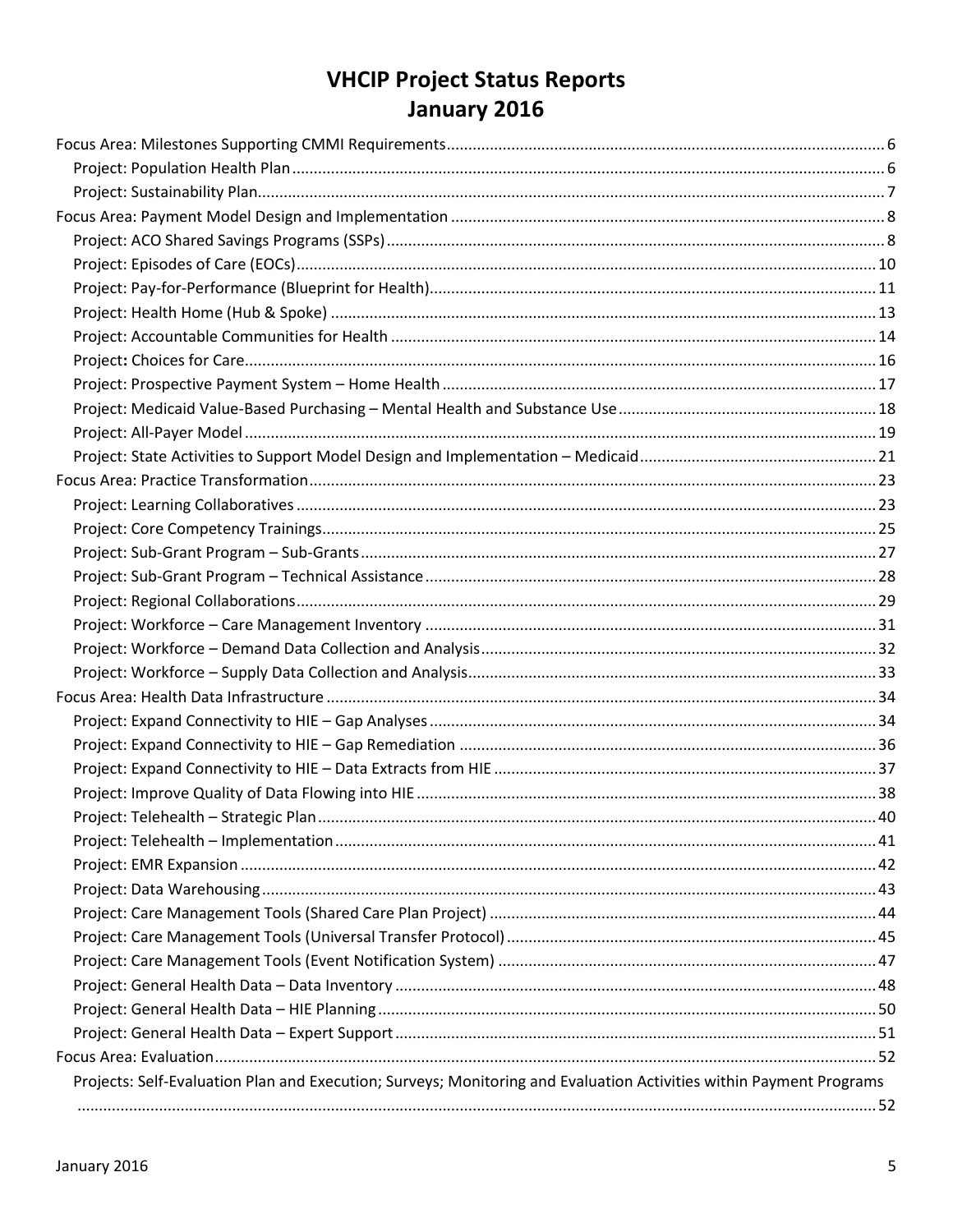### **Focus Area: Milestones Supporting CMMI Requirements**

#### **Focus Area: Milestones Supporting CMMI Requirements** Project: Population Health Plan

<span id="page-5-1"></span><span id="page-5-0"></span>**Project Summary:** The Population Health Plan will build upon the existing State Health Improvement Plan, which identifies three strategic goals for population health improvement: Reduce the prevalence of chronic disease; reduce the prevalence of individuals with or at risk of substance abuse or mental illness; and improve childhood immunization rates. The Population Health Plan will also offer a strategic pathway forward to systematically connect integrated care management efforts with community-wide prevention strategies to improve population health outcomes. The plan will include an analysis of the care and payment models being tested through the VHCIP and offer suggestions for strategic levers to ensure population health improvement. It is being developed collaboratively by the SIM Population Health Work Group, Vermont Department of Health, and SIM staff, with support from contractors and key national subject matter experts. The Population Health Plan is a required deliverable of Vermont's SIM grant. Work to develop the Population Health Plan is ongoing; it will be completed by the end of Performance Period 3.

#### **Project Timeline and Key Facts:**

- 2014 Developed definition of population health and came to consensus on core concepts.
- 2015 Developed Population Health Plan outline with research support from SIM TA partners (CDC and CHCS) and contractors; began to draft short sections of the Population Health Plan
- January-June 2016 Finalize Population Health Plan outline with VHCIP work group input; collect and organize materials on population health measures, payment models, care models, and financing mechanisms; and select contractor to support Population Health Plan writing beginning in July 2016.
- July-October 2016 Draft Population Health Plan.
- November 2016 Present draft Population Health Plan to VHCIP work groups for feedback.
- December 2016-June 2017 Finalize Population Health Plan.

#### **Status Update/Progress Toward Milestones and Goals:**

- During 2014 and 2015, the Population Health Work Group and staff developed a definition of population health, came to consensus on other core concepts, and developed documents to communicate these concepts to stakeholders across the project.
- In the first half of 2015, project staff developed a rough outline for the Population Health Plan with technical assistance support from CDC and CHCS. This outline will be refined and finalized in the first half of 2016 with input from the Population Health Work Group and other VHCIP work groups.
- In late 2015, DVHA released an RFP seeking support for writing the Population Health Plan. The RFP will be rereleased in Spring 2016, and a bidder selected and contract executed before July 1, 2016.

#### **Milestones***:*

*Performance Period 1*: N/A

*Performance Period 1 Carryover*: N/A

*Performance Period 2*: Finalize Population Health Plan outline by 6/30/16.

**Metrics***:* There is no quarterly reporting associated with this project.

#### **Additional Goals***:*

*# Lives Impacted:* N/A

*# Participating Providers:* N/A

#### **Key Documents***:*

- **[Population Health Work Group Essential Resources](http://healthcareinnovation.vermont.gov/sites/hcinnovation/files/PHWG_Essential_References.pdf)**
- **[Population Health Integration in the Vermont Health Care Innovation Project](http://healthcareinnovation.vermont.gov/sites/hcinnovation/files/Pop_Health/Pop%20Health%20in%20VHCIP%2011-12-14.pdf)**
- **[ACOs, TACOs and Accountable Communities for Health](http://healthcareinnovation.vermont.gov/sites/hcinnovation/files/Pop_Health/PHWG%20ACO%20TACO%20ACH%20%202%204%2015.pdf)**
- **[Accountable Communities for Health: Opportunities and Recommendations](http://healthcareinnovation.vermont.gov/sites/hcinnovation/files/Pop_Health/VT%20ACH%20Opportunities%20and%20Recommendations.pdf)**

#### **State of Vermont Lead(s):** Heidi Klein

**Contractors Supporting:** James Hester; TBD – Population Health Plan Writer (Performance Period 3).

To view executed contracts, please visit the **[VHCIP Contracts](http://healthcareinnovation.vermont.gov/node/731)** page.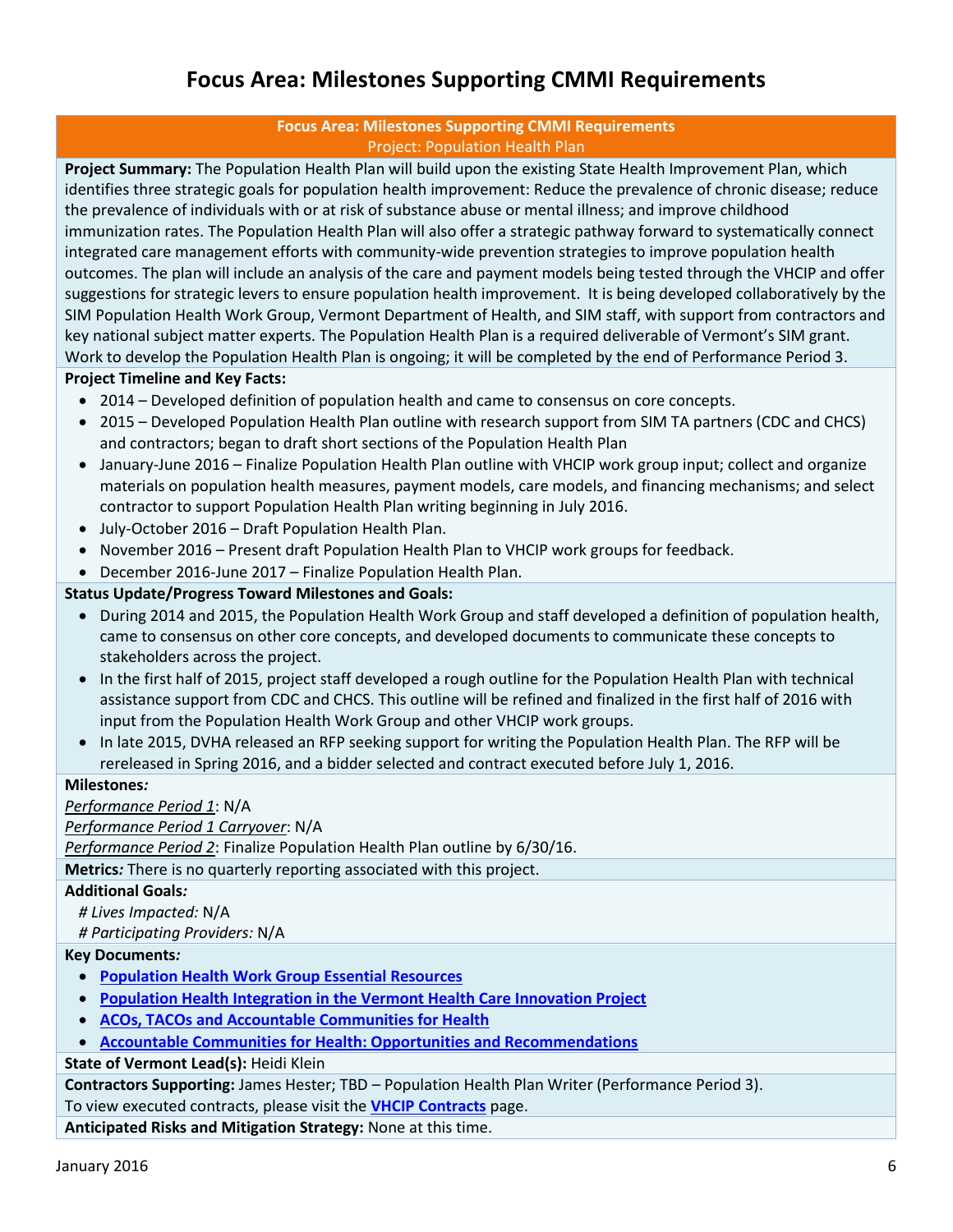#### **Focus Area: Milestones Supporting CMMI Requirements** Project: Sustainability Plan

<span id="page-6-0"></span>**Project Summary:** The Sustainability Plan is a required deliverable of Vermont's SIM grant, and will build on ongoing conversations between State leadership, project stakeholders, and CMMI. Vermont's high-level sustainability strategy is to sustain any contract support and personnel using model savings and through re-deployment of vacant positions and changes in contractor scope that may be no longer needed given new models of provider oversight and financing. Vermont will use our final test year to do more detailed planning, and to provide specificity about the activities that will be supported after the end of our SIM testing period. The State plans to engage a contractor to support development of the Sustainability Plan; the Plan will be completed by the end of Performance Period 3.

#### **Project Timeline and Key Facts:**

- 2015 Basic sustainability strategy developed.
- January-June 2016 Finalize Sustainability Plan strategy and engage contractor to support Sustainability Plan development.
- July-October 2016 Draft Sustainability Plan.
- November 2016 Present draft Sustainability Plan to VHCIP work groups for feedback.
- December 2016-June 2017 Finalize Sustainability Plan.

#### **Status Update/Progress Toward Milestones and Goals:**

- During 2015, Project leadership developed a high-level sustainability strategy and began project-level sustainability planning.
- In the first half of 2016, Vermont plans to release an RFP seeking contractor support for sustainability planning and development of the Sustainability Plan document. A bidder will be selected and contract executed before July 1, 2016.
- Vermont's comprehensive sustainability plan depends in part on our negotiations with CMMI regarding the Medicare waivers needed to implement a Next Generation ACO style All-Payer Model in Vermont.

#### **Milestones***:*

*Performance Period 1*: N/A

*Performance Period 1 Carryover*: N/A

*Performance Period 2*: Finalize Sustainability Plan outline and procure contractor to support Plan development by 6/30/16.

**Metrics***:* There is no quarterly reporting associated with this project.

#### **Additional Goals***:*

*# Lives Impacted:* N/A

*# Participating Providers:* N/A

**Key Documents***:*

**State of Vermont Lead(s):** Georgia Maheras

**Contractors Supporting:** TBD – Sustainability Planning (Performance Period 3).

To view executed contracts, please visit the **[VHCIP Contracts](http://healthcareinnovation.vermont.gov/node/731)** page.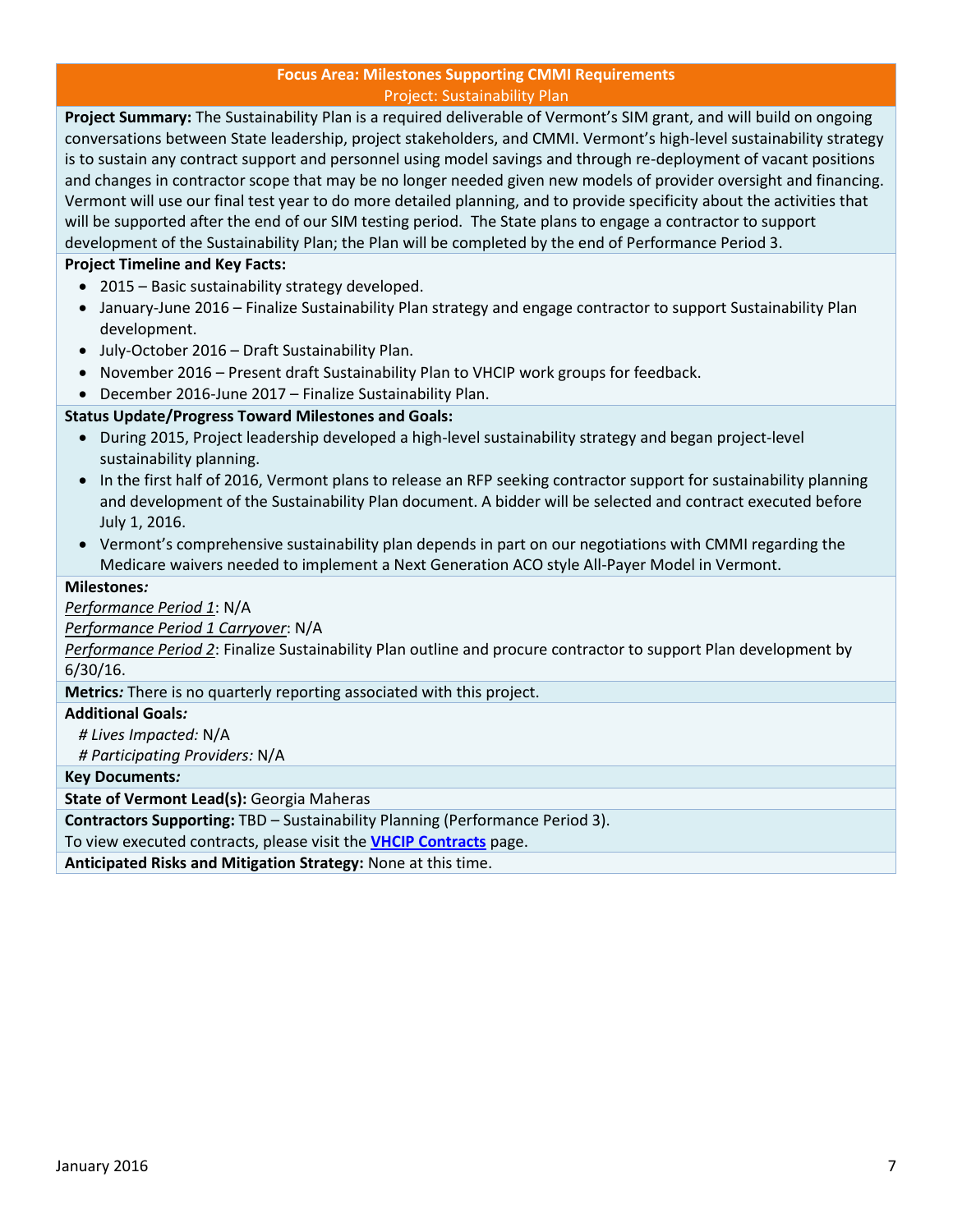### **Focus Area: Payment Model Design and Implementation**

#### **Focus Area: Payment Model Design and Implementation** Project: ACO Shared Savings Programs (SSPs)

<span id="page-7-1"></span><span id="page-7-0"></span>**Project Summary:** Modeled closely after the Medicare Shared Savings Program, this alternative payment model for commercial and Medicaid beneficiaries in Vermont was launched in 2014 as a three-year program. Beneficiaries are attributed to one of three accountable care organizations (ACOs) in the State. ACOs must meet quality targets to be eligible to share in any savings.

#### **Project Timeline and Key Facts:**

- January 2014 Medicaid and commercial SSPs launched.
- July 2014 ACOs and DVHA started sharing attribution files and claims data.
- August 2014 ACOs and DVHA began meeting monthly to collaborate around clinical/quality improvement.
- March 2015 Performance measures, quality benchmarks, and Gate and Ladder methodology reviewed and modified for Year 2.
- August 2015 DVHA elected not to include additional categories of service in TCOC for Year 3.
- September 2015 Shared savings/quality performance calculations and results made available for Performance Year 1 of program.
- October 2015 Results of the SSP Year 1 were presented to the GMCB and VHCIP stakeholders.
- December 2015-January 2016 VHCIP staff prepared for Year 3 Medicaid SSP SPA negotiations.

#### **Status Update/Progress Toward Milestones and Goals:**

- Medicaid SSP Year 2 contract negotiations between DVHA and Medicaid SSP ACOs are almost complete.
- Expansion of Total Cost of Care for Year 3 of the Medicaid SSP was considered in 2015. DVHA reviewed all potential services to include in Year 3 before determining not to include them. DVHA notified the ACOs that it would not include additional services on September 1, 2015.
- The Green Mountain Care Board published the Year 1 (CY2014) quality, cost, and utilization performance results for each of the ACOs in the commercial SSP in Fall 2015.
- In Performance Period 2, the project focus is on continued program implementation and evolution of program standards based on cost and quality results from the first performance period of both the Medicaid and commercial SSPs.
- During Performance Period 3, the SSPs will target additional beneficiaries and focus on expanding the number of Vermonters served in this alternative payment model.
- The commercial SSP will not offer downside risk as originally proposed in Year 3.

#### **Milestones***:*

#### *Performance Period 1:*

- 1. Implement Medicaid and Commercial ACO SSPs by 1/1/14.
- 2. Develop ACO model standards: Approved ACO model standards.
- 3. Produce quarterly and year-end reports for ACO program participants and payers: Evaluation plan developed.
- 4. Execute Medicaid ACO contracts: Number ACO contracts executed (goal = 2).
- 5. Execute commercial ACO contracts: Number of commercial ACO contracts executed (goal = 2).
- *Performance Period 1 Carryover:* Continue implementation activities in support of the 2014 SSP performance year.

1. Continue implementation activities in support of the initial SSP performance period according to the SSP project plan.

2. Modify program standards by 6/30/15 in preparation for subsequent performance periods. Finalize contract amendments for subsequent performance periods.

- 3. Complete final cost and quality calculations for initial SSP performance period by 9/15/15.
- 4. Maintain 2 contracts with ACOs Year 1 Medicaid ACO-SSP.
- 5. Maintain 3 contracts with ACOs Year 1 commercial ACO-SSP.
- 6. Modify initial quality measures, targets, and benchmarks for Y2 program periods by 6/30/15 (based on stakeholder input and national measure guidelines).
- 7. Medicaid/commercial program provider participation target: 700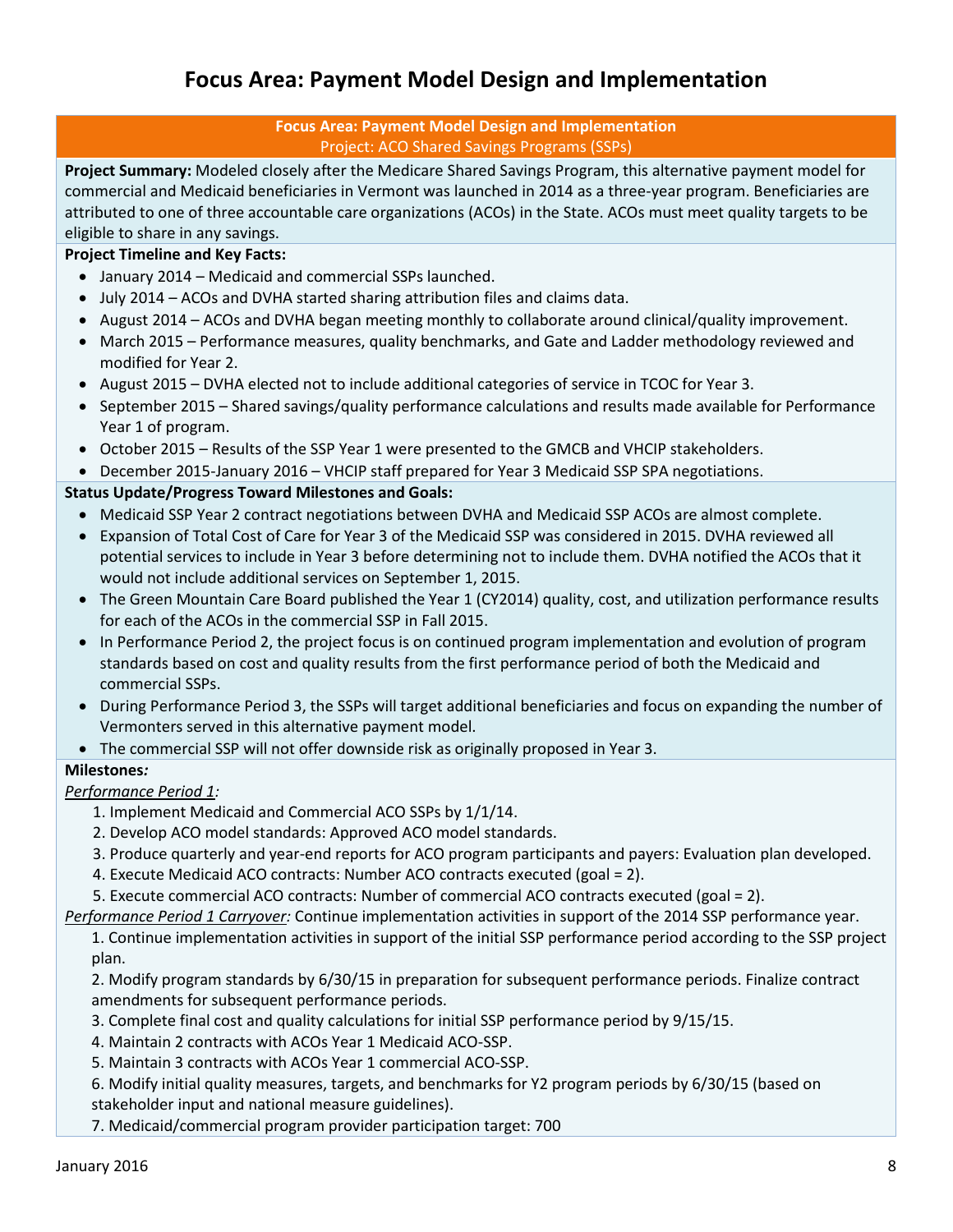Medicaid/commercial program beneficiary attribution target: 110,000

*Performance Period 2:* Expand the number of people in the Shared Savings Programs in Performance Period 2 by 6/30/16:

Medicaid/commercial program provider participation target: 950.

Medicaid/commercial program beneficiary attribution target: 130,000.

**Metrics***:* 

CORE\_Beneficiaries impacted\_[VT]\_VTEmployees CORE\_Beneficiaries impacted\_[VT]\_[ACO]\_Commercial CORE\_Beneficiaries impacted\_[VT]\_[ACO]\_Medicaid CORE\_Beneficiaries impacted\_[VT]\_[ACO]\_Medicare CORE Participating Provider [VT] [ACO] Commercial CORE\_Participating Provider\_[VT]\_[ACO]\_Medicaid CORE Participating Provider [VT] [ACO] Medicare CORE Provider Organizations [VT] [ACO] Commercial CORE Provider Organizations [VT] [ACO] Medicaid CORE\_Provider Organizations\_[VT]\_[ACO]\_Medicare CORE\_Payer Participation\_[VT] CORE\_BMI\_[VT] CORE\_Diabetes Care\_[VT] CORE\_ED Visits\_[VT] CORE\_Readmissions\_[VT] CORE\_Tobacco Screening and Cessation\_[VT]

CAHPS Clinical & Group Surveys

#### **Additional Goals***:*

*# Lives Impacted:* 176,100 (as of September 2015; December 2015 numbers expected in February 2016) *# Participating Providers:* 947 (as of September 2015; December 2015 numbers expected in February 2016)

#### **Key Documents***:*

**[Shared Savings Program webpage](http://healthcareinnovation.vermont.gov/node/860)**

**State of Vermont Lead(s):** Amy Coonradt, Richard Slusky

**Contractors Supporting:** Bailit Health Purchasing; Bi-State Primary Care Association/Community Health Accountable Care; Burns and Associates; Deborah Lisi-Baker; Healthfirst; Policy Integrity; The Lewin Group; UVM Medical Center/OneCare Vermont; Vermont Medical Society Foundation; Wakely Actuarial.

To view executed contracts, please visit the **[VHCIP Contracts](http://healthcareinnovation.vermont.gov/node/731)** page.

#### **Anticipated Risks and Mitigation Strategy:**

- Plans for SSP evolution in 2016 could be inconsistent with activities proposed for the All-Payer Model in 2017.
	- o Vermont will include key SSP operational staff in APM planning conversations to ensure alignment across related initiatives.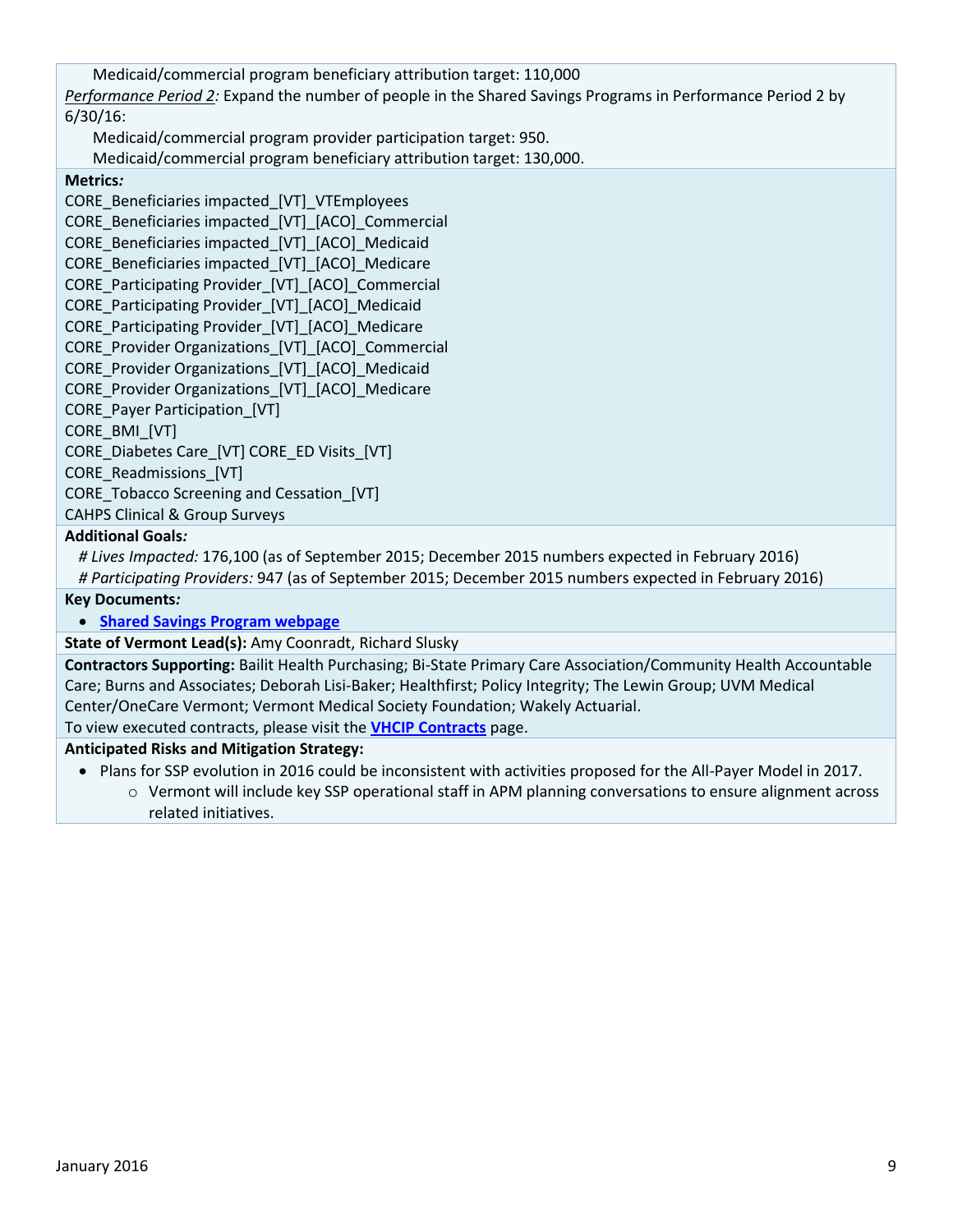#### **Focus Area: Payment Model Design and Implementation** Project: Episodes of Care (EOCs)

<span id="page-9-0"></span>**Project Summary:** Vermont is in the process of developing an episode-based payment model for the Medicaid population. The payment model will include one episodes of care (EOCs), and will be implemented to best complement other payment models that are presently in operation in the state.

#### **Project Timeline and Key Facts:**

- June-December 2014 HCi3/Brandeis engaged to conduct preliminary analyses of EOCs in Vermont.
- January 2015 Public-private stakeholder EOC sub-group of the VHCIP Payment Models Work Group launched to discuss the potential for development of episode-based payment models and analytics to support delivery system transformation.
- May 2015 DVHA staff began Medicaid-specific analysis of potential EOCs, taking into consideration service volume, cost, and overall variation.
- August 2015 Three EOCs tentatively selected for implementation in July 2016.
- September 2015 Vendor selected to design Medicaid's episode-based payment model for 2016 launch.
- November 2015 Pilot episodes brought before the Payment Model Design and Implementation Work Group.
- January 2016 Following discussions with CMMI, Vermont developed new EOC milestones, below, which limit the number to one EOC.

#### **Status Update/Progress Toward Milestones and Goals:**

- A sub-group of the VHCIP Payment Models Work Group focused on EOCs was established in January 2015.
- Staff conducted a series of one-on-one meetings with stakeholder organizations to understand opportunities and concerns related to this initiative.
- The three pilot episodes were brought before the Payment Model Design and Implementation Work Group in November 2015, and a public comment period was open during the month of November.
- In January 2016, following internal discussion and discussion with CMMI, the Core Team modified the EOC milestone, reducing it from three Episodes to one and ensuring alignment with other reforms.

#### **Milestones***:*

*Performance Period 1*: At least 3 episodes launched by 10/2014.

*Performance Period 1 Carryover*: EOC feasibility analyses:

- 1. Analyze 20 episodes for potential inclusion in Medicaid EOC program by 7/31/15.
- 2. Develop implementation plan for EOC program by 7/31/15.
- 3. Convene stakeholder sub-group at least 6 times by 6/30/15.

*Performance Period 2*: Research, design, and draft implementation plan for one EOC based off of the IFS program by 6/30/16.

#### **Metrics***:*

CORE\_Beneficiaries impacted\_[VT]\_[EOC]\_Commercial

CORE\_Beneficiaries impacted\_[VT]\_[ EOC]\_Medicaid

CORE\_Beneficiaries impacted\_[VT]\_[ EOC]\_Medicare

CORE\_Participating Provider\_[VT]\_[EOC]

CORE\_Participating Organizations\_[VT]\_[EOC]

CORE\_Payer Participation\_[VT]

#### **Additional Goals***:*

*# Lives Impacted:* 0 (as of December 2015)

*# Participating Providers:* 0 (as of December 2015)

#### **Key Documents***:* **[Episodes of Care Sub-Group Webpage](http://healthcareinnovation.vermont.gov/node/861)**

#### **State of Vermont Lead(s):** Amanda Ciecior

**Contractors Supporting:** Bailit Health Purchasing; Burns and Associates; Pacific Health Policy Group.

To view executed contracts, please visit the **[VHCIP Contracts](http://healthcareinnovation.vermont.gov/node/731)** page.

#### **Anticipated Risks and Mitigation Strategy:**

 Program will launch without sufficient time to implement or evaluate its potential prior to the end of SIM. o VHCIP leadership directed program staff to align timelines now that there is a new milestone.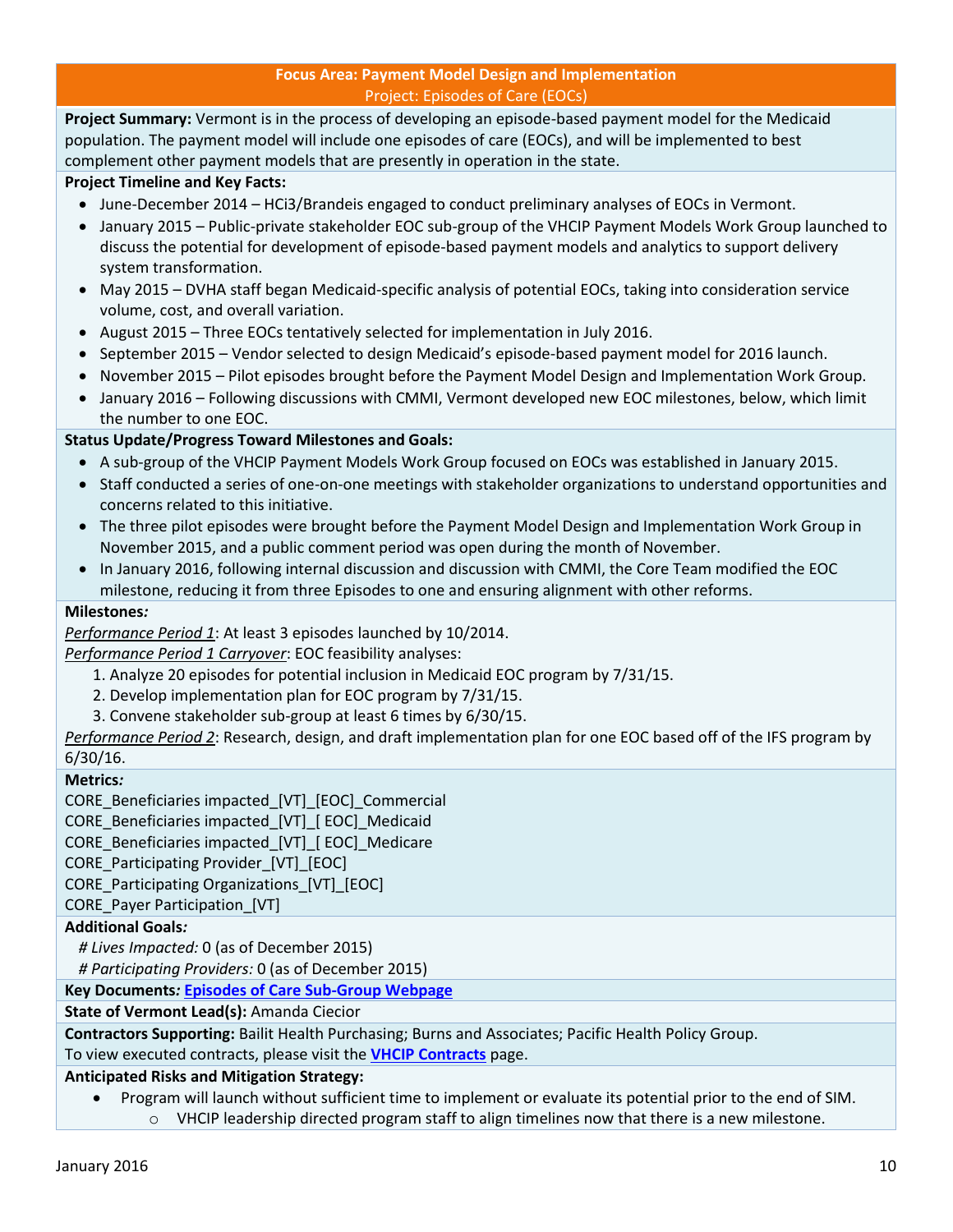#### **Focus Area: Payment Model Design and Implementation** Project: Pay-for-Performance (Blueprint for Health)

<span id="page-10-0"></span>**Project Summary:** The Blueprint for Health provides performance payments to advanced primary care practices recognized as patient centered medical homes (PCMHs), as well as providing multi-disciplinary support services in the form of community health teams (CHTs), a network of self-management support programs, comparative reporting from state-wide data systems, and activities focused on continuous improvement. The Blueprint aims to better integrate a system of health care for patients, improving the health of the overall population, and improving control over health care cost by promoting health maintenance, prevention, and care coordination and management.

#### **Project Timeline and Key Facts:**

- 2008 Pilot programs in two Vermont communities.
- 2010 Vermont selected to participate in CMS' Multi-Payer Advanced Primary Care Practice (MAPCP) Demonstration, through which Medicare becomes a participating insurer with the Blueprint, joining commercial insurers and Medicaid in providing financial support for the advanced primary care practices.
- 2011 The Blueprint expanded and Community Health Teams implemented across the State.
- 2012 **–** The Blueprint reported that lower health care expenditures for participants offset the payments that insurers made for medical homes and community health teams.
- 2015 Legislature approved funding to support Blueprint payment changes.
- October 2015 The Blueprint reported 126 PCMH qualified practices in Vermont.

#### **Status Update/Progress Toward Milestones and Goals:**

- The Blueprint for Health engaged with its Executive Committee, DVHA and AHS leadership, and VHCIP stakeholders to discuss potential modifications to both the Community Health Team (CHT) and Patient-Centered Medical Home (PCMH) payment models. Such modifications include shifting payers' CHT payments to reflect current market share (7/1/2015), increasing the base payments to PCMH practices (5/1/2015 for Medicaid, 1/1/2016 for commercial insurers), and adding an incentive payment for regional performance on a composite of select quality measures (1/1/2016).
- The legislature appropriated \$2.4 million for Medicaid Blueprint payments (both CHT and PCMH) in State Fiscal Year 2016.
- A number of quality measures have been selected as the basis for the performance incentive payment that will be incorporated in 2016; these measures are aligned with those being used for the Medicaid and commercial SSPs. A stakeholder group with payer, ACO, and provider representation finalized the new payment model to go into effect January 1, 2016, which established appropriate performance targets and benchmarks linking practice performance to incentive payment eligibility.
- The Blueprint has approached a saturation point where the program has recruited most of the primary care practices in the state, and the rate of onboarding of new practices has slowed. It is anticipated that 6 new practices will join by the end of 2016, and that the currently enrolled practice will maintain participation.
- In 2015, the Blueprint has been working on a model for integrating efforts with the ACOs. In early 2016 further decision will be made regarding the program's trajectory within finance models that are proposed for 2017.

#### **Milestones***:*

*Performance Period 1*: Develop Medicaid value-based purchasing plan addressing pay-for-performance initiatives: Medicaid value-based purchasing plan developed.

#### *Performance Period 1 Carryover*:

1. Design modifications to the Blueprint for Health P4P program – dependent on additional appropriation in state budget.

Modification design completed by 7/1/15 based on Legislative appropriation.

2. Medicaid value-based purchasing case study developed with Integrating Family Services program completed by 6/30/15.

*Performance Period 2*: Roll-out of new P4P investments for Blueprint Community Health Teams (CHTs) by 7/1/15 and enhanced direct payments to Blueprint practices by 1/1/16, according to approved P4P plan (using new funds that were appropriated by the legislature).

#### **Metrics***:*

CORE\_Beneficiaries impacted\_[VT]\_[APMH/P4P]\_Commercial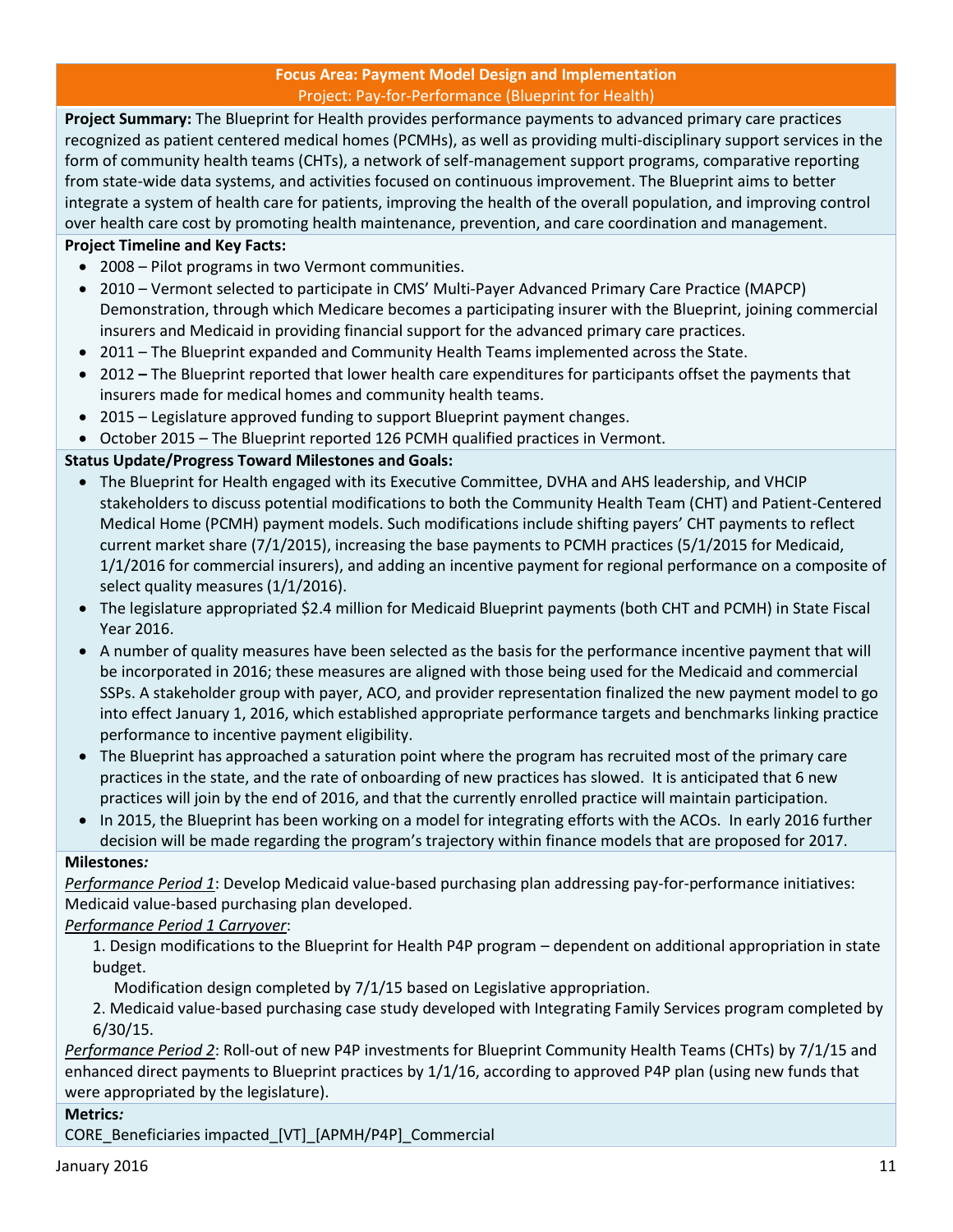CORE\_Beneficiaries impacted\_[VT]\_[APMH/P4P]\_Medicaid CORE\_Beneficiaries impacted\_[VT]\_[APMH/P4P]\_Medicare CORE\_Participating Providers\_[VT]\_[APMH] CORE Provider Organizations [VT] [APMH] CORE\_Payer Participation\_[VT]

#### **Additional Goals***:*

*# Lives Impacted:* 307,035 (as of September 2015; December 2015 numbers expected in February 2016)

*# Participating Providers:* 700 (as of September 2015; December 2015 numbers expected in February 2016)

**Key Documents***:*

**[Blueprint for Health Webpage](http://blueprintforhealth.vermont.gov/)**

**State of Vermont Lead(s):** Craig Jones

**Contractors Supporting:** Non-SIM supported.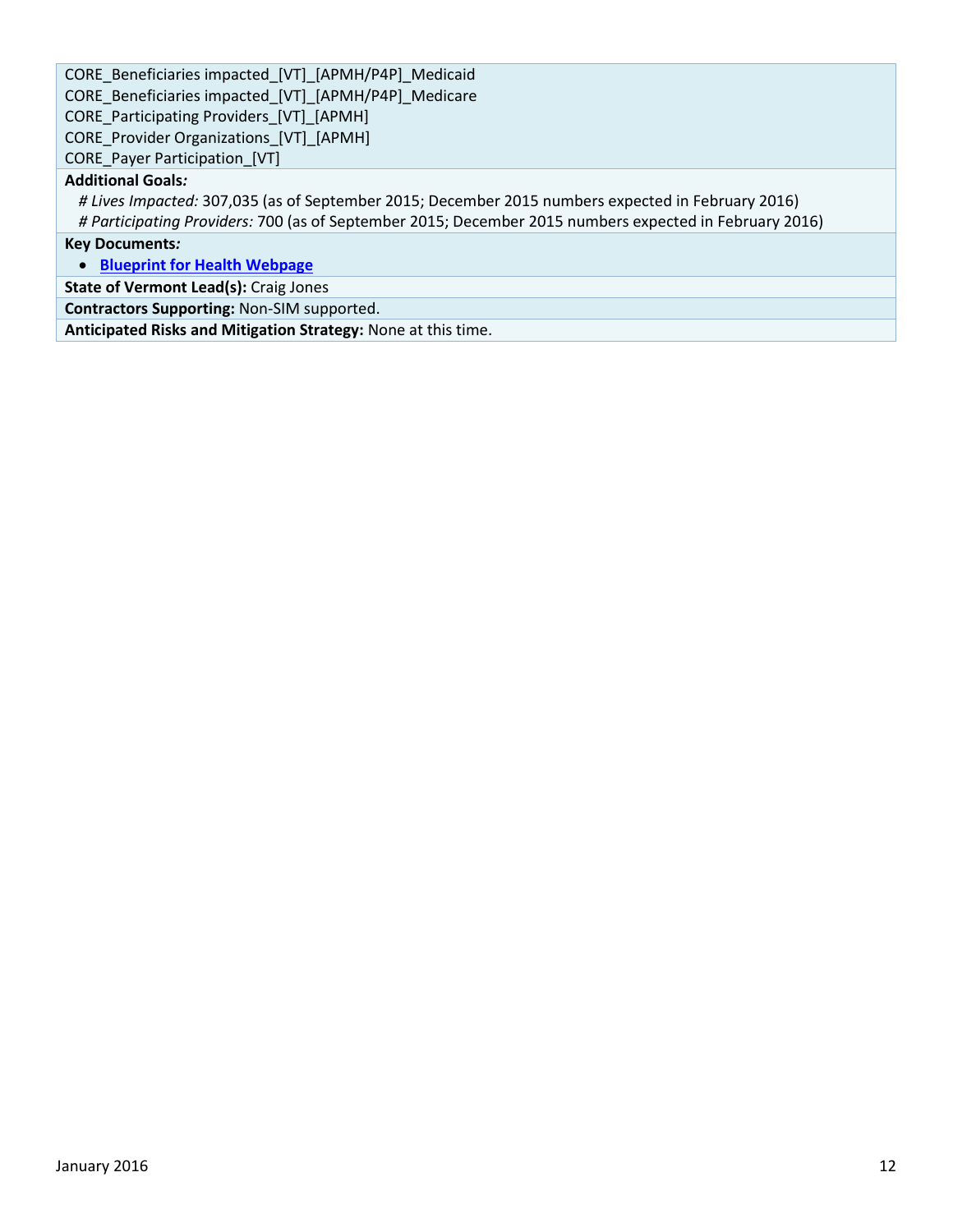#### **Focus Area: Payment Model Design and Implementation** Project: Health Home (Hub & Spoke)

<span id="page-12-0"></span>**Project Summary:** The Hub and Spoke initiative is a Health Home initiative created under Section 2703 of the Affordable Care Act for Vermont Medicaid beneficiaries with the chronic condition of opioid addiction. The Health Home integrates addictions care into general medical settings and links these settings to specialty addictions treatment programs in a unifying clinical framework. Two payments are used: bundled monthly rate for Hubs and a capacity-based payment for Spokes.

#### **Project Timeline and Key Facts:**

- January 2013 Implementation across Vermont began.
- July 2013 Start date of first State Plan Amendment for Health Home.
- January 2014 Start date of second State Plan Amendment for Health Home.

#### **Status Update/Progress Toward Milestones and Goals:**

- Vermont is currently assessing and expanding state capacity to collect and report on performance metrics.
- Vermont is working with CMS to develop their quality reporting strategy for the 2014 performance year.
- Access to treatment has steadily expanded, from 2,867 Medicaid beneficiaries receiving treatment in January 2013 to 5,165 in September 2015.
- Program implementation and reporting are ongoing.

#### **Milestones***:*

*Performance Period 1*: Health Homes.

*Performance Period 1 Carryover*: State-wide program implementation.

- 1. Implement Health Home according to Health Home State Plan Amendment and federal plan for 2015.
- 2. Report on program participation to CMMI.

*Performance Period 2*: Reporting on program's transition and progress: Quarterly reporting of program progress to CMMI, VHCIP stakeholders.

#### **Metrics***:*

CORE Provider Organizations [VT] [HH] CORE Participating Providers [VT] [HH] CORE Provider Organizations [VT] [HH]

#### **Additional Goals***:*

*# Lives Impacted:* 5,165 (as of September 2015; December 2015 numbers expected in February 2016) *# Participating Providers:* 72 (as of September 2015; December 2015 numbers expected in February 2016)

#### **Key Documents***:*

**State of Vermont Lead(s):** Beth Tanzman

**Contractors Supporting:** Non-SIM supported.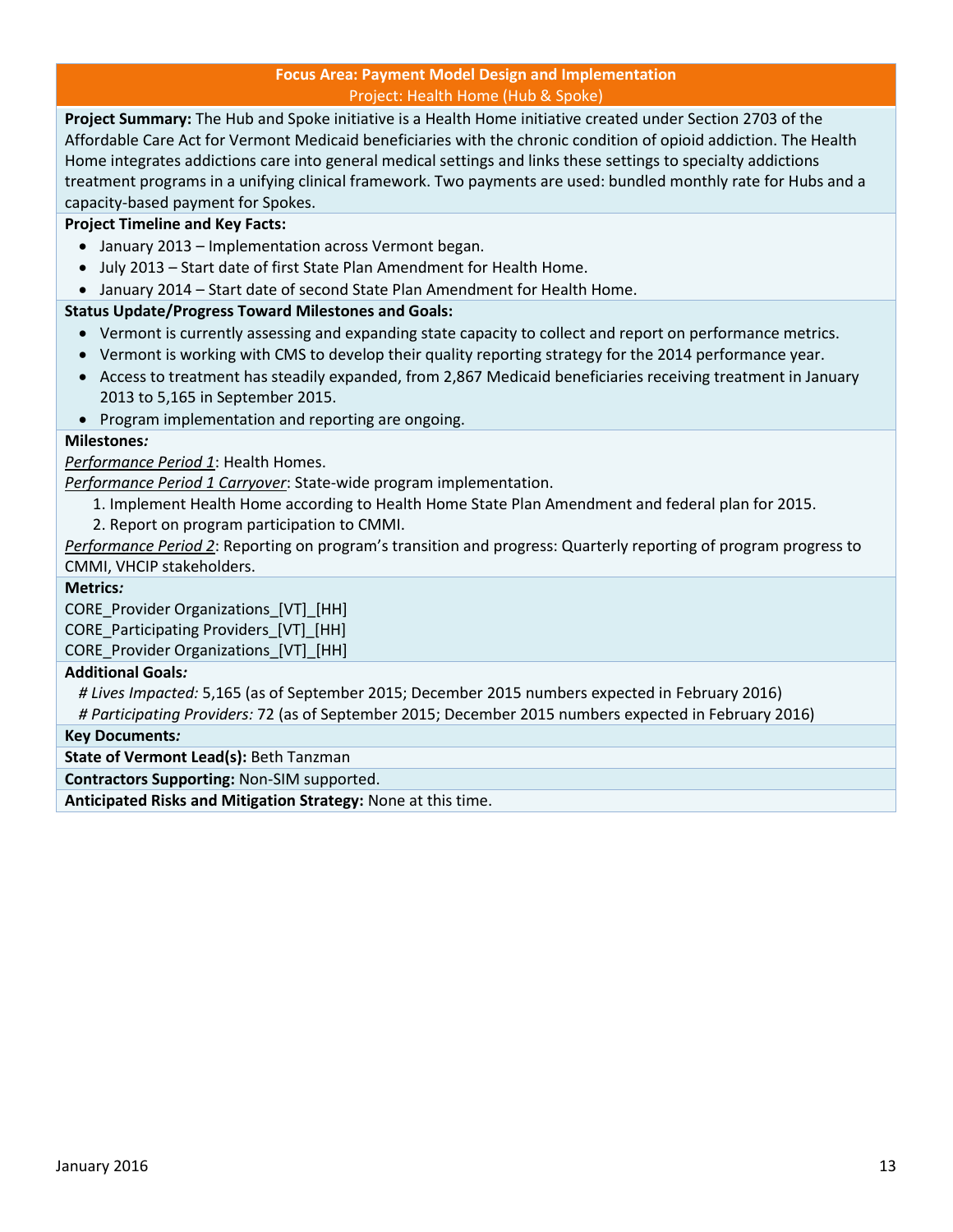#### **Focus Area: Payment Model Design and Implementation** Project: Accountable Communities for Health

<span id="page-13-0"></span>**Project Summary:** This effort will seek to align programs and strategies related to integrated care and services for individuals and community-wide prevention efforts to improve health outcomes within a geographic community. Some initial exploration has focused on the St. Johnsbury community, where leaders from across the health care continuum have expressed an interest in creating an Accountable Community for Health (ACH).

#### **Project Timeline and Key Facts:**

- Fall 2014 Population Health Work Group expressed interest in establishing an ACH in Vermont.
- December 2014 Prevention Institute selected as vendor to begin research.
- June 2015 Prevention Institute provided their findings to VHCIP.
- July 2015 Accountable Health Communities working group began meeting on a monthly basis.
- September 2015 Recommended next steps discussed by Population Health Work Group.
- October 2015 Core Team approved next steps and budget for ACH Phase II.
- November and December 2015 Continued work to develop ACH Phase II, called the ACH Peer Learning Lab, including an RFP for contractor support.
- January 2016 Recruitment materials released; informational webinar for interested communities.

#### **Status Update/Progress Toward Milestones and Goals:**

- Contractor selected to engage in national research; contract executed. Findings delivered to VHCIP in June 2015.
- Identifying opportunities to enhance new health delivery system models, such as the Blueprint for Health and Accountable Care Organizations (ACOs), to improve population health by better integration of clinical services, public health programs and community based services at both the practice and the community levels is ongoing.
- Recommendations for next steps, developed to build upon the innovations being tested at the regional level in Vermont, were approved by the Core Team in October 2015.
- Development and planning for an ACH Peer Learning Lab for interested communities are ongoing. The Learning Lab launched in January with the release of recruitment materials and an informational webinar. Applications to participate are due February 15. An RFP to procure contractor support for the Learning Lab has been developed and will be released in early February.

#### **Milestones***:*

#### *Performance Period 1*: N/A

*Performance Period 1 Carryover*: Feasibility assessment – research ACH design.

- 1. Convene stakeholders to discuss ACH concepts at least 3 times to inform report.
- 2. Produce Accountable Community for Health report by 7/31/15.

*Performance Period 2*: Feasibility assessment – data analytics:

- 1. Discussion and planning of investments related to ACH feasibility based on research/report by 11/1/15.
- 2. Design/creation of ACH learning system for all 14 Vermont Health Service Areas by 1/31/16.
- 3. Start roll out ACH learning system to at least 3 health service areas by 2/1/16.
- 4. Research for implementation of a pilot incorporating a payment change (data analysis, financial analysis, stakeholder participation analysis) for at least 1 Vermont region by 2/1/16.

#### **Metrics***:*

CORE Provider Organizations [VT] [ACO] Commercial

CORE Provider Organizations [VT] [ACO] Medicaid

CORE\_Provider Organizations\_[VT]\_[ACO]\_Medicare

CORE Participating Providers\_[VT]\_[ACO]\_Commercial

CORE Participating Providers\_[VT]\_[ACO]\_Medicaid

CORE Participating Providers\_[VT]\_[ACO]\_Medicare

CORE\_Payer Participation\_[VT]

#### **Additional Goals***:*

*# Lives Impacted:* TBD

*# Participating Providers:* TBD

#### **Key Documents***:*

**[Integrating Population Health in VHCIP](http://healthcareinnovation.vermont.gov/sites/hcinnovation/files/Pop_Health/Pop%20Health%20in%20VHCIP%2011-12-14.pdf)**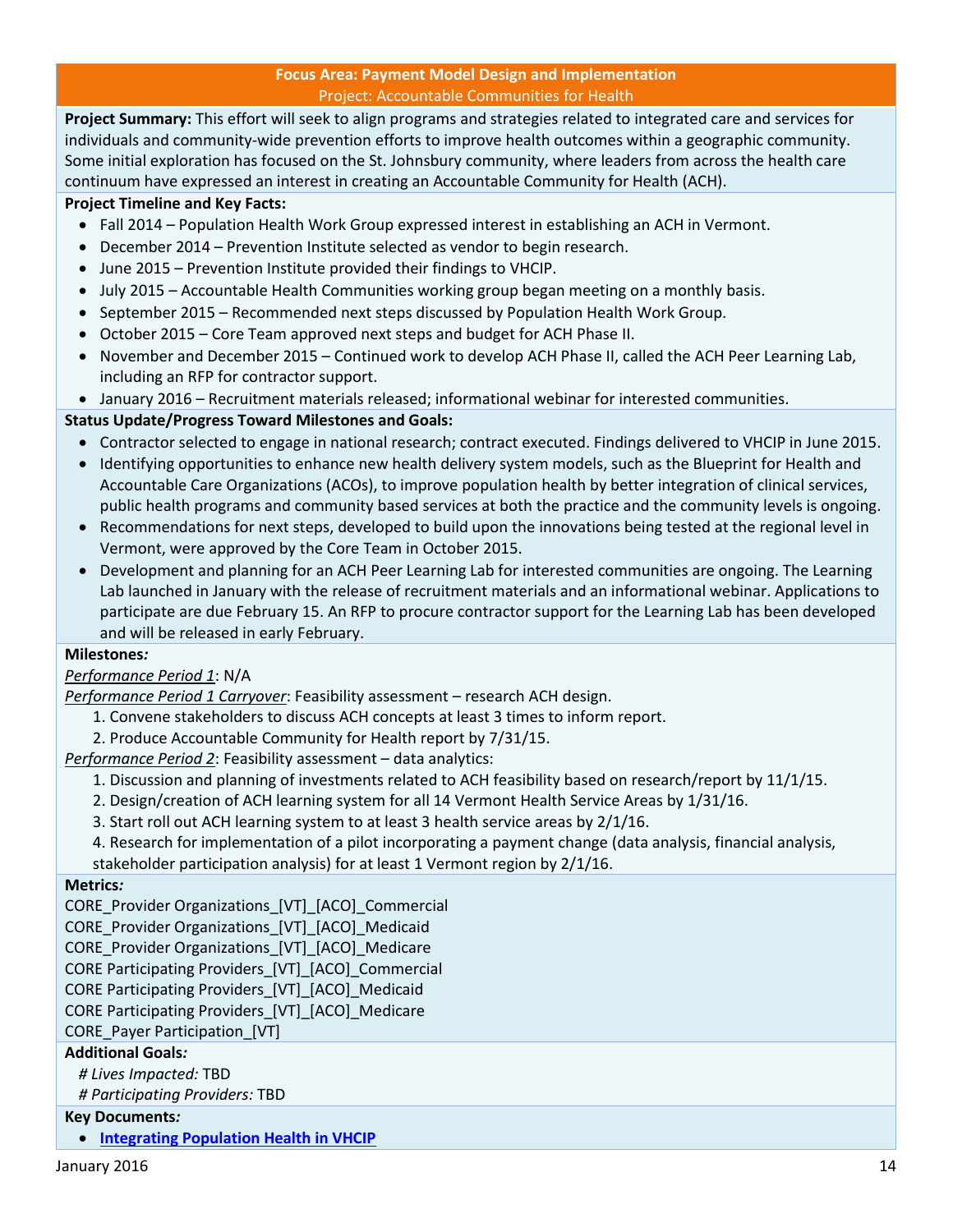- **[ACO/TACO/ACH](http://healthcareinnovation.vermont.gov/sites/hcinnovation/files/Pop_Health/PHWG%20ACO%20TACO%20ACH%20%202%204%2015.pdf)**
- **[Accountable Communities for Health, Opportunities and Recommendations](http://healthcareinnovation.vermont.gov/sites/hcinnovation/files/Pop_Health/VT%20ACH%20Opportunities%20and%20Recommendations.pdf)**
- Proposed Next Steps for Accountable Communities for Health

**State of Vermont Lead(s):** Heidi Klein

**Contractors Supporting:** Bailit Health Purchasing; Burns and Associates; Prevention Institute; TBD.

To view executed contracts, please visit the **[VHCIP Contracts](http://healthcareinnovation.vermont.gov/node/731)** page.

#### **Anticipated Risks and Mitigation Strategy:**

- Delayed contract execution could delay full Peer Learning Lab launch.
	- o Community recruitment has continued as planned, with a "soft launch" webinar to orient communities and ensure momentum is maintained while contractor procurement is finalized.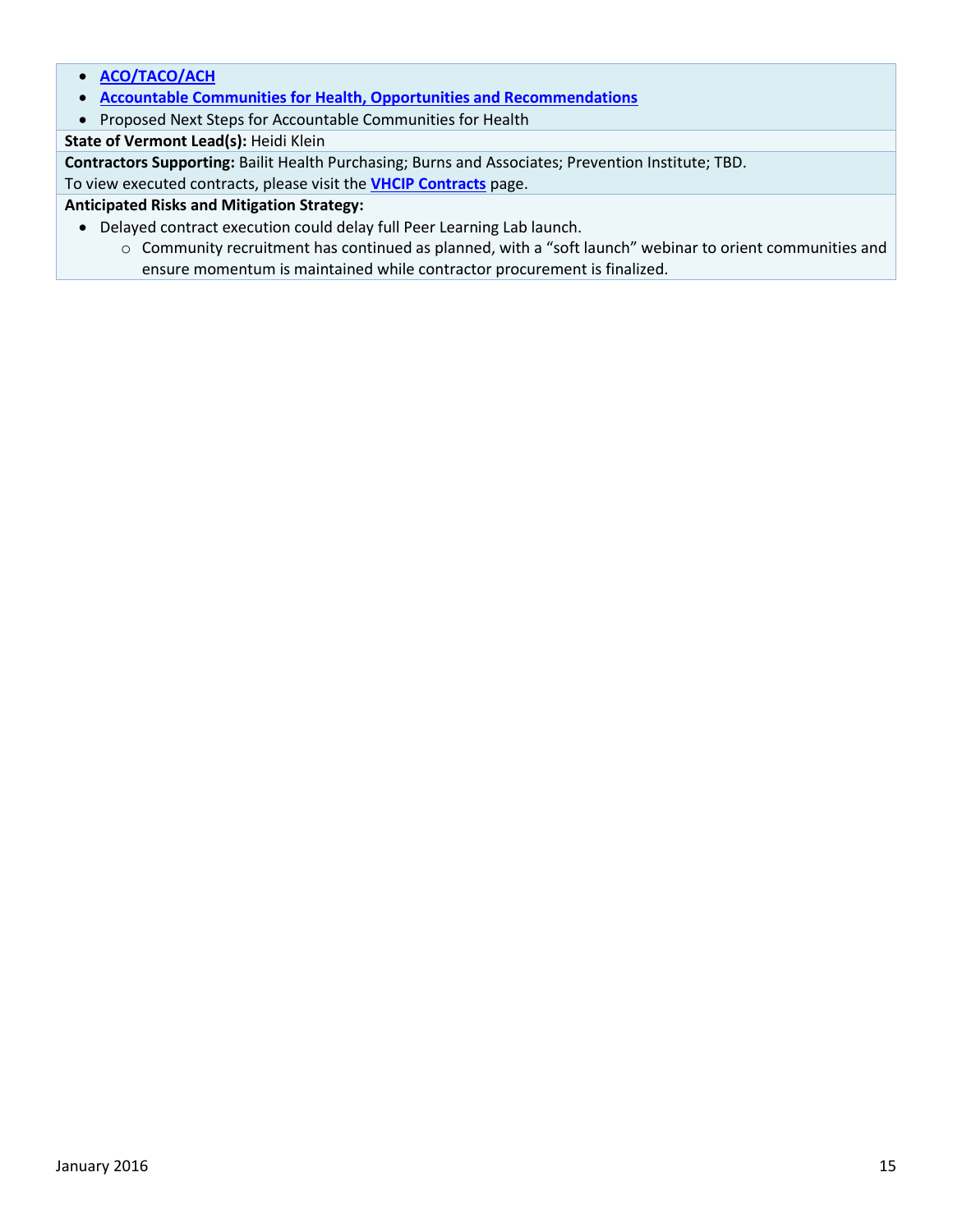#### **Focus Area: Payment Model Design and Implementation** Project**:** Choices for Care

<span id="page-15-0"></span>**Project Summary:** The current Choices for Care delivery system encourages little coordination of care among providers and pays providers according to a fee-for-service schedule. In its current state, this program has many opportunities for improvement. These include improving the quality and experience of care, increasing flexibility of providers and enhancing existing community supports and services. Recognizing an opportunity to improve care coordination among home- and community-based services (HCBS) providers, Vermont is working to enhance the current Choices for Care delivery system combined with specific payment reform strategies. The changes aim to improve the quality of care individuals receive in Choices for Care and the performance of the system overall. Work to explore value-based payment models to achieve these improvements, and to develop corresponding quality measures, is ongoing.

**Project Timeline and Key Facts:** 

January 2016 – Proposed project plan presented to VHCIP leadership and stakeholders.

#### **Status Update/Progress Toward Milestones and Goals:**

Consultants and Staff will continue to refine project plan

**Milestones:** This work is part of the Accountable Communities for Health (ACH) work stream. The relevant piece of that initiative's milestones is included below.

*Performance Period 1*: N/A

*Performance Period 1 Carryover*: N/A

*Performance Period 2*: Research for implementation of a pilot incorporating a payment change (data analysis, financial analysis, stakeholder participation analysis) for at least 1 Vermont region by 2/1/16.

#### **Metrics:**

CORE Provider Organizations [VT] [ACO] Commercial

CORE\_Provider Organizations\_[VT]\_[ACO]\_Medicaid

CORE\_Provider Organizations\_[VT]\_[ACO]\_Medicare

CORE Participating Providers\_[VT]\_[ACO]\_Commercial

CORE Participating Providers\_[VT]\_[ACO]\_Medicaid

CORE Participating Providers\_[VT]\_[ACO]\_Medicare

CORE\_Payer Participation\_[VT]

#### **Additional Goals:**

*# Lives Impacted:* N/A *# Participating Providers:* N/A

**Key Documents:**

**State of Vermont Lead(s):** Bard Hill

**Contractors Supporting:** Bailit Health Purchasing and PHPG

#### **Anticipated Risks and Mitigation Strategy:**

Changes to the CFC system may require legislative approval.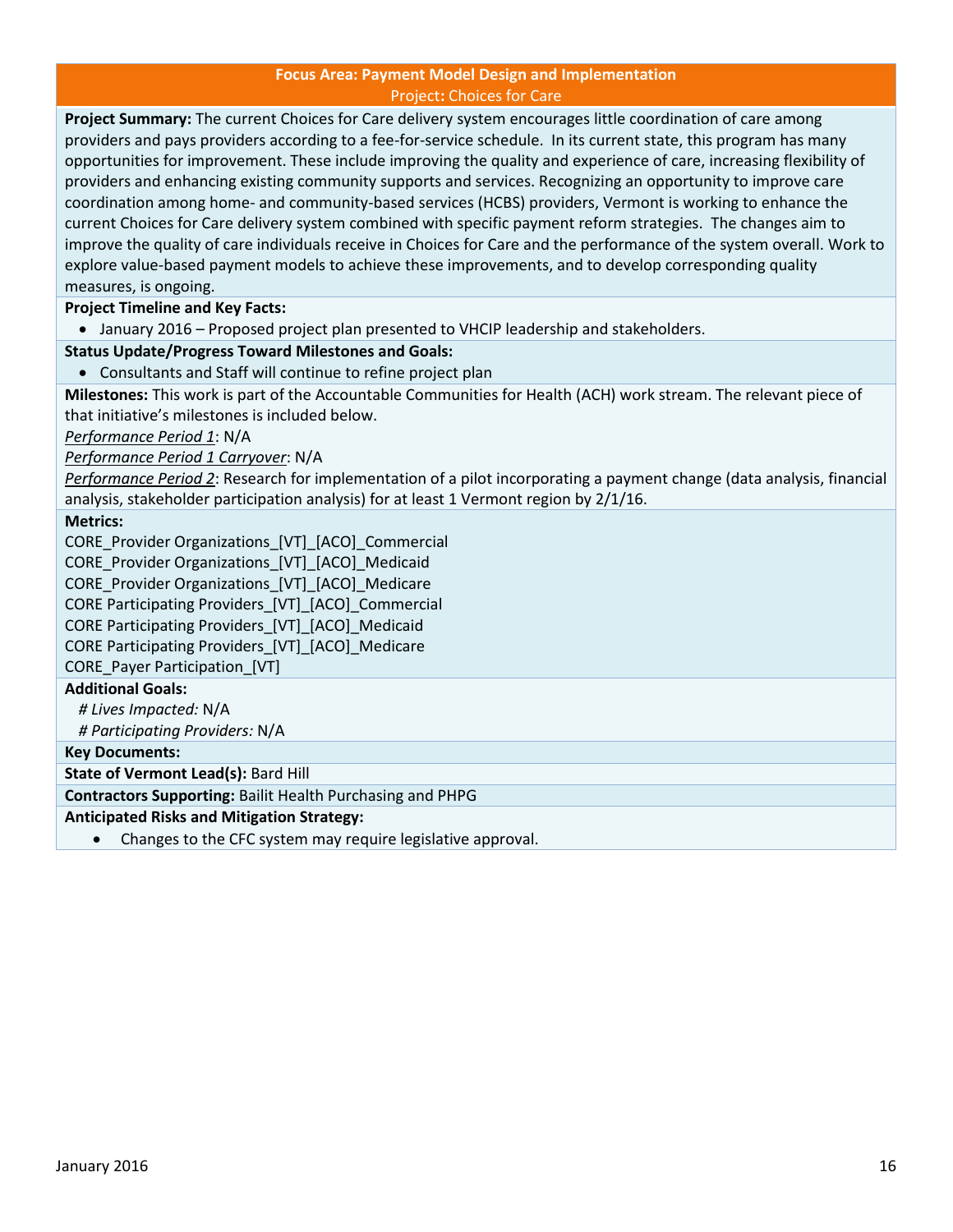#### **Focus Area: Payment Model Design and Implementation** Project: Prospective Payment System – Home Health

<span id="page-16-0"></span>**Project Summary:** As a result of stakeholder support in the state, legislation was passed in Vermont requiring that DVHA, in collaboration with the State's home health agencies, develop a prospective payment system (PPS) for home health payments made by DVHA under traditional Medicaid (exclusive of waivers) to be put in place by July 1, 2016. **Project Timeline and Key Facts:** 

- May 2015 Enabling legislation passed in Vermont's legislature.
- June 2015 Planning for Home Health PPS began.

#### **Status Update/Progress Toward Milestones and Goals:**

- As a result of ongoing collaboration between DVHA and Vermont's home health agencies, there is presently consensus that the PPS will be comprised of episode-based payments (most likely 60 days in length, similar to Medicare) that will be adjusted for case acuity.
- DVHA has developed five acuity groupings and presented them to the provider association for feedback. During recent meetings with the Home Health agencies, DVHA presented for discussion purposes several options for a quality-based component of the home health PPS, including metrics produced as part of the Consumer Assessment of Health Plans Survey (CAHPS) and specific measures based on actual claims experience.

#### **Milestones***:*

*Performance Period 1*: N/A *Performance Period 1 Carryover*: N/A

*Performance Period 2*:

- 1. Creation of a project plan and begin Phase 1 activities as required by project plan for PPS-HH by 12/31/15.
- 2. Design PPS program for home health for launch 7/1/16.

**Metrics***:* 

CORE\_Provider Organizations\_[VT]\_[ACO]\_Commercial CORE Provider Organizations [VT] [ACO] Medicaid CORE Provider Organizations [VT] [ACO] Medicare CORE Participating Providers\_[VT]\_[ACO]\_Commercial CORE Participating Providers\_[VT]\_[ACO]\_Medicaid CORE Participating Providers\_[VT]\_[ACO]\_Medicare CORE\_Payer Participation\_[VT] **Additional Goals***: # Lives Impacted:* N/A

*# Participating Providers:* N/A

**Key Documents***:*

 $\bullet$ 

**State of Vermont Lead(s):** Aaron French

**Contractors Supporting:** N/A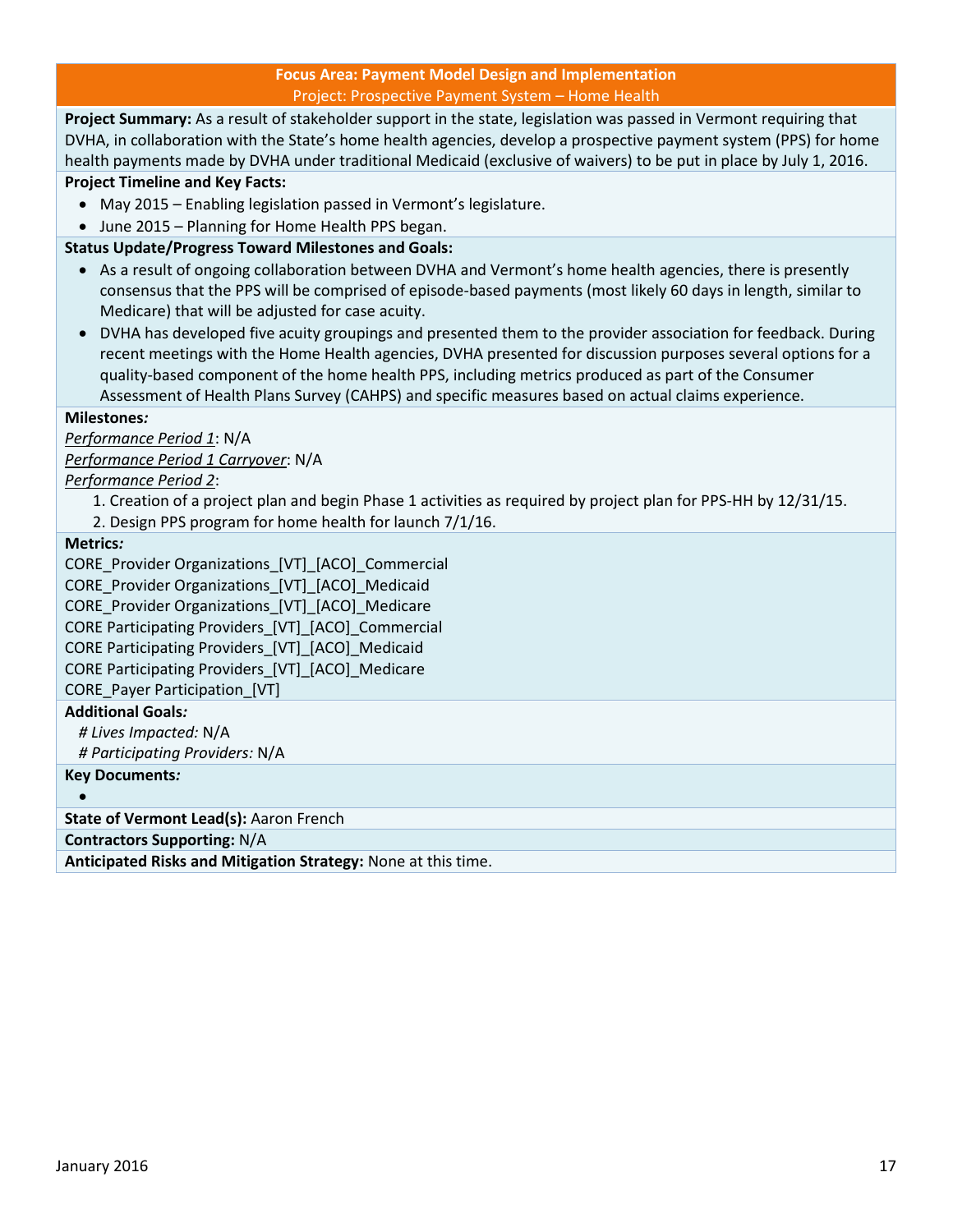**Focus Area: Payment Model Design and Implementation** Project: Medicaid Value-Based Purchasing – Mental Health and Substance Use $<sup>1</sup>$ </sup>

<span id="page-17-0"></span>**Project Summary:** This new work stream initiates a feasibility assessment of current mental health and substance abuse spending within the Agency of Human Services and focuses primarily on the Designated Agency system of care. Future design considerations will be intended to and must work to support Medicaid alignment with the All-Payer Model.

#### **Project Timeline and Key Facts:**

- Fall 2015 Leveraged existing contracts to start feasibility study.
- January 2016 Work group took existing work of IFS into their purview for a more holistic DA system reform initiative.
- Winter/Spring/Summer2016 TBD by leadership team.
- December 2016 Implementation plan for presentation and approval by AHS leadership.

#### **Status Update/Progress Toward Milestones and Goals:**

- Developing a work plan for contractors.
- Parsing mental health and substance abuse funding to support more detailed analyses.
- Ongoing meetings with leadership from the Agency of Human Services and members of the provider community.
- Contractors working with State to develop finalized project plan to implement new payment and delivery system by  $1/1/17$ .

#### **Milestones***:*

*Performance Period 1:* N/A *Performance Period 1 Carryover:* N/A *Performance Period 2:* N/A

#### **Metrics***:*

CORE\_Beneficiaries impacted\_[VT]\_[ACO]\_Medicaid CORE\_Participating Provider\_[VT]\_[ACO]\_Medicaid

CORE Provider Organizations [VT] [ACO] Medicaid

#### **Additional Goals***:*

*# Lives Impacted: N/A*

*# Participating Providers: N/A*

#### **Key Documents***:*

**State of Vermont Lead(s):** Amanda Ciecior, Selina Hickman

**Contractors Supporting:** Bailit Health Purchasing, Burns and Associates, Pacific Health Policy Group.

**Anticipated Risks and Mitigation Strategy:** None at this time.

l

<sup>1</sup> This work stream replaces a previous Performance Period 2 milestone in the Payment Model Design and Implementation area: Prospective Payment System – Designated Mental Health Agencies. Work in this area, and more significant updates to this Status Report, will ramp up in Performance Period 3.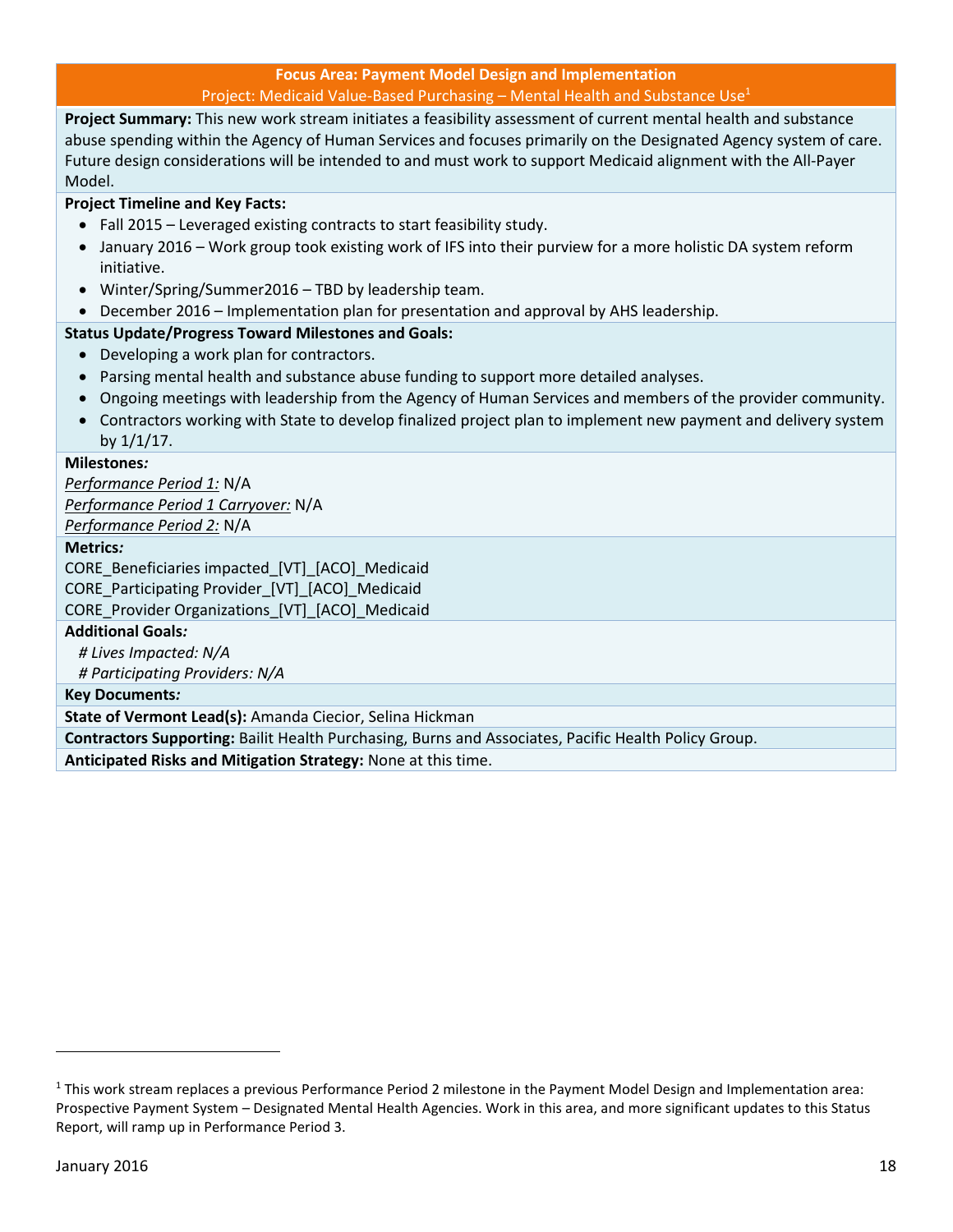#### **Focus Area: Payment Model Design and Implementation** Project: All-Payer Model

<span id="page-18-0"></span>**Project Summary:** Vermont is exploring an All-Payer Model to support and promote a more integrated system of care and a sustainable rate of overall health care cost growth. Consistent, value-based payments that are aligned across all payers will encourage collaboration among providers that results in better health outcomes for Vermonters. Through the legal authority of the Green Mountain Care Board (GMCB), the state can facilitate the alignment of commercial payers, Medicaid, and Medicare through a Medicare waiver. Over time, a Medicare waiver may also allow the GMCB to govern rates, on an all-payer basis, for those providers who elect not to participate in an ACO. The Next Generation ACO program is the model that the state will build on and apply across all payers. The focus on the ACO and existing CMS ACO programming, along with Vermont's strong stakeholder network, SIM investments, and the current SSP program, is a timely and realistic evolution of Vermont's multi-payer reform. Eventually, an integrated ACO in Vermont could attract and involve the vast majority of people, payers, and providers.

**Project Timeline and Key Facts:** Vermont staff is engaged in ongoing discussions with CMMI staff. Key high level milestones are listed below:

- 2015 Aligned on term sheet with CMMI that contains key elements of the APM, including high level models for rate setting, financial targets, waivers, ACO, and quality and performance measurement.
- Current through February 29, 2016 Engaged in stakeholder outreach and public process to vet term sheet and potential model design.
- November 2015-March 2016 Further work on all phases of project, including ACO, rate-setting, and quality measurement methodologies. Begin implementation of functionality required to ensure operational readiness.
- March 15, 2016 Sign agreement with CMS.
- March 15, 2016-January 1, 2017 Continue implementation of APM.
- January 1, 2017 Launch model.

#### **Status Update/Progress Toward Milestones and Goals:**

- Negotiations between CMMI and SOV continue.
- SOV proposed a term sheet to CMMI on January 25, 2016. The term sheet sets out the basic outline for a potential all-payer model agreement, including the legal authority of the state to enter into such an agreement, the performance period for the agreement, waivers necessary to facilitate payment change and additional covered services, data sharing, and an evaluation of the demonstration.
- The stakeholder outreach and public process to vet the term sheet and potential model design began almost immediately, as the GMCB held two days of public meetings to discuss the proposed term sheet on January 28 and 29, 2016. The hearings were well attended by stakeholders. Concurrently, SOV staff has been testifying before relevant legislative committees to explain the term sheet and prospective model to Vermont's policy makers.
- Agency of Human Services staff, APM staff, and SIM staff have met together multiple times and with key stakeholders to discuss how to best align payment and delivery system reform for services outside the regulated services/financial caps with the proposed term sheet.

#### **Milestones – All-Payer Model***:*

*Performance Period 1*: N/A *Performance Period 1 Carryover*: N/A

- *Performance Period 2*:
	- 1. Research feasibility, develop analytics, and obtain information to inform decision-making with CMMI.
	- 2. Work with CMMI on mutually-agreed upon timeline for 2016 decision-making by 12/31/15.

#### **Milestones – State Activities to Support Model Design and Implementation – GMCB:**

#### *Performance Period 1*: N/A

*Performance Period 1 Carryover*: Identify quality measurement alignment opportunities. (in another section previously – the quality section):

1. Review new Blueprint (P4P) measures related to new investments by 7/1/15.

*Performance Period 2*:

1. Research and planning to identify the components necessary for APM regulatory activities by 6/30/16.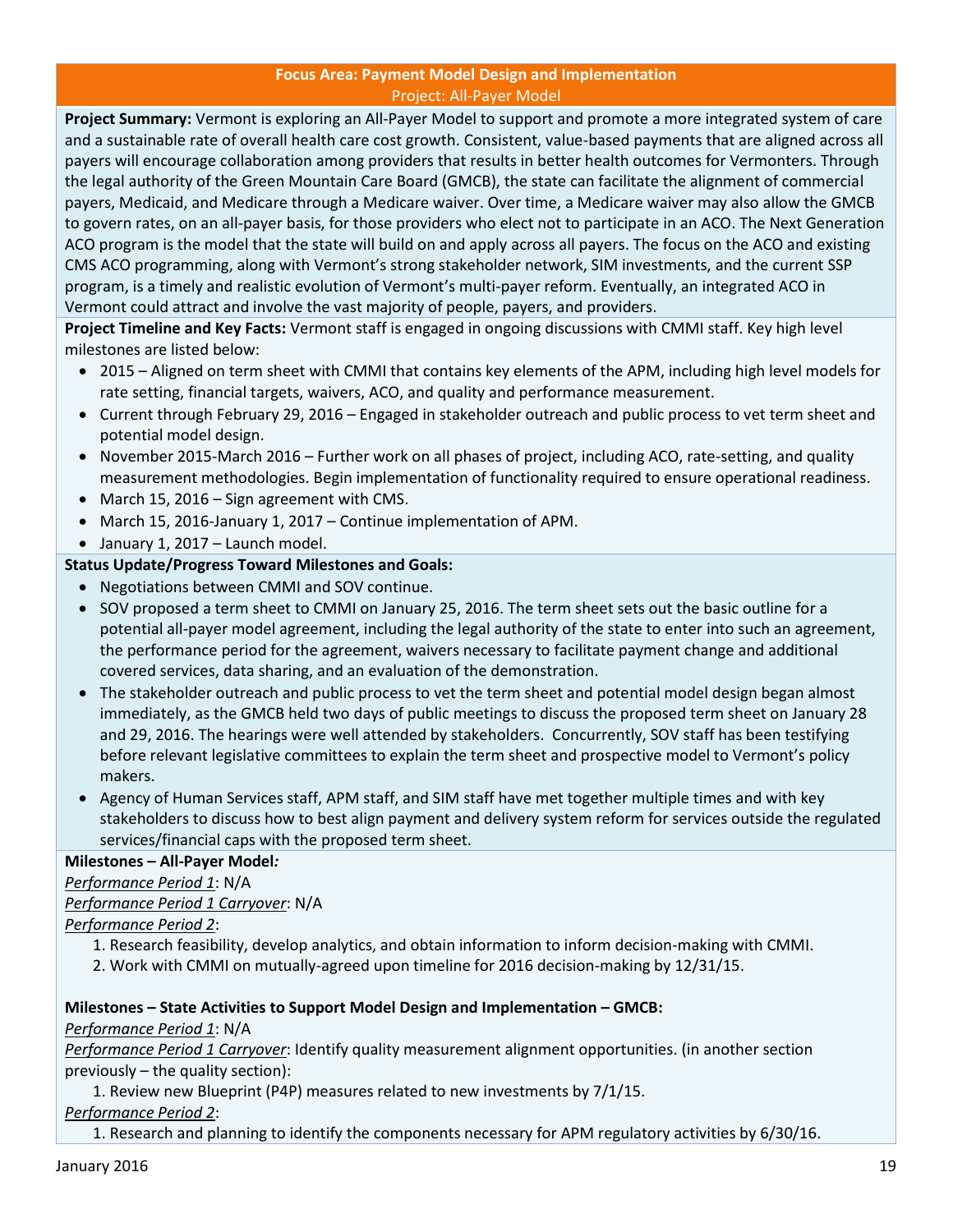2. Specific regulatory activities and timeline are dependent on discussions with CMMI.

#### **Metrics***:*

CORE\_Provider Organizations\_[VT]\_[ACO]\_Commercial CORE\_Provider Organizations\_[VT]\_[ACO]\_Medicaid CORE Provider Organizations [VT] [ACO] Medicare CORE Participating Providers\_[VT]\_[ACO]\_Commercial CORE Participating Providers\_[VT]\_[ACO]\_Medicaid CORE Participating Providers\_[VT]\_[ACO]\_Medicare CORE\_Payer Participation [VT]

#### **Additional Goals***:*

The goal is for the APM to include the maximum, prudent amount of services, providers, and spending. Generally, the APM is based on covered services. The State is discussing inclusion of all Medicare Part A and Part B spending, and their commercial and Medicaid equivalents, in the model. This is the majority of state health care spending. The project aims for maximum provider participation. Currently, the three Vermont based ACOs are formally discussing merger. Given current ACO participation, there is a significant opportunity to include all hospitals in Vermont along with Dartmouth-Hitchcock Medical Center in New Hampshire. Hospitals employ approximately 2/3 of physicians in Vermont. Additionally, ACO rosters include many independent doctors and the State's FQHCs.

#### **Key Documents***:*

**State of Vermont Lead(s):** Michael Costa, Ena Backus

**Contractors Supporting:** Bailit Health Purchasing; Burns and Associates; Health Management Associates. To view executed contracts, please visit the **[VHCIP Contracts](http://healthcareinnovation.vermont.gov/node/731)** page.

#### **Anticipated Risks and Mitigation Strategy:**

- Term sheet may not be concluded in time to provide sufficient information to allow for operational implementation by 1/1/17.
	- $\circ$  Risk mitigation is consistent with discussions with CMMI and ongoing communications with entities that would need to implement change by 1/1/17. Additionally, SIM staff and all-payer model leads are collaborating to draft an all-payer model communication plan that ensures no gaps in messaging about goals and expectations once term sheet is agreed upon.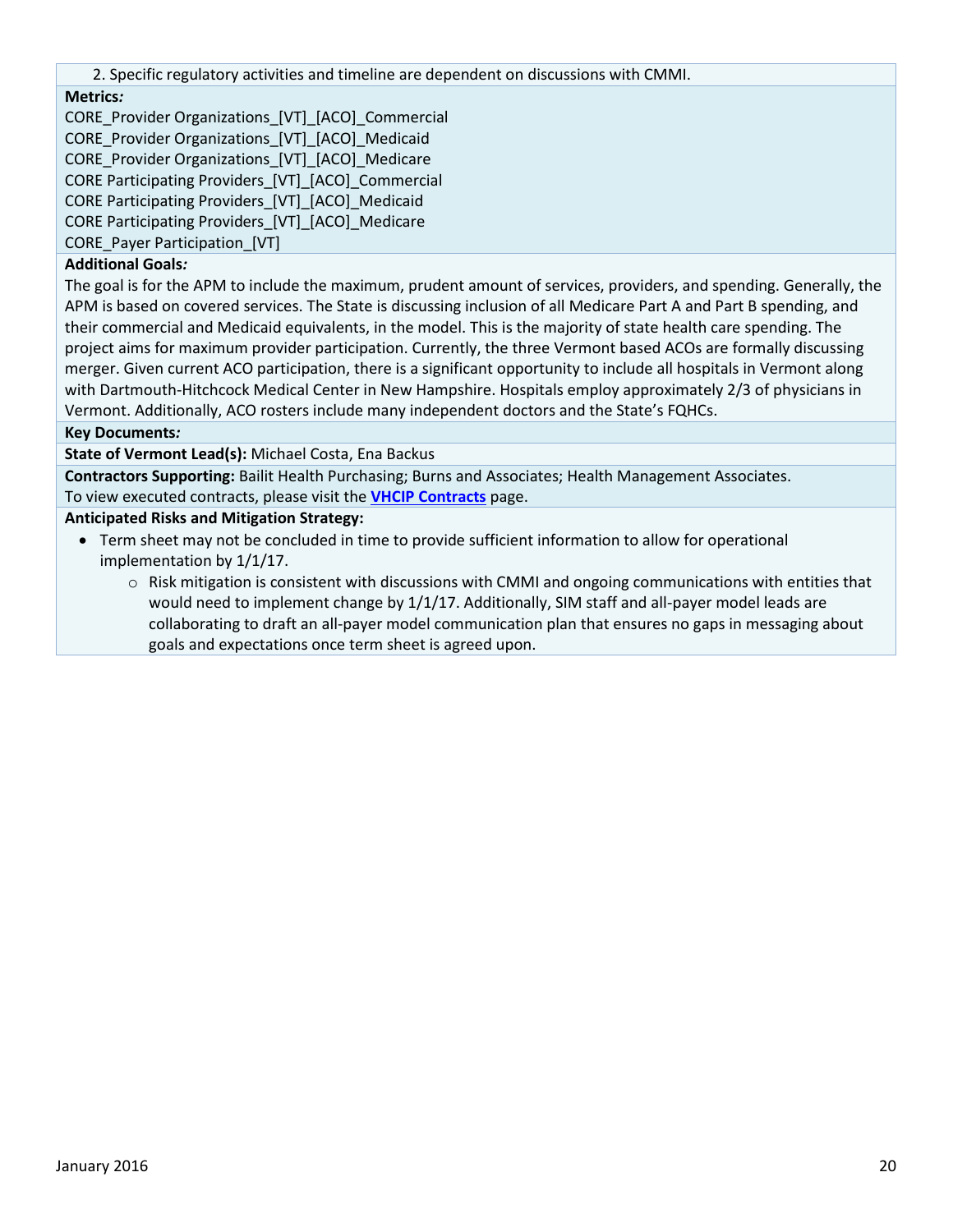#### **Focus Area: Payment Model Design and Implementation** Project: State Activities to Support Model Design and Implementation – Medicaid

<span id="page-20-0"></span>**Project Summary:** For all Medicaid payment models that are designed and implemented as part of Vermont's State Innovation Model grant activity, there are a number of Medicaid-specific state activities that must occur. These activities ensure that Vermont Medicaid is in compliance with its Medicaid State Plan and its Global Commitment for Health (1115) waiver, and that newly established programs will be monitored for their impact on Medicaid beneficiaries.

#### **Project Timeline and Key Facts:**

- February 2014 Vermont submitted State Plan Amendment to CMS for Year 1 SSP.
- July 2014 Established call center for Medicaid beneficiaries with queries or concerns specifically about the SSP.
- July 2014 Established permissions and protocols to begin monthly data-sharing between Medicaid and ACOs participating in SSP; establish process for tracking ACO and Medicaid compliance with monthly contractual obligations.
- June 2015 Vermont received State Plan Amendment approval from CMS for Year 1 SSP.
- August 2015 Vermont submitted State Plan Amendment to CMS for Year 2 SSP.
- September 2015 Vermont received State Plan Amendment approval from CMS for Year 2 SSP.

#### **Status Update/Progress Toward Milestones and Goals:**

- Both Year 1 and 2 SSP State Plan Amendments were approved in 2015.
- **Beneficiary call-center is operational and will continue through program duration.**
- ACO data sharing is ongoing.
- Draft of Year 3 SSP State Plan Amendment finalized for state public notice process.
- Draft of Year 1 EOC State Plan Amendment in development.
- Coordinating stakeholders to begin planning for expansion of Integrating Family Services program.

#### **Milestones:**

#### *Performance Period 1*: N/A

*Performance Period 1 Carryover*: Pursue state plan amendments and other federal approvals as appropriate for each payment model (SSP SPA); ensure monitoring and compliance activities are performed. Ensure beneficiaries have access to call-center as appropriate.

- 1. Obtain SSP Year 1 State Plan Amendment by 7/31/15.
- 2. Procure contractor for SSP monitoring and compliance activities by 4/15/15.
- 3. Procure contractor for data analytics related to value-based purchasing in Medicaid by 9/30/15.
- 4. Ensure call center services are operational for Medicaid SSP for SSP Year 2.

*Performance Period 2*: Pursue state plan amendments and other federal approvals as appropriate for each payment model (SSP SPA, EOC SPA); ensure monitoring and compliance activities are performed. Ensure beneficiaries have access to call-center as appropriate:

- 1. Ensure appropriate customer service supports are in place for Medicaid SSP program for 2016 by 11/1/15.
- 2. Obtain SPA for Year 2 of the Medicaid Shared Savings Program by 3/31/15.
- 3. Create draft SPA documents for Year 1 of the EOC program by 4/1/16.

4. Execute Year 1 and Year 2 commercial and Medicaid monitoring and compliance plans throughout Performance Period 2 according to the predetermined plan.

5. Develop monitoring and compliance plan for Year 1 EOCs by 6/30/16.

6. Design modifications to existing Integrated Family Services (IFS) Program so it can expand to at least one additional community on 7/1/16.

7. Research and design related to Frail Elders (timeline dependent upon federal contract approval) – final recommendations by 6/30/16.

#### **Metrics***:*

CORE\_Beneficiaries impacted\_[VT]\_VTEmployees

CORE\_Beneficiaries impacted\_[VT]\_[ACO]\_Commercial

CORE\_Beneficiaries impacted\_[VT]\_[ACO]\_Medicaid

CORE\_Beneficiaries impacted\_[VT]\_[ACO]\_Medicare

CORE\_Participating Provider\_[VT]\_[ACO]\_Commercial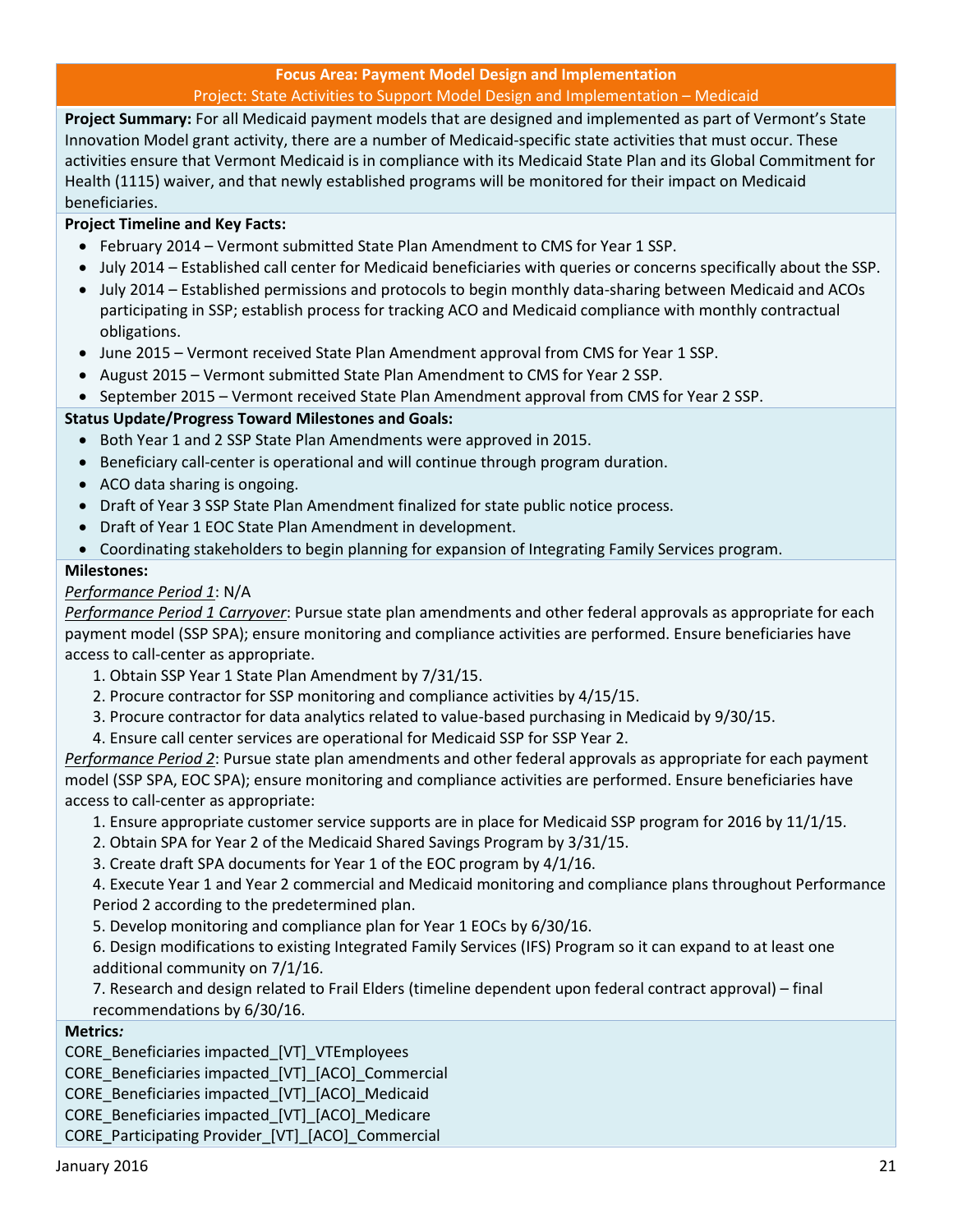CORE\_Participating Provider\_[VT]\_[ACO]\_Medicaid CORE\_Participating Provider\_[VT]\_[ACO]\_Medicare CORE\_Provider Organizations\_[VT]\_[ACO]\_Commercial CORE\_Provider Organizations\_[VT]\_[ACO]\_Medicaid CORE\_Provider Organizations\_[VT]\_[ACO]\_Medicare **Additional Goals***: # Lives Impacted: N/A # Participating Providers: N/A* **Key Documents***:* **State of Vermont Lead(s):** Alicia Cooper

**Contractors Supporting:** Bailit Health Purchasing; Burns and Associates; Wakely Actuarial.

To view executed contracts, please visit the **[VHCIP Contracts](http://healthcareinnovation.vermont.gov/node/731)** page.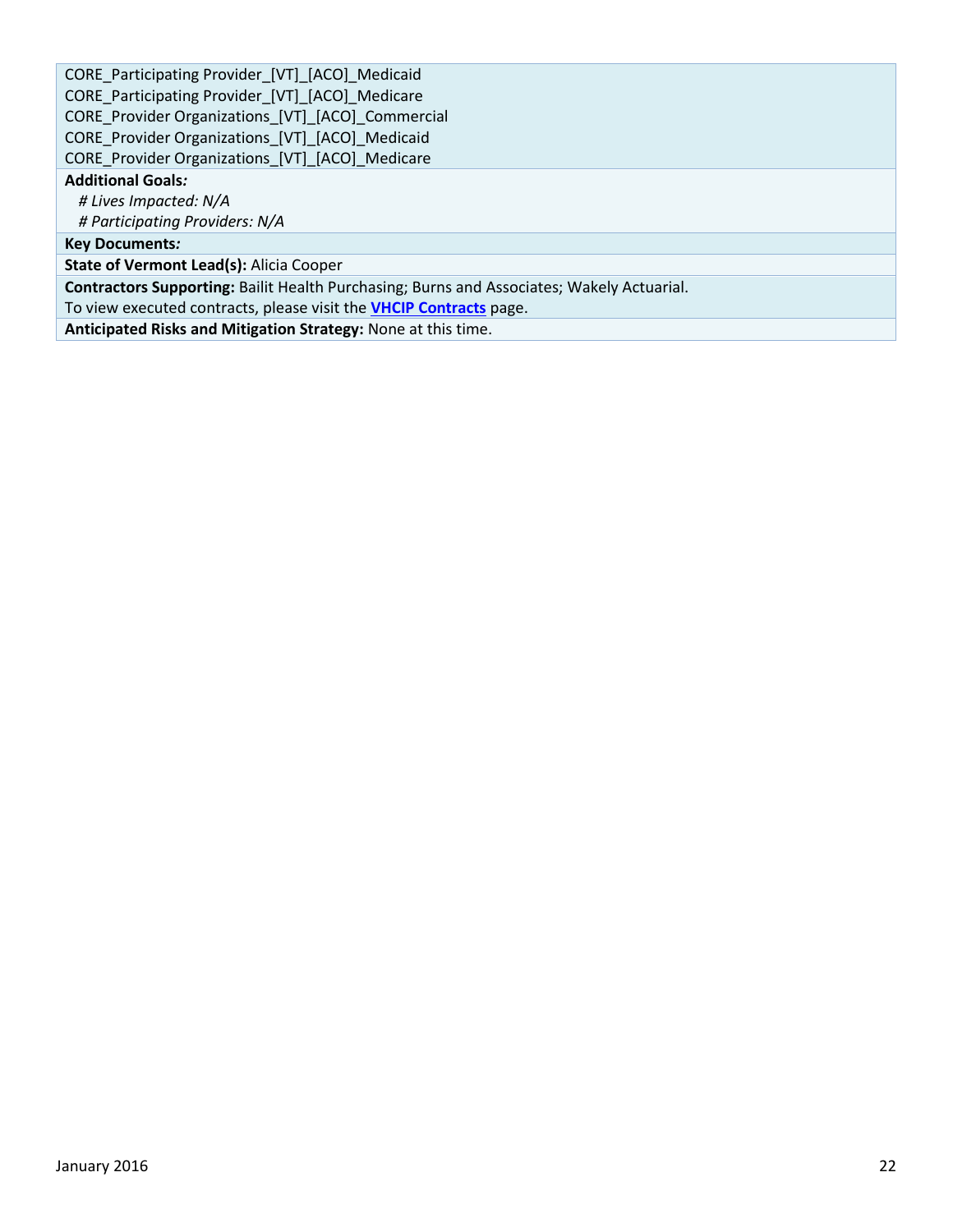### **Focus Area: Practice Transformation**

#### **Focus Area: Practice Transformation** Project: Learning Collaboratives

<span id="page-22-1"></span><span id="page-22-0"></span>**Project Summary:** The Integrated Communities Care Management Learning Collaborative is a community (health service area) level rapid cycle quality improvement initiative. It is based on the Plan-Do-Study-Act (PDSA) quality improvement model, and features in-person learning sessions, webinars, implementation support, and testing of key interventions. The Collaborative initially focuses on improved cross-organization care management for at-risk populations; however, the ultimate goal is to develop this approach population-wide. These efforts mirror the Triple Aim and Vermont's Health Care Reform goals.

#### **Project Timeline and Key Facts:**

- November 2014 Kick-off webinar for first round communities (3 communities total).
- January 2015 First in-person learning session held with ~90 people in attendance, featuring national experts from the Camden Coalition of Healthcare Providers.
- February-December 2015 Alternating monthly webinars and in-person learning sessions for first round communities.
- April 2015 Proposed expansion of the Learning Collaborative to additional communities.
- July 2015 Kick-off webinar for second round communities (8 additional communities).
- November 2015 Second in-person learning session for second round communities.
- October 2015-August 2016 Alternating monthly webinars and in-person learning sessions for second round.

#### **Status Update/Progress Toward Milestones and Goals:**

- The Learning Collaborative works to engage as many patient-facing care providers within each community as possible, including nurses, care coordinators, social workers, mental health clinicians, physicians, and others, from a broad spectrum of health, community and social service organizations that includes primary care practices, community health teams, home health agencies, mental health agencies, Area Agencies on Aging, housing organizations, social service organizations, and others.
- Participants are convened for at least four in-person learning sessions and multiple webinars, as well as regular local meetings to support work. The fourth in-person learning session for the first cohort took place on September 29, 2015, where discussion of additional needs and sustainability within communities occurred.
- Two additional cohorts (8 additional communities) have joined the Learning Collaborative, with the first inperson learning sessions occurring in November 2015. The next in-person learning session will take place in March 2016.
- An RFP for development of core competency training for front-line care management practitioners was released in September 2015 (a collaboration between VHCIP Care Models & Care Management and DLTSS Work Groups), and apparently successful bidders were notified in December 2015. The first day of a comprehensive training series is scheduled to begin in late March 2016.
- The creation of a Learning Collaborative toolkit is ongoing, anticipated release is the first quarter of 2016. Widespread distribution of this toolkit to program participants will aid in program sustainability.

#### **Milestones***:*

#### *Performance Period 1*:

- 1. Provide quality improvement and care transformation support to a variety of stakeholders.
- 2. Procure learning collaborative and provider technical assistance contractor.

*Performance Period 1 Carryover*: Launch 1 cohort of Learning Collaboratives to 3-6 communities (communities defined by Vermont's Health Service Areas) by 1/15/15:

- 1. Convene communities in-person and via webinar alternating format each month for 12 months.
- 2. Assess impact of Learning Collaborative monthly.
- 3. Propose expansion of Learning Collaborative as appropriate by 5/31/15.

*Performance Period 2*: Offer at least two cohorts of Learning Collaboratives to 3-6 communities:

1. Create expansion plan for remaining Vermont HSAs that want to participate in the Learning Collaborative program by 6/15/15.

2. Expand existing Learning Collaborative program to at least 6 additional health service areas by 6/30/16.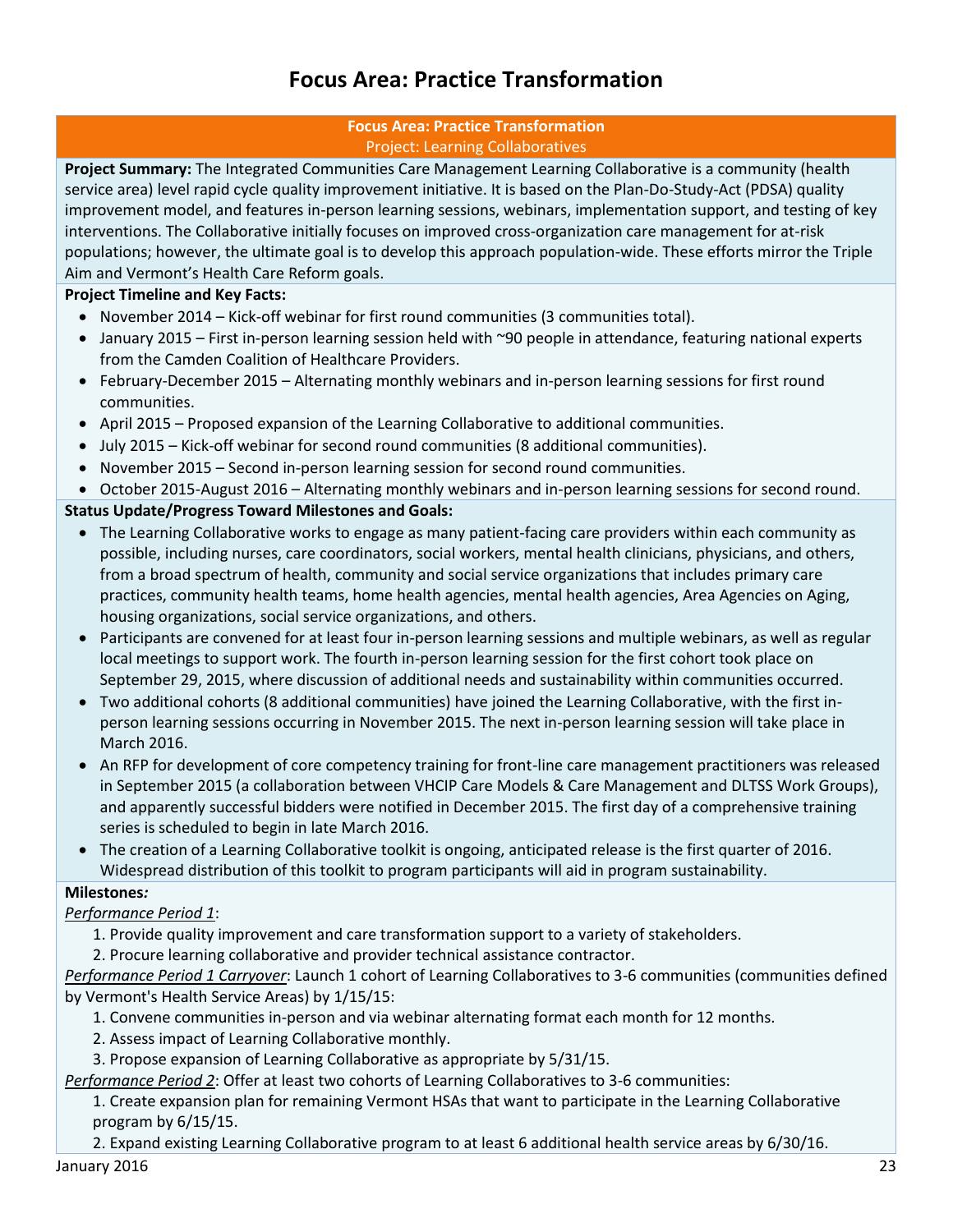#### **Metrics***:*

CORE\_Participating Provider\_[VT]\_[ACO]\_Commercial CORE\_Participating Provider\_[VT]\_[ACO]\_Medicaid CORE Participating Provider [VT] [ACO] Medicare CORE Provider Organizations [VT] [ACO] Commercial CORE Provider Organizations [VT] [ACO] Medicaid CORE Provider Organizations [VT] [ACO] Medicare CORE Participating Providers [VT] [EOC] CORE Provider Organizations [VT] [EOC] CORE\_Participating Providers\_[VT]\_[APMH] CORE\_Provider Organizations\_[VT]\_[APMH]

#### **Additional Goals***:*

*# Lives Impacted:* 150

*# Participating Providers:* Approximately 200 (70-80 per cohort)

**Key Documents***:*

#### **[Learning Collaborative Webpage](http://healthcareinnovation.vermont.gov/node/859)**

**State of Vermont Lead(s):** Pat Jones

**Contractors Supporting:** Nancy Abernathey; Bailit Health Purchasing; Deborah Lisi-Baker; Pacific Health Policy Group; Vermont Program for Quality Health Care. Apparent Awardees for Core Competency Training: Vermont Developmental Disabilities Council; Primary Care Development Corporation (Contracts nearing execution). To view executed contracts, please visit the **[VHCIP Contracts](http://healthcareinnovation.vermont.gov/node/731)** page.

#### **Anticipated Risks and Mitigation Strategy:**

- There is risk of lost or slowed community momentum when SIM funding and formal Learning Collaborative activities end.
	- $\circ$  Collaborative staff and leadership are working to create a process for continued work that can be integrated into and adopted by participating communities, without the help of outside resources, so that efforts are self-sustaining.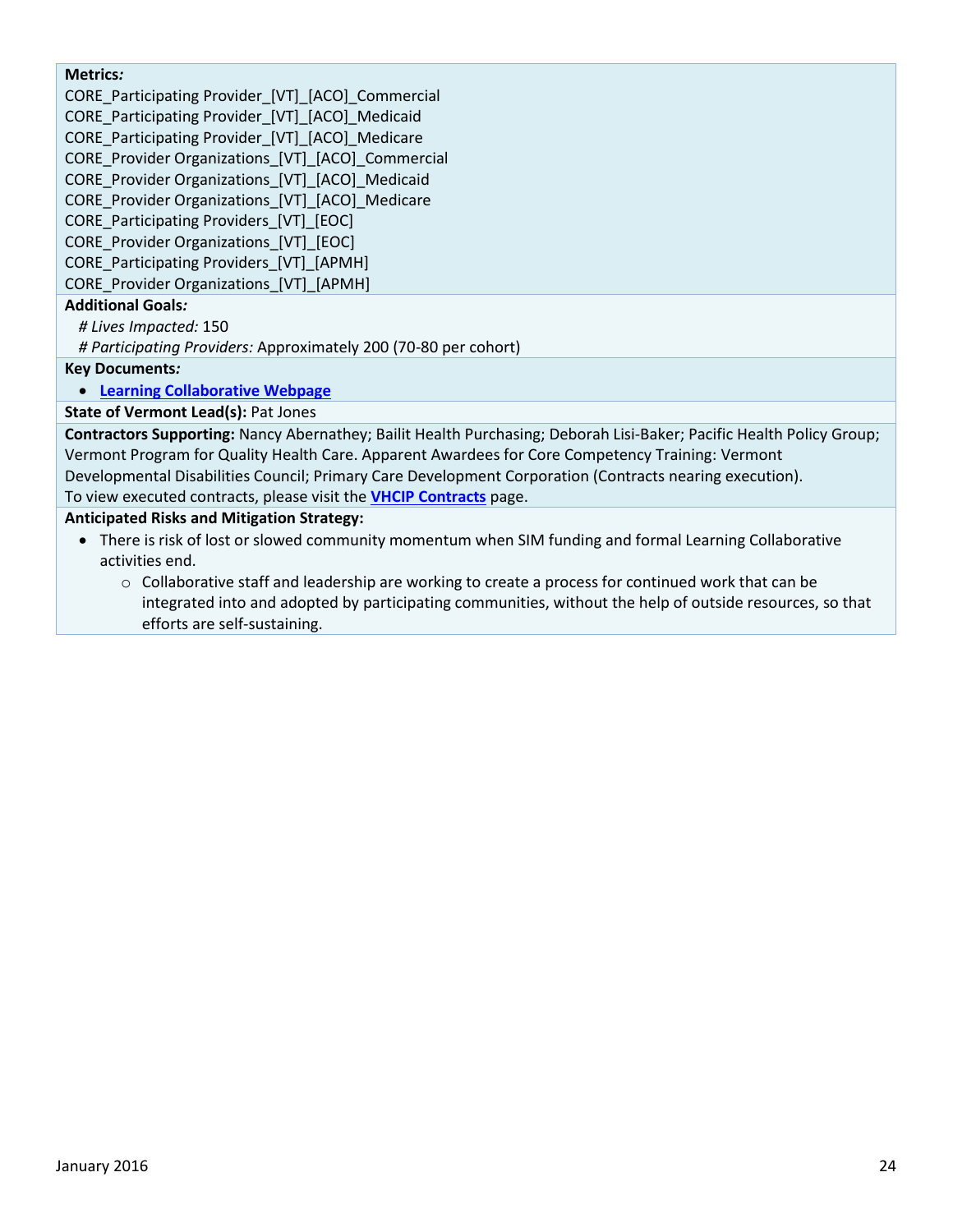#### **Focus Area: Practice Transformation** Project: Core Competency Trainings

<span id="page-24-0"></span>**Project Summary:** The Core Competency Training initiative will offer a comprehensive training curriculum to front line staff providing care coordination (including case managers, care coordinators, etc.) from a wide range of medical, social, and community service organizations in communities state-wide. Core curriculum will cover competencies related to care coordination and working with individuals with disabilities and long-term services and supports (DLTSS) needs. Additional training opportunities include advanced care coordination training, care coordination training for managers and supervisors, and "train the trainer" training. In total, 28 separate training opportunities will be made available to up to 180 participants state-wide. In order to ensure sustainability of training materials beyond the initial training period, training sessions will be filmed and all materials will be made available in an online format. This project is an offshoot of the Integrated Communities Care Management Learning Collaborative; Milestones and Metrics are identical to the Learning Collaborative work stream.

#### **Project Timeline and Key Facts:**

- March 2016 Day 1, Introductory Care Coordination Training in 3 locations (North, Central, South)
- April 2016 Day 1, Disability Competency Training in 3 locations (North, Central, South); Webinar 1
- May 2016 Day 2, Introductory Care Coordination Training in 3 locations (North, Central, South)
- June 2016 Day 2, Disability Competency Training in 3 locations (North, Central, South); Webinar 2
- July 2016 Day 3, Introductory Care Coordination Training in 3 locations (North, Central, South)
- August  $2016$  Webinar 3
- September 2016 Advanced Care Coordination Training; Day 3, Disability Competency Training in 3 locations (North, Central, South)
- October 2016 Care Coordination for Managers and Supervisors Training in 1 central location; Webinar 4
- November 2016 Train-the-Trainer Training
- December 2016 Webinar 5

#### **Status Update/Progress Toward Milestones and Goals:**

- After a competitive bid review process, two training organizations have been selected and contracts are nearing execution. During January and February 2016, Vermont is engaged in pre-planning with trainers, curriculum finalization, and planning for training logistics.
- The first day of Introductory Care Coordination Training will be offered to up to 180 participants on March 29, 30, and 31, in North, Central, and Southern locations (TBD) throughout the state. The curriculum will cover general topics including: Introduction to Care Coordination, Principles of Team-Based Care, Outreach and Engagement, Conducting Comprehensive Assessments.

**Milestones***:* This work is part of the Learning Collaboratives work stream.

#### *Performance Period 1*:

- 1. Provide quality improvement and care transformation support to a variety of stakeholders.
- 2. Procure learning collaborative and provider technical assistance contractor.

*Performance Period 1 Carryover*: Launch 1 cohort of Learning Collaboratives to 3-6 communities (communities defined by Vermont's Health Service Areas) by 1/15/15:

- 1. Convene communities in-person and via webinar alternating format each month for 12 months.
- 2. Assess impact of Learning Collaborative monthly.
- 3. Propose expansion of Learning Collaborative as appropriate by 5/31/15.
- *Performance Period 2*: Offer at least two cohorts of Learning Collaboratives to 3-6 communities:

1. Create expansion plan for remaining Vermont HSAs that want to participate in the Learning Collaborative program by 6/15/15.

2. Expand existing Learning Collaborative program to at least 6 additional health service areas by 6/30/16.

#### **Metrics***:*

CORE\_Participating Provider\_[VT]\_[ACO]\_Commercial

CORE Participating Provider [VT] [ACO] Medicaid

CORE\_Participating Provider\_[VT]\_[ACO]\_Medicare

CORE Provider Organizations [VT] [ACO] Commercial

CORE\_Provider Organizations\_[VT]\_[ACO]\_Medicaid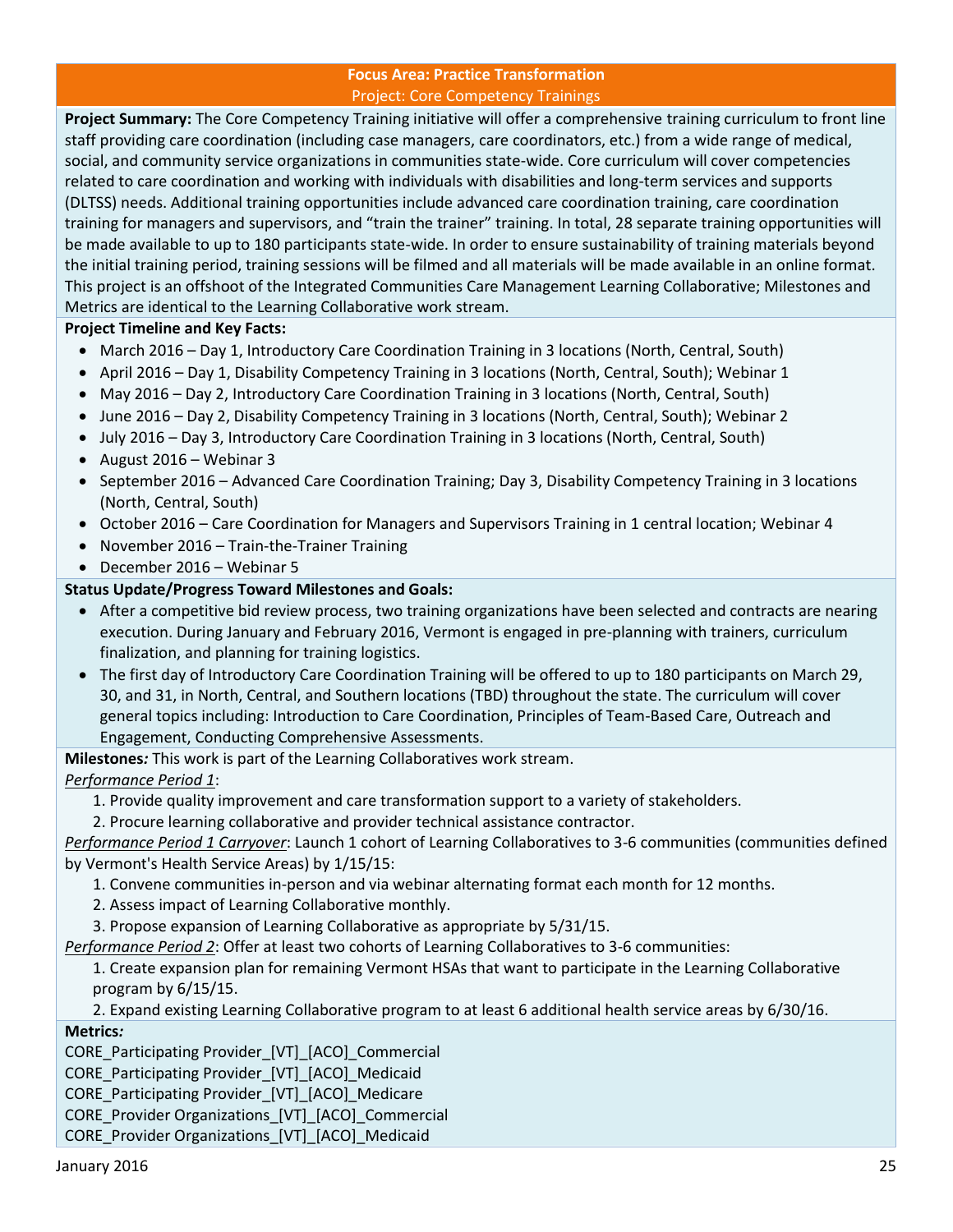CORE\_Provider Organizations\_[VT]\_[ACO]\_Medicare CORE\_Participating Providers\_[VT]\_[EOC] CORE\_Provider Organizations\_[VT]\_[EOC] CORE Participating Providers [VT] [APMH] CORE\_Provider Organizations\_[VT]\_[APMH] **Additional Goals***: # Participating Providers:* Approximately 180 expected **Key Documents***:* **State of Vermont Lead(s):** Erin Flynn **Contractors Supporting:** Apparent Awardees: Vermont Developmental Disabilities Council, Primary Care Development Corporation (Contracts nearing execution). To view executed contracts, please visit the **[VHCIP Contracts](http://healthcareinnovation.vermont.gov/node/731)** page.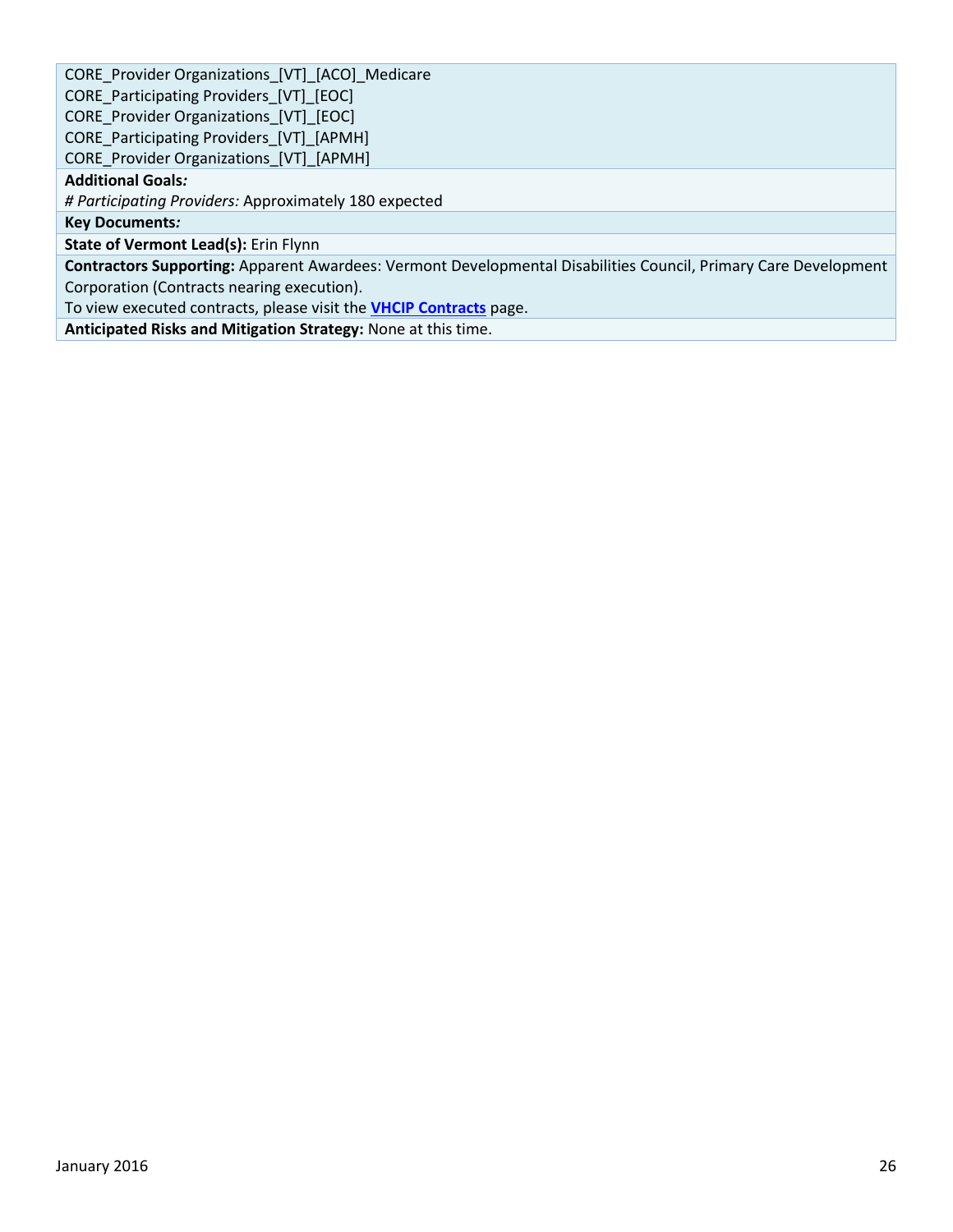#### **Focus Area: Practice Transformation** Project: Sub-Grant Program – Sub-Grants

<span id="page-26-0"></span>Project Summary: The VHCIP Provider Sub-Grant Program was launched in 2014 and has provided funding to 12<sup>2</sup> provider and community-based organizations who are engaged in payment and delivery system transformation. Awards range from small grants to support employer-based wellness programs, to larger grants that support statewide clinical data collection and improvement programs. The overall investment in this program is nearly \$5 million.

#### **Project Timeline and Key Facts:**

- April 2014 First round of awards made to sub-grantees.
- October 2014 Second round of awards made to sub-grantees.
- January 2015-December 2016 Continued implementation. Quarterly progress reports include successes and challenges, progress toward project goals and evaluation updates.
- May 2015 First sub-grantee symposium held.
- October 2015 Second sub-grantee symposium held.

#### **Status Update/Progress Toward Milestones and Goals:**

- Sub-grantees continue to report on activities and progress, highlighting lessons learned.
- All sub-grantees convened on October 7, 2015, for the second in a series of symposiums designed to share lessons learned and inform the VHCIP project overall.

#### **Milestones***:*

*Performance Period 1*: Develop technical assistance program for providers implementing payment reforms. *Performance Period 1 Carryover*: Continue sub-grant program:

- 1. Convene sub-grantees at least once by 6/30/15.
- 2. Each quarter, analyze reports filed by sub-grantees using lessons from sub-grantees to inform project decisionmaking.

*Performance Period 2*: Continue sub-grant program:

- 1. Convene sub-grantees at least once by 6/30/16.
- 2. Each quarter, analyze reports filed by sub-grantees using lessons from sub-grantees to inform project decisionmaking.

#### **Metrics***:*

CORE\_Participating Provider\_[VT]\_[ACO]\_Commercial

CORE\_Participating Provider\_[VT]\_[ACO]\_Medicaid

CORE Participating Provider [VT] [ACO] Medicare

CORE Provider Organizations [VT] [ACO] Commercial

CORE Provider Organizations [VT] [ACO] Medicaid

CORE Provider Organizations [VT] [ACO] Medicare

CORE Participating Providers [VT] [EOC]

CORE Provider Organizations [VT] [EOC]

CORE\_Participating Providers\_[VT]\_[APMH]

CORE\_Provider Organizations\_[VT]\_[APMH]

#### **Additional Goals***:*

*# Lives Impacted:* 307,769

*# Participating Providers:* 15,407

#### **Key Documents***:*

**[Sub-grant Program Project Summaries](http://healthcareinnovation.vermont.gov/sites/hcinnovation/files/Grant_Program/Round%20One%20and%20Two%20Grant%20Awardees%20Project%20Summaries.pdf)**

4 **th** Quarter 2015 Reports will be posted to the **[VHCIP website](http://healthcareinnovation.vermont.gov/sites/hcinnovation/files/Grant_Program/VHCIP%20Q3%202015%20Provider%20Subgrant%20Reports.pdf)**.

#### **State of Vermont Lead(s):** Joelle Judge and Georgia Maheras

**Contractors Supporting:** 12 sub-grantees; University of Massachusetts.

To view executed contracts, please visit the **[VHCIP Contracts](http://healthcareinnovation.vermont.gov/node/731)** page.

**Anticipated Risks and Mitigation Strategy:** None at this time.

l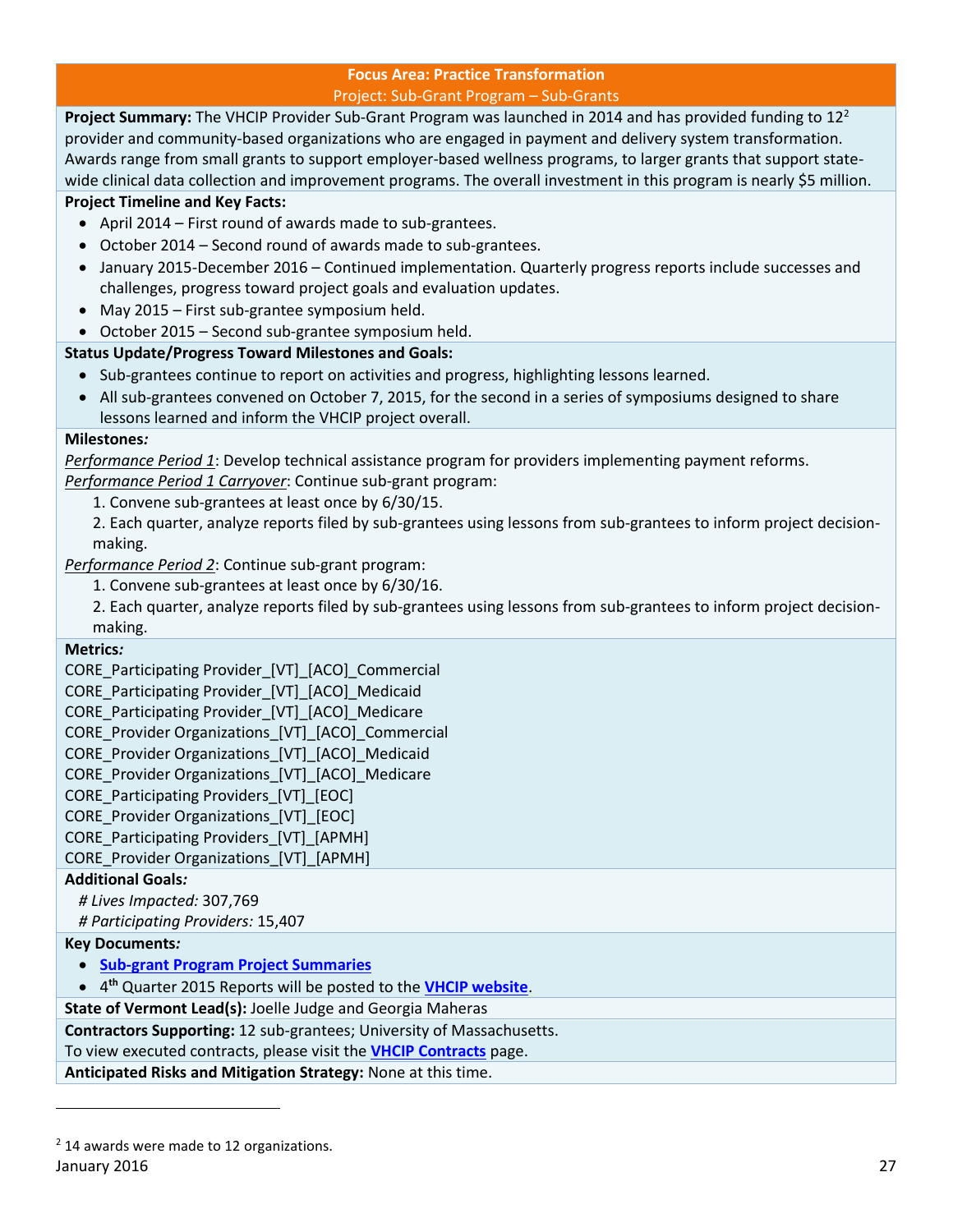#### **Focus Area: Practice Transformation** Project: Sub-Grant Program – Technical Assistance

<span id="page-27-0"></span>**Project Summary:** The Sub-Grant Technical Assistance program was designed to support the awardees of provider sub-grants in achieving their project goals. VHCIP recognized that while the provider sub-grantees are focused on creating innovative programs to transform their practices and test models of unique care delivery, they require support to develop the necessary infrastructure. The VHCIP initially contracted with five contractors to provide this support; contracts remain in place with three TA providers, listed below

#### **Project Timeline and Key Facts:**

- December 2014 Five contracts awarded to the contractors listed below in order to ensure technical assistance is available to the sub-grantees in a variety of areas.
- January 2015-December 2016 Three contractors provide ongoing technical support for data analytics, policy development, payment model and care model design, quality measurement identification, financial analysis and actuarial services.

#### **Status Update/Progress Toward Milestones and Goals:**

 Sub-grantee technical assistance contracts are executed; contractors are available for technical assistance as requested by sub-grantees and approved by project leadership according to a detailed VHCIP process.

#### **Milestones***:*

*Performance Period 1*: N/A

*Performance Period 1 Carryover*: Provide technical assistance to sub-grantees as requested by sub-grantees:

- 1. Remind sub-grantees of availability of technical assistance on a monthly basis.
- 2. Ensure technical assistance contracts have sufficient resources to meet needs of sub-grantees.

*Performance Period 2*: Provide technical assistance to sub-grantees as requested by sub-grantees:

1. Remind sub-grantees of availability of technical assistance on a monthly basis.

2. Ensure technical assistance contracts have sufficient resources to meet needs of sub-grantees.

#### **Metrics***:*

CORE\_Participating Provider\_[VT]\_[ACO]\_Commercial

- CORE\_Participating Provider\_[VT]\_[ACO]\_Medicaid
- CORE Participating Provider [VT] [ACO] Medicare

CORE Provider Organizations [VT] [ACO] Commercial

- CORE\_Provider Organizations\_[VT]\_[ACO]\_Medicaid
- CORE\_Provider Organizations\_[VT]\_[ACO]\_Medicare
- CORE Participating Providers [VT] [EOC]
- CORE\_Provider Organizations\_[VT]\_[EOC]

CORE Participating Providers [VT] [APMH]

CORE\_Provider Organizations\_[VT]\_[APMH]

**Additional Goals***: (this program supports the provider sub-grant program; numbers are as reported above) # Lives Impacted:* 307,769

*# Participating Providers:* 15,407

#### **Key Documents***:*

- **[Contract for Bailit Health Purchasing](http://healthcareinnovation.vermont.gov/sites/hcinnovation/files/Contracts/26095-a2_Bailit_Health_Amendment_2_Signed.pdf)**
- **[Contract for Policy Integrity](http://healthcareinnovation.vermont.gov/sites/hcinnovation/files/Contracts/26294_Policy_Integrity-Signed.pdf)**
- **[Contract for Wakely](http://healthcareinnovation.vermont.gov/sites/hcinnovation/files/Contracts/26303-Wakely_Consulting.pdf)**

**State of Vermont Lead(s):** Joelle Judge and Georgia Maheras

**Contractors Supporting:** Bailit Health Purchasing; Policy Integrity; Wakely Actuarial.

To view executed contracts, please visit the **[VHCIP Contracts](http://healthcareinnovation.vermont.gov/node/731)** page.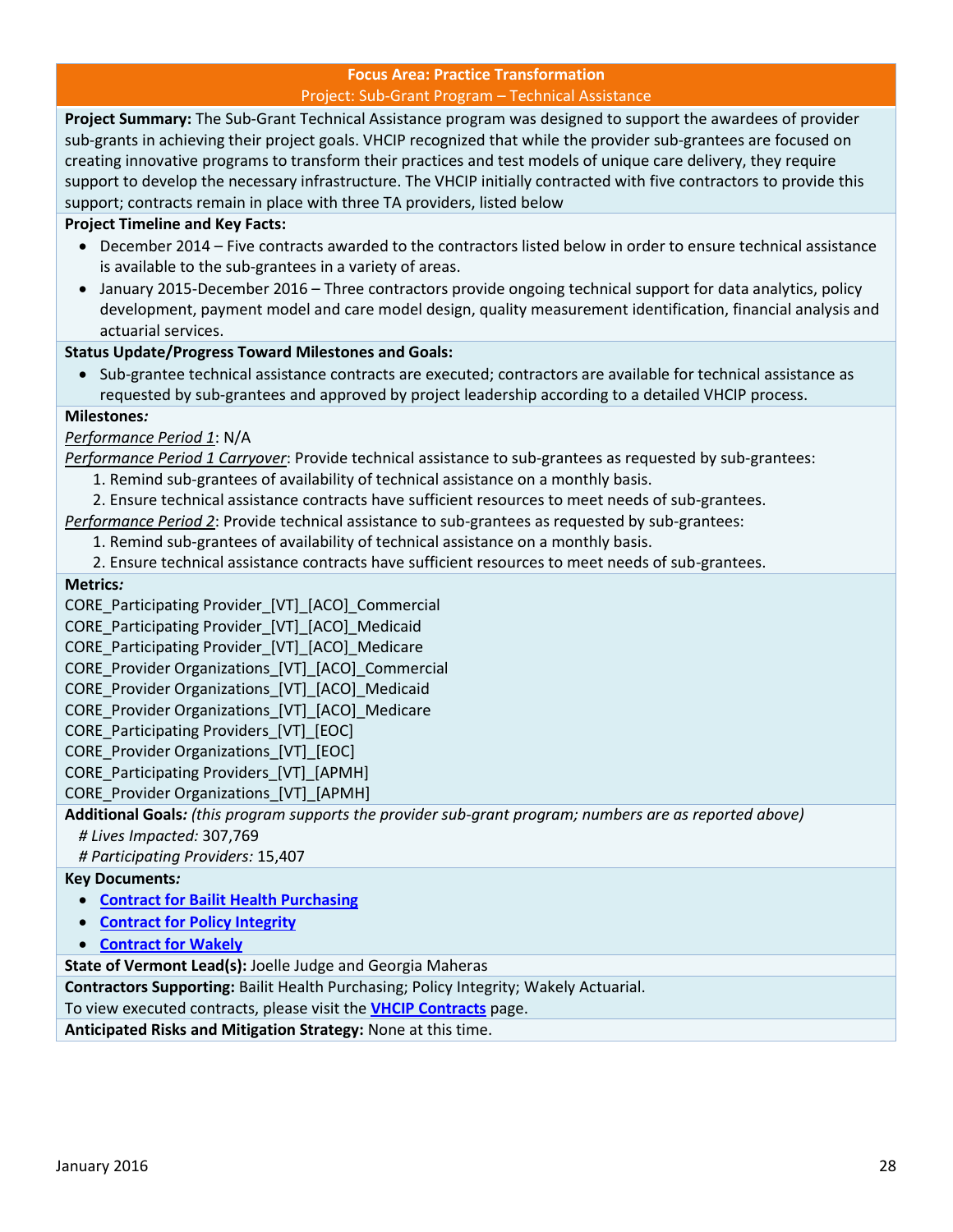#### **Focus Area: Practice Transformation** Project: Regional Collaborations

<span id="page-28-0"></span>**Project Summary:** Within each of Vermont's 14 Health Service Areas, Blueprint for Health and ACO leadership have merged their work groups and chosen to collaborate with stakeholders using a single unified health system initiative (known as a "Regional Collaboration"). Regional Collaborations include medical and non-medical providers (e.g., longterm services and supports providers and community providers), and a shared governance structure with local leadership. These groups focus on reviewing and improving the results of core ACO Shared Savings Program quality measures, supporting the introduction and extension of new service models, and providing guidance for medical home and community health team operations.

#### **Project Timeline and Key Facts:**

- November 2014 Vermont ACO and Blueprint leadership began meeting.
- October 2014-August 2015 Expanded existing community teams to begin working with leadership to realign existing teams, put governance documentation in place, and re-evaluate and set new community priorities.
- March 2015 Released plans and implementation documents for Regional Collaboratives.
- June 2015 Launched Basecamp as an opportunity to share learnings and collaborate in two pilot communities.
- January 2015 Established three pilot communities through the Integrated Communities Care Management Learning Collaborative as work groups of the Regional Collaborative.
- August 2015 12 of 14 communities had a Charter in place and their community's focus areas defined; eight more communities joined the Integrated Communities Care Management Learning Collaborative.
- December 2015 13 of 14 communities had a charter in place and 14 of 14 had defined one or more focus areas. A total of 11 communities continue to participate in the Integrated Communities Care Management Learning Collaborative. Additional areas of focus include increasing hospice and palliative care utilization, reducing ED utilization, reducing readmissions, and improving care for people with chronic illness.

#### **Status Update/Progress Toward Milestones and Goals:**

- Unified Regional Collaborations begun in each of the State's 14 Health Service Areas.
- Weekly stakeholder meetings to discuss further development and direction of Collaborations.
- Regular presentations to VHCIP work groups on progress in each region.

#### **Milestones***:*

#### *Performance Period 1*: N/A

*Performance Period 1 Carryover*: Establish regional collaborations in health services areas by beginning to develop a Charter, governing body, and decision-making process:

- 1. Develop Charter, decision-making process, and participants for 6 HSAs by 11/30/15.
- 2. Require monthly updates from ACOs/Blueprint for Health.

*Performance Period 2*: Expansion of regional collaborations to all 14 Health Service Areas (HSAs) by 6/30/16.

Expansion is complete when all HSAs have a Charter, governing body, and decision-making process.

#### **Metrics***:*

CORE Participating Provider [VT] [ACO] Commercial CORE\_Participating Provider\_[VT]\_[ACO]\_Medicaid CORE\_Participating Provider\_[VT]\_[ACO]\_Medicare CORE\_Provider Organizations\_[VT]\_[ACO]\_Commercial CORE\_Provider Organizations\_[VT]\_[ACO]\_Medicaid CORE\_Provider Organizations\_[VT]\_[ACO]\_Medicare CORE\_Participating Providers\_[VT]\_[EOC] CORE Provider Organizations [VT] [EOC] CORE Participating Providers [VT] [APMH] CORE Provider Organizations [VT] [APMH] **Additional Goals:** *# Lives Impacted: TBD # Participating Providers: TBD* **Key Documents:**

**State of Vermont Lead(s):** Jenney Samuelson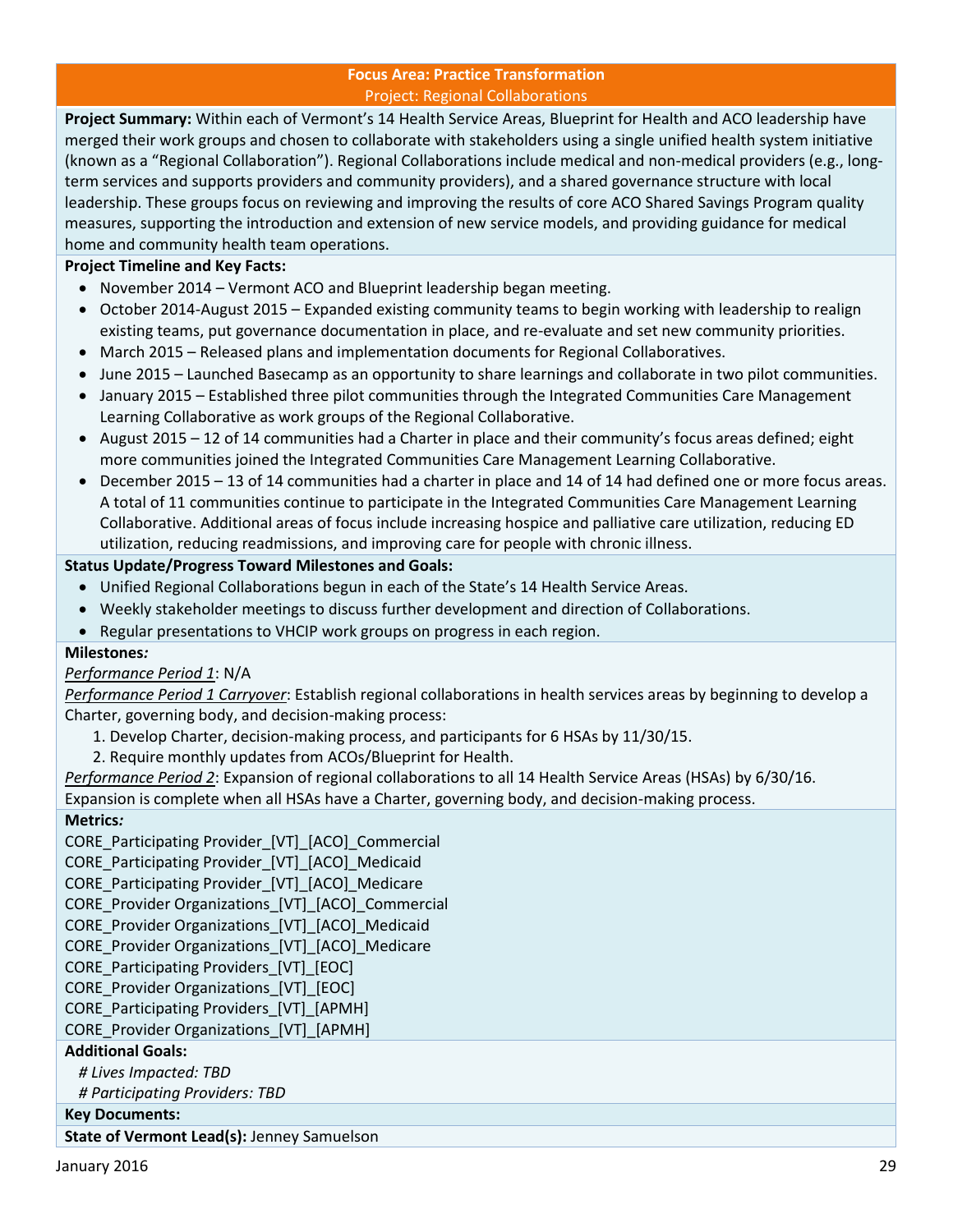**Contractors Supporting:** Bi-State Primary Care Association/Community Health Accountable Care; Pacific Health Policy Group; UVM Medical Center/OneCare Vermont.

To view executed contracts, please visit the **[VHCIP Contracts](http://healthcareinnovation.vermont.gov/node/731)** page.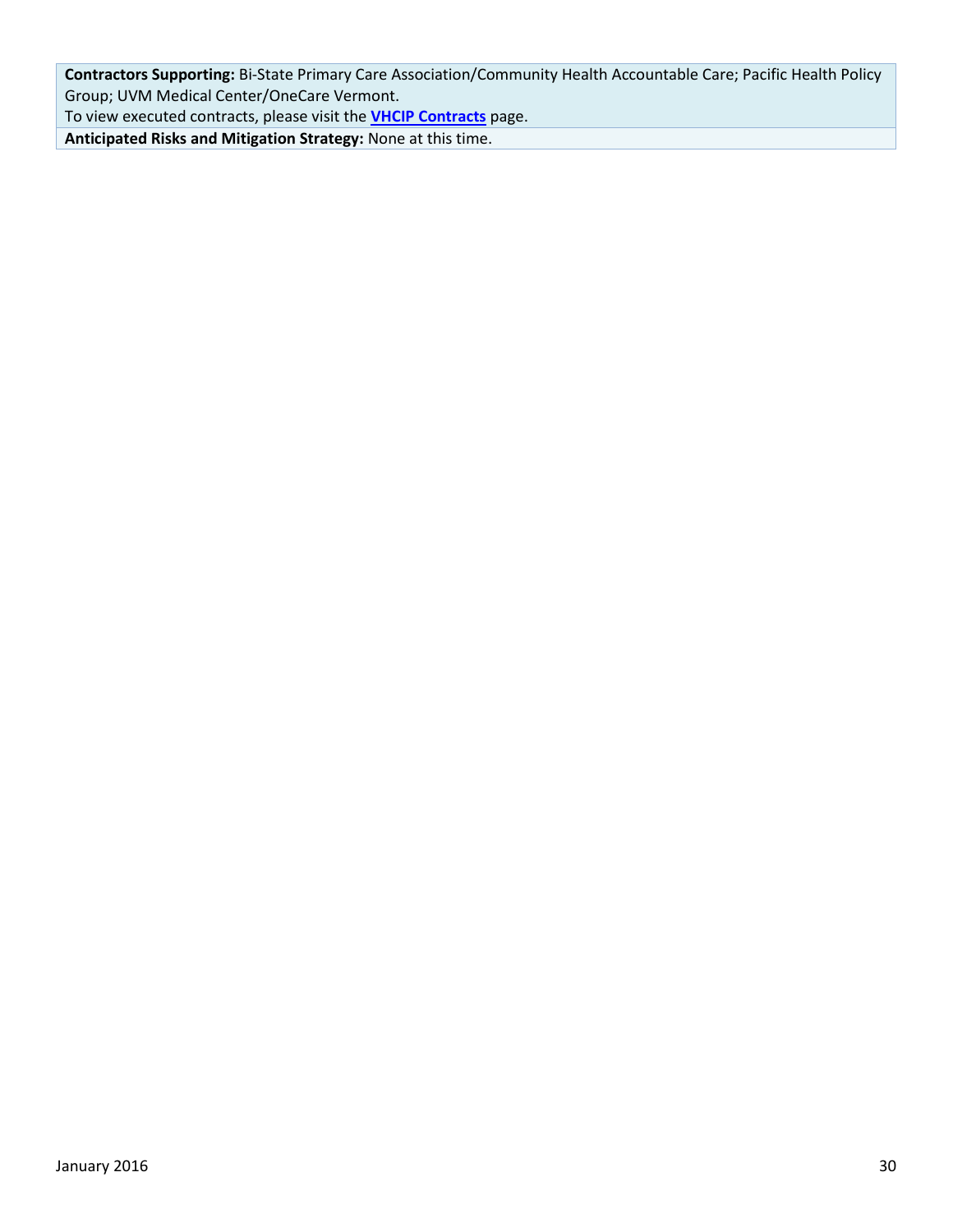#### **Focus Area: Practice Transformation** Project: Workforce – Care Management Inventory

<span id="page-30-0"></span>**Project Summary:** In 2014, the Care Models and Care Management (CMCM) Work Group designed and fielded a survey to various organizations engaged in care management, to provide insight into the current landscape of care management activities in Vermont. The survey aims to better understand State specific staffing levels and types of personnel engaged in care management, in addition to the populations being served. The project is complete as of February 2016.

#### **Project Timeline and Key Facts:**

- June 2014 CMCM Work Group designed and fielded care management inventory survey to various stakeholders.
- February 2015 Results of survey presented to CMCM Work Group.
- February 2016 Results of survey to be presented to Workforce Work Group, which could use it to predict future supply and demand trends for Vermont's health care workforce around care management staffing.

#### **Status Update/Progress Toward Milestones and Goals:**

- Care Management Inventory Survey was administered in 2014.
- Results were presented to the SIM Care Models & Care Management Work Group in February 2015.
- Results will be presented to the Workforce Work Group in February 2016.

#### **Milestones***:*

#### *Performance Period 1*: N/A

*Performance Period 1 Carryover*: Obtain snapshot of current care management activities, staffing, people served, and challenges:

- 1. Obtain Draft Report by 3/31/15.
- 2. Present to 2 work groups by 5/31/15.
- 3. Final Report due by 9/30/15.
- *Performance Period 2*: N/A

#### *Metrics:*

CORE\_Participating Provider\_[VT]\_[ACO]\_Commercial CORE\_Participating Provider\_[VT]\_[ACO]\_Medicaid CORE Participating Provider [VT] [ACO] Medicare CORE\_Provider Organizations\_[VT]\_[ACO]\_Commercial CORE Provider Organizations [VT] [ACO] Medicaid CORE Provider Organizations [VT] [ACO] Medicare CORE Participating Providers [VT] [EOC] CORE Provider Organizations [VT] [EOC] CORE\_Participating Providers\_[VT]\_[APMH] CORE\_Provider Organizations\_[VT]\_[APMH] **Additional Goals***: # Lives Impacted:* N/A

*# Participating Providers:* N/A

#### **Key Documents***:*

**[Care Management Survey Report](http://healthcareinnovation.vermont.gov/sites/hcinnovation/files/CMCM/CMCM%20Survey%20Report%202015-03-09%20FINAL.pdf)**

**State of Vermont Lead(s):** Erin Flynn

**Contractors Supporting:** Bailit Health Purchasing.

To view executed contracts, please visit the **[VHCIP Contracts](http://healthcareinnovation.vermont.gov/node/731)** page.

**Anticipated Risks and Mitigation Strategy:** This project is complete.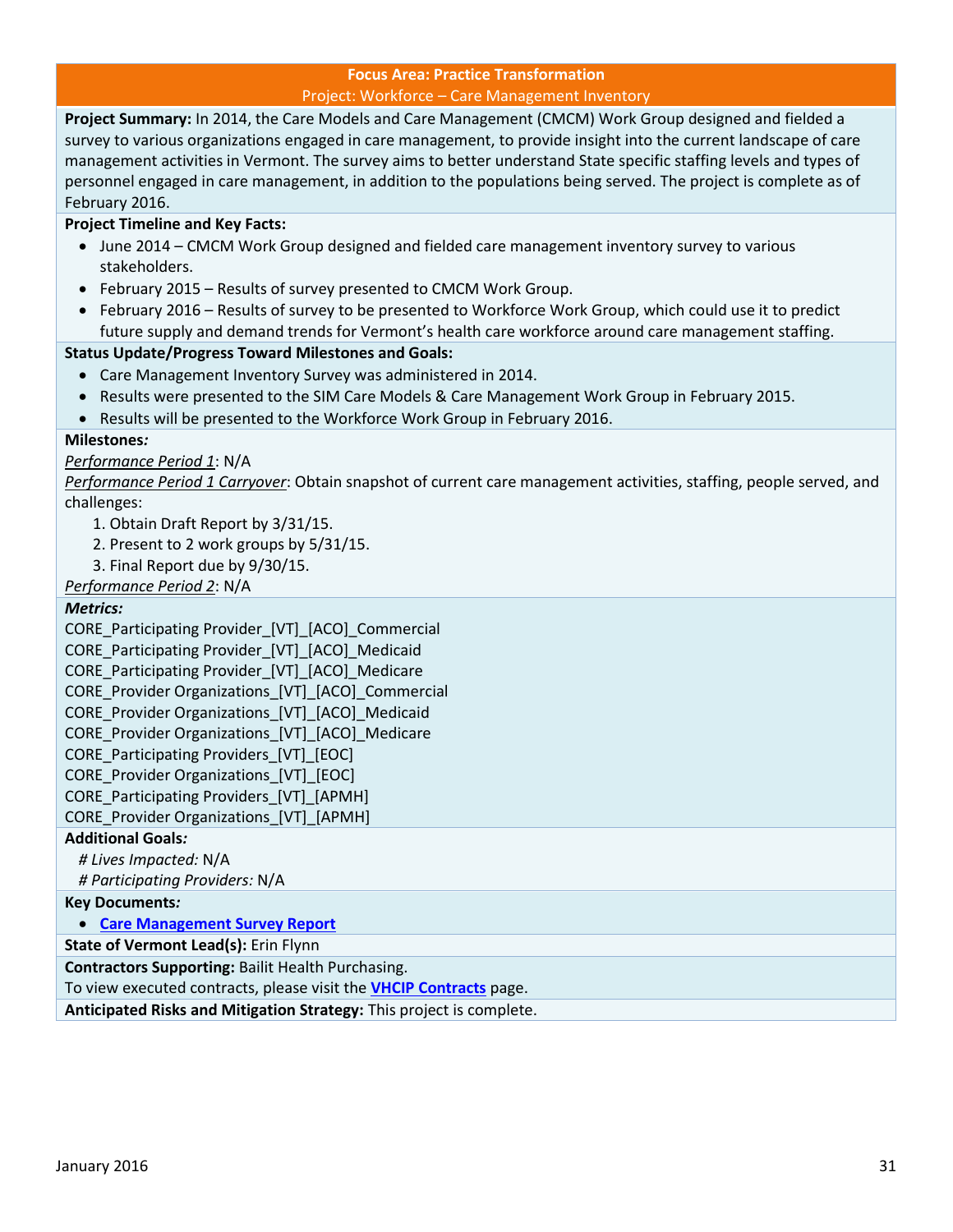#### **Focus Area: Practice Transformation** Project: Workforce – Demand Data Collection and Analysis

<span id="page-31-0"></span>**Project Summary:** A "micro-simulation" demand model will use Vermont-specific data to identify future workforce needs for the State by inputting various assumptions about care delivery in a high-performing health care system. The selected vendor for this work will create a demand model that identifies ideal workforce needs for Vermont in the future, under various scenarios and parameters.

#### **Project Timeline and Key Facts:**

- June 2014 **–** Health Care Workforce Work Group began discussing the idea of demand modeling to better project future health care demands in Vermont.
- August 2014 Health Care Workforce Work Group approved Scope of Work for demand modeling RFP.
- January 2015-March 2015 RFP is released in January and closed in March, with five responses.
- January 2016 DVHA expects to execute a contractor with selected vendor for demand modeling work.
- Q1 2016 DVHA expects to provide data to vendor.

#### **Status Update/Progress Toward Milestones and Goals:**

 DVHA expecting to execute a contract with IHS for micro-simulation demand-modeling by 1/15/16. Work is expected to begin in Q1 2016.

#### **Milestones***:*

*Performance Period 1*: N/A

*Performance Period 1 Carryover*: N/A

#### *Performance Period 2*:

- 1. Execute contract for micro-simulation demand modeling by 1/15/16 (dependent on federal approval).
- 2. Provide preliminary data as defined by the contract to vendor for use in model by 3/15/16.

#### **Metrics***:*

CORE Participating Provider [VT] [ACO] Commercial CORE\_Participating Provider\_[VT]\_[ACO]\_Medicaid CORE\_Participating Provider\_[VT]\_[ACO]\_Medicare CORE\_Provider Organizations\_[VT]\_[ACO]\_Commercial CORE\_Provider Organizations\_[VT]\_[ACO]\_Medicaid CORE Provider Organizations [VT] [ACO] Medicare CORE Participating Providers [VT] [EOC] CORE Provider Organizations [VT] [EOC] CORE Participating Providers [VT] [APMH] CORE\_Provider Organizations\_[VT]\_[APMH] **Additional Goals***:*

*# Lives Impacted:* N/A

*# Participating Providers:* N/A

#### **Key Documents***:*

**[Health Care Workforce Work Group Webpage](http://healthcareinnovation.vermont.gov/work_groups/workforce)**

**State of Vermont Lead(s):** Amy Coonradt (Mat Barewicz)

**Contractors Supporting:** TBD.

**Anticipated Risks and Mitigation Strategy:** Delays in contract execution has delayed the start of work on this project.

 Final contract execution is expected before 2/15/16, and provision of preliminary data to vendor is expected by 4/15/16. This delay is not expected to impact other work streams within VHCIP.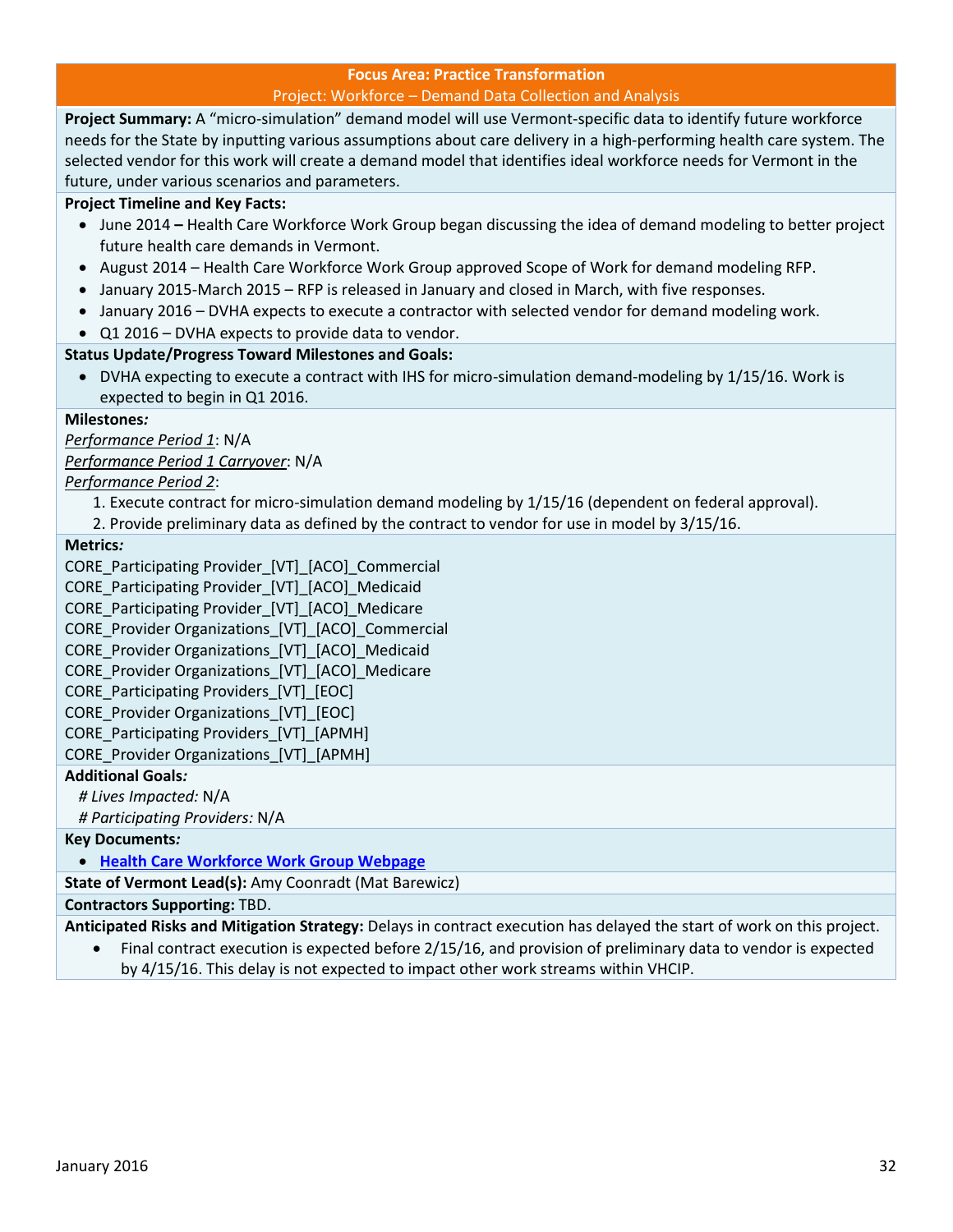#### **Focus Area: Practice Transformation** Project: Workforce – Supply Data Collection and Analysis

<span id="page-32-0"></span>**Project Summary:** The Office of Professional Regulation and Vermont Department of Health (VDH) work in tandem to assess current and future supply of providers in the state's health care workforce for health care work force planning purposes, through collection of licensure and relicensure data and the administration of surveys to providers during the licensure/relicensure process. Surveys include key demographic information for providers, and are used for workforce supply assessment and predicting supply trends, as well as informing future iterations of Vermont's Health Care Workforce Strategic Plan.

#### **Project Timeline and Key Facts:**

- January 2015 Additional FTE hired to assist with survey development/administration and data analysis.
- April 2015 Health Care Workforce Work Group provided input to VDH regarding report content and formatting.
- October 2015 Health Care Workforce Work Group received status update on data collection, progress, and schedule of survey administration by provider type.
- February 2016 VDH to propose forming a sub-group of the Health Care Workforce Work Group and other key subject matter experts. The subgroup will analyze VDH data and provide this analysis to the broader work group, with the goal of informing work group activities.

#### **Status Update/Progress Toward Milestones and Goals:**

- The Vermont Department of Health has hired additional staff to develop and administer surveys to accompany provider re-licensure applications, and perform analysis on licensure data and develop provider reports on various health care professions.
- VDH staff to report analysis findings to work group on an ongoing basis, beginning in Q3 2015.

#### **Milestones***:*

*Performance Period 1*: N/A

*Performance Period 1 Carryover*: Use supply data (licensure and recruitment) to inform workforce planning and updates to Workforce Strategic Plan.

*Performance Period 2*: Continue to use supply data (licensure and recruitment) to inform workforce planning and updates to Workforce Strategic Plan:

- 1. Present data to Workforce Work Group at least 4 times between 1/1/15 and 6/30/16.
- 2. Publish data reports/analyses on website by 12/31/15.
- 3. Distribute reports/analyses to project stakeholders by 12/31/15.

#### **Metrics***:*

CORE\_Participating Provider [VT] [ACO] Commercial

CORE\_Participating Provider\_[VT]\_[ACO]\_Medicaid

- CORE Participating Provider [VT] [ACO] Medicare
- CORE\_Provider Organizations\_[VT]\_[ACO]\_Commercial
- CORE Provider Organizations [VT] [ACO] Medicaid

CORE\_Provider Organizations\_[VT]\_[ACO]\_Medicare

- CORE Participating Providers [VT] [EOC]
- CORE\_Provider Organizations\_[VT]\_[EOC]

CORE Participating Providers [VT] [APMH]

CORE\_Provider Organizations\_[VT]\_[APMH]

#### **Additional Goals***:*

*# Lives Impacted:* N/A

*# Participating Providers:* N/A

**Key Documents***:*

**State of Vermont Lead(s):** Matt Bradstreet (Amy Coonradt)

#### **Contractors Supporting:** N/A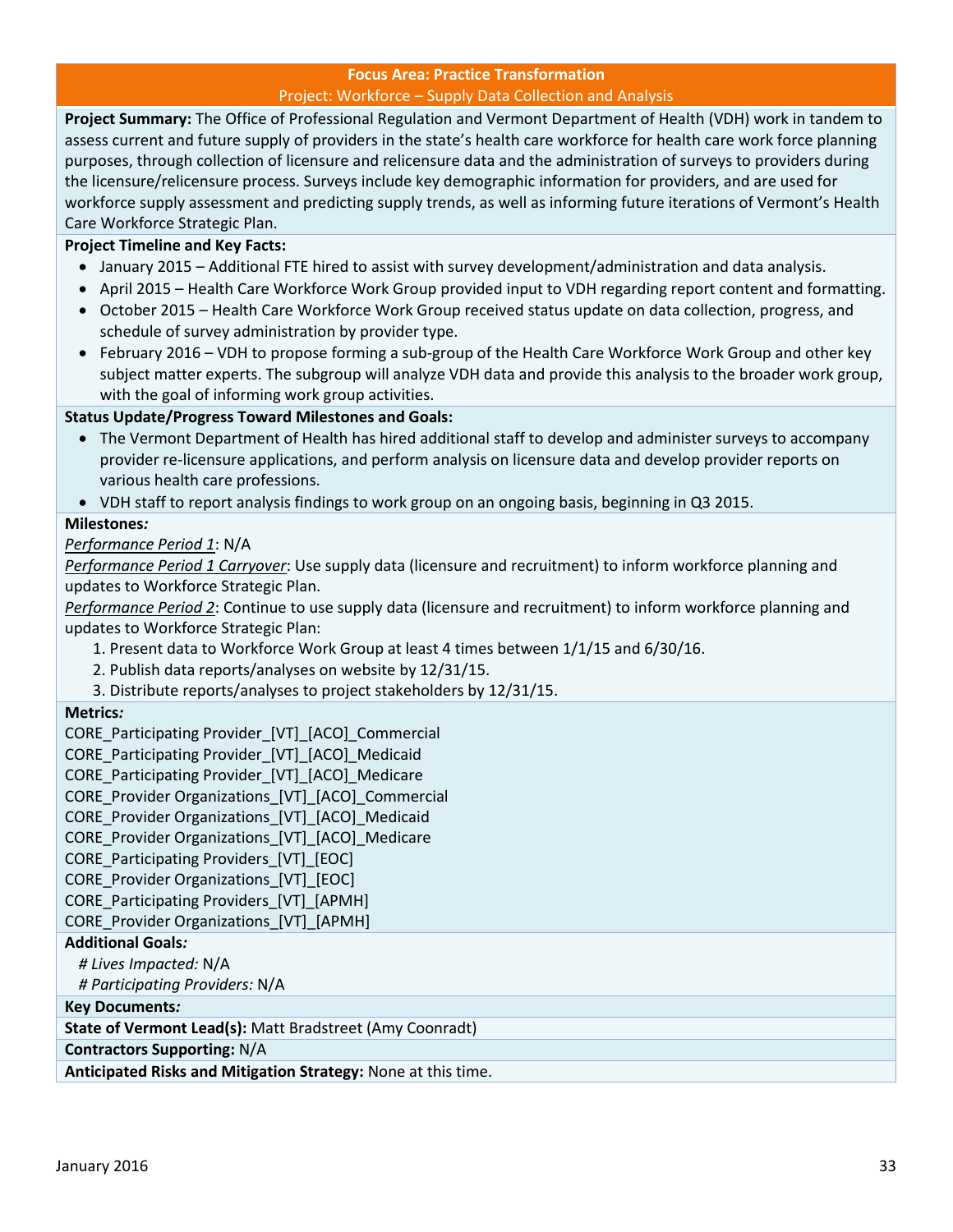### **Focus Area: Health Data Infrastructure**

#### **Focus Area: Health Data Infrastructure** Project: Expand Connectivity to HIE – Gap Analyses

<span id="page-33-1"></span><span id="page-33-0"></span>**Project Summary:** The Gap Analysis is an evaluation of the Electronic Health Record (EHR) system capability of health care organizations, interface ability of the EHR system, and the data transmitted within those interfaces. Conducting the ACO Gap Analysis created a baseline determination of the ability of health care organizations to produce Year 1 Medicare, Medicaid, and commercial Shared Savings ACO Program quality measure data. The Vermont Care Partners (VCP) Gap Analysis is evaluating data quality among the 16 designated and specialized service agencies. Finally, the DLTSS Gap Analysis was conducted to review the technical capability of DLTSS providers statewide.

#### **Project Timeline and Key Facts:**

- January 2014 VITL and ACO teams launched Gap Analysis of the ACO Program quality measures.
- July 2014 Gap Analysis of the ACO Program quality measure data completed.
- September 2014 H.I.S. Professionals began DLTSS Technical Assessment.
- January 2015 Scope of Work for VCP Gap Analysis finalized.
- February 2015 Work began for VCP Gap Analysis with introductory meeting with Designated Agencies.
- February 2015 H.I.S. Professionals submitted draft of DLTSS Technical Assessment and recommendations.
- April 2015 DLTSS Technical Assessment work put on hold pending federal approvals of funding.
- July 2015 A total of 67 data quality meetings held with DAs & SSAs.
- November 2015 DLTSS Technical Assessment Final Report completed.
- December 2015 DLTSS Technical Assessment findings presented to Health Data Infrastructure (HDI) Work Group.

#### **Status Update/Progress Toward Milestones and Goals:**

- Gap Analysis of ACO Program data quality measures completed in January 2014.
- VITL has conducted numerous data quality interviews with the 16 Designated Mental Health and Specialized Service agencies (DAs and SSAs). VITL has also identified that a number of DA and SSA member agencies' structures are decentralized such that they operate as multiple independent agencies. VCP has confirmed the need for full assessments to be conducted at these agencies. VITL will be pursuing additional funding for this revised scope.
- DLTSS Technical Assessment Final Report completed with recommendations on next steps; report has been distributed to stakeholders and findings presented to the HDI Work Group. Next steps are in development.

#### **Milestones:**

*Performance Period 1*: Perform gap analyses related to quality measures for each payment program, as appropriate; perform baseline gap analyses to understand connectivity of non-Meaningful Use (MU) providers.

*Performance Period 1 Carryover*: Perform gap analyses related to quality measures for each payment program, as appropriate; perform baseline gap analyses to understand connectivity of non-Meaningful Use (MU) providers:

- 1. Complete DLTSS technical gap analysis by 9/30/15.
- 2. Conduct bimonthly SSP quality measure gap analyses for ACO providers.

#### *Performance Period 2*: N/A

#### **Metrics:**

CORE\_Health Info Exchange\_[VT]

#### **Additional Goals:**

# Lives Impacted: TBD

# Participating Providers: 400

#### **Key Documents:**

- ACO Gap Analysis (Fall 2014)
- **[DLTSS Information Technology Assessment Report](http://healthcareinnovation.vermont.gov/sites/hcinnovation/files/Resources/VHCIP%20LTSS%20Assessment%20Report%20FINAL.v2.pdf)** (Fall 2015)

**State of Vermont Lead(s):** Larry Sandage

**Contractors Supporting:** VITL; Vermont Care Partners; H.I.S. Professionals; Bailit.

To view executed contracts, please visit the **[VHCIP Contracts](http://healthcareinnovation.vermont.gov/node/731)** page.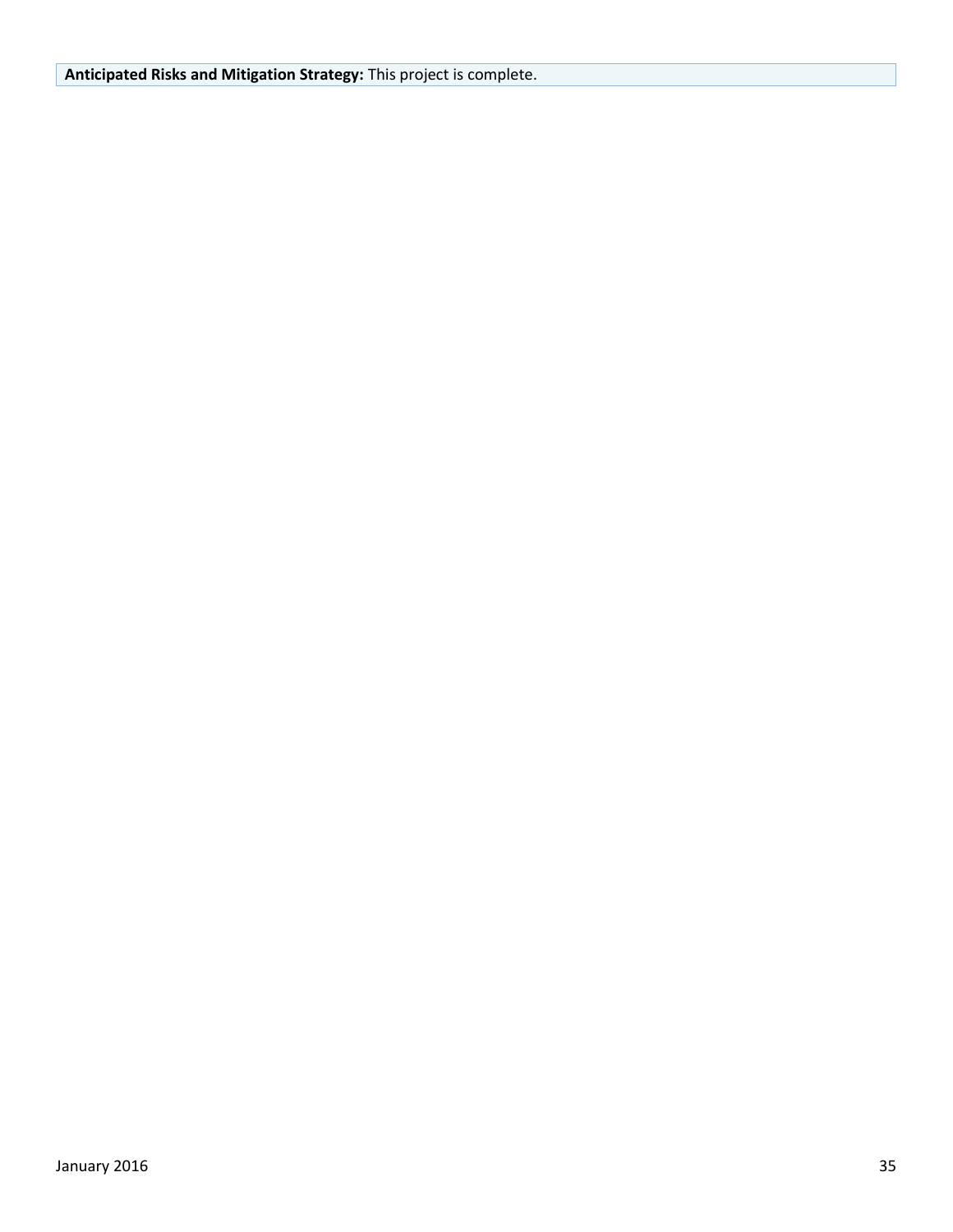#### **Focus Area: Health Data Infrastructure** Project: Expand Connectivity to HIE – Gap Remediation

<span id="page-35-0"></span>**Project Summary:** The Gap Remediation project will address gaps in connectivity and clinical data quality of health care organizations to the Health Information Exchange. The ACO Gap Remediation project improves the connectivity and data quality for all Vermont Shared Savings Program measures among ACO member organizations. The Vermont Care Partners (VCP) Gap Remediation will improve the data quality for the 16 Designated Mental Health and Specialized Service agencies (DAs and SSAs).

#### **Project Timeline and Key Facts:**

- March 2015 ACO Gap Remediation work begun by VITL and ACO member organizations.
- March 2015 Terminology Services vendor identified by VITL.
- May 2015 SET Team work completed by VITL and Medicity.
- July 2015 Gap Remediation work continued, with 95 ADT, VXU, and CCD interfaces in progress.
- October 2015 Phase II ACO Gap Remediation proposed.
- October 2015 VCP Gap Remediation proposed.
- January 2016 Phase I ACO Gap Remediation work completed.
- January 2016 VCP Gap Remediation work began.
- February 2016 Terminology Services work begins.
- December 2016 VCP Gap Remediation work to be completed.

#### **Status Update/Progress Toward Milestones and Goals:**

- ACO Gap Remediation project includes five projects: Interface and Electronic Health Record Installation, Data Analysis, Data Formatting, Terminology Services, and SE Team.
- Contract with VITL executed. ACO Gap Remediation work has been in progress since March 2015, with significant progress to date.
- VITL and VCP proposed additional gap remediation work in Quarter 4 of 2015 for Performance Period 3.
- The HDI Work Group evaluated next steps based on the DLTSS Technology Assessment, and approved proposals for gap remediation for the ACO and VCP projects in the November Work Group meeting.
- The HDI Work Group also recommended further investment into connections for the AAAs and HHAs in the November Work Group meeting.
- In December 2015, VITL increased the percentage of total ACO data being transmitted to the VHIE to 64%.
- The VHCIP Steering Committee approved a motion to recommend further investment into connections for the AAAs and HHAs in the December Steering committee meeting. A proposal was developed in collaboration with the State, VITL, AAAs, and HHAs in January 2016. The VHCIP Core Team approved a proposal for DLTSS Gap Remediation to provide connectivity and accessibility for Home Health Agency health data in January 2016.

#### **Milestones:**

*Performance Period 1:* N/A

#### *Performance Period 1 Carryover:* N/A

*Performance Period 2:* Remediate data gaps that support payment model quality measures, as identified in gap analyses:

1. Remediate 50% of data gaps for SSP quality measures by 12/31/15.

2. Develop a remediation plan for gaps identified in LTSS technical gap analysis by 12/31/15.

#### **Metrics:**

CORE\_Health Info Exchange\_[VT]

**Additional Goals:**

# Lives Impacted: TBD

# Participating Providers: TBD

#### **Key Documents:**

**State of Vermont Lead(s):** Georgia Maheras, Larry Sandage

**Contractors Supporting:** VITL; Vermont Care Partners; H.I.S. Professionals; Pacific Health Policy Group.

To view executed contracts, please visit the **[VHCIP Contracts](http://healthcareinnovation.vermont.gov/node/731)** page.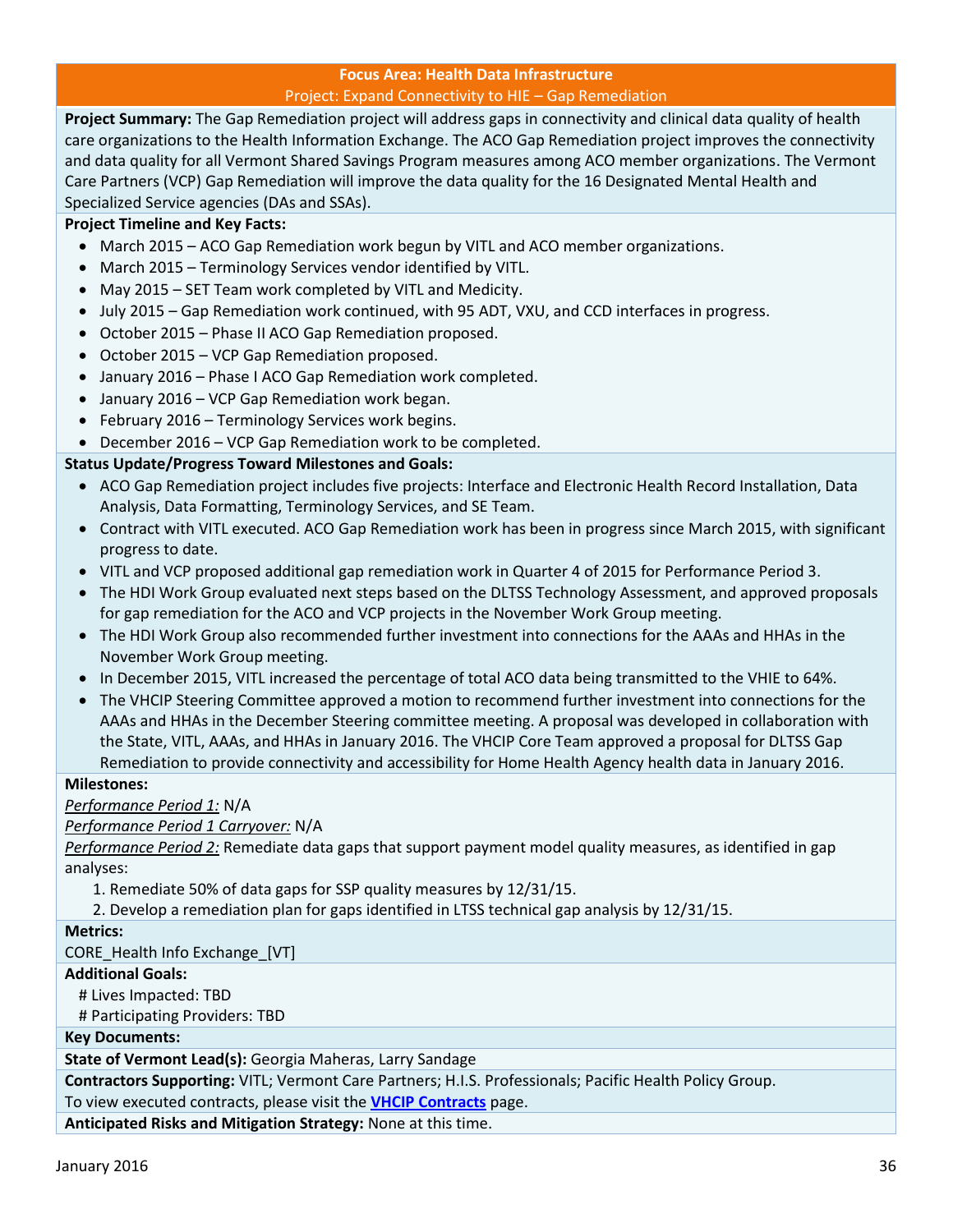#### **Focus Area: Health Data Infrastructure** Project: Expand Connectivity to HIE – Data Extracts from HIE

<span id="page-36-0"></span>**Project Summary:** This project provides a secure data connection from the VHIE to the ACOs analytics vendors for their attributed beneficiaries. Allows ACOs direct access to timely data feeds for population health analytics.

**Project Timeline and Key Facts:** 

- March 2014 OneCare (OCV) Gateway build started.
- February 2015 Community Health Accountable Care (CHAC) Gateway build started.

#### **Status Update/Progress Toward Milestones and Goals:**

- OCV Gateway is complete as of December 2015.
- CHAC Gateway is complete as of December 2015.
- Health*first* Gateway is not yet started; approved in January 2016.

#### **Milestones:**

#### *Performance Period 1:* N/A

*Performance Period 1 Carryover:* Completed development of ACO Gateways with OneCare Vermont (OCV) by 3/31/15 and Community Health Accountable Care (CHAC) by 12/31/15 to support transmission of data extracts from the HIE. *Performance Period 2:* N/A

#### **Metrics:**

CORE\_Health Info Exchange\_[VT]

**Additional Goals:**

# Lives Impacted: TBD

# Participating Providers: TBD

**Key Documents:**

**State of Vermont Lead(s):** Georgia Maheras

**Contractors Supporting:** Vermont Information Technology Leaders.

To view executed contracts, please visit the **[VHCIP Contracts](http://healthcareinnovation.vermont.gov/node/731)** page.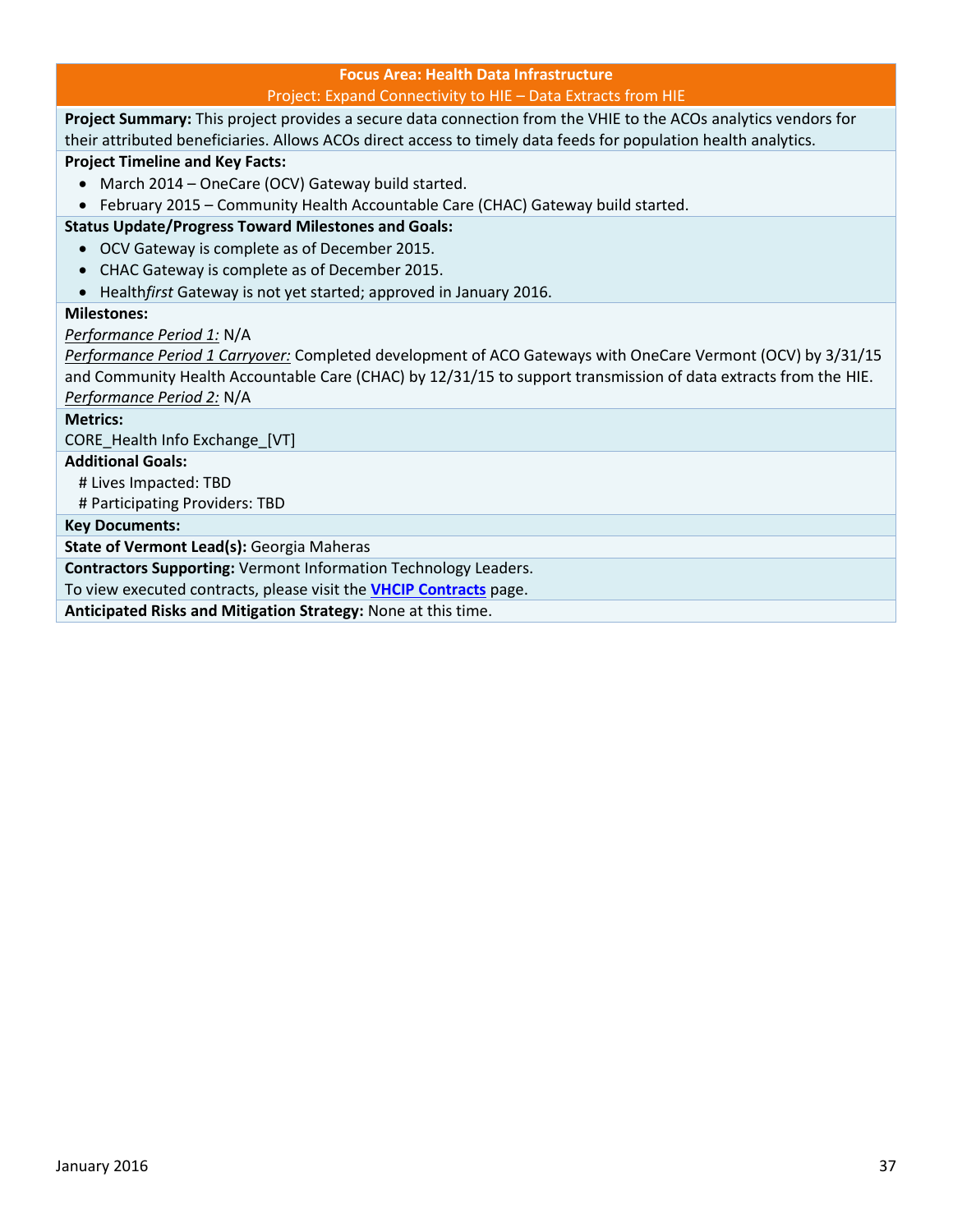#### **Focus Area: Health Data Infrastructure** Project: Improve Quality of Data Flowing into HIE

<span id="page-37-0"></span>**Project Summary:** The Data Quality Improvement Project is an analysis performed of ACO members' Electronic Health Record on each of sixteen data elements. Additional data quality work with Designated Agencies (DAs) to improve the quality of data and usability of data for this part of Vermont's health care system. VITL will engage providers and make workflow recommendations to change data entry to ensure the data elements are captured. In addition, VITL will perform comprehensive analyses to ensure that each data element from each Health Care Organization (HCO) is formatted identically. VITL will work with the HCOs to perform some or all of the following: (1) The HCO can change their method of data entry; (2) the HCO's vendor can change their format used to capture data; and (3) a third party could use a terminology service to transform the data.

#### **Project Timeline and Key Facts:**

- March 2015 *–* VITL-ACO Data Quality work began by deploying VITL's eHealth Specialist teams to member organizations for review of Data Quality input and workflow.
- July 2015 Significant progress made in data quality assessment and initial phases of gap remediation through an existing underlying contract approved in Performance Period 1; additional gap remediation progress in Performance Periods 2 & 3 pending Federal approval of contract amendment.
- January 2016 Funds to support continued work on the VCP Data Quality project approved by the VHCIP Core Team.

#### **Status Update/Progress Toward Milestones and Goals:**

- VITL contract in place to work with providers and the ACOs to improve the quality of clinical data in the HIE for use in population health metrics within the Shared Savings Program.
- Data quantity and quality improvements resulted in 64% of data gaps for SSP quality measures for OneCare Vermont achieved.
- Contracts with Vermont Care Network and VITL to improve data quality and work flows at Designated Mental Health Agencies (DAs). VITL will work with DAs to implement the desired state in each agency through the development of a toolkit that will provide the necessary documentation, workflows, and answers to specific questions needed.
- The HDI Work Group approved additional data quality work for the ACO and VCP project in the November Work Group meeting.
- The VHCIP Steering Committee approved the motion to continue the data quality work for the VCP project, but requested that the ACO project continue to develop its proposal in the December Steering Committee meeting.
- The VHCIP Core Team approved the VCP Data Quality project to continue its work with the Designated Agencies in January 2016.

#### **Milestones:**

#### *Performance Period 1:* Clinical Data:

1. Medication history and provider portal to query the VHIE by end of 2013.

2. State law requires statewide availability of Blueprint program and its IT infrastructure by October 2013.

#### *Performance Period 1 Carryover:*

1. Data quality initiatives with the DAs/SSAs:

Conduct data quality improvement meetings with the DAs/SSAs to focus on the analysis of the current state assessments for each agency: at least 4 meetings per month with DA/SSA leadership and 6 meetings per month with individual DAs/SSAs to review work flow.

2. Access to medication history to support care: 150 medication queries to the VHIE by Vermont providers by 12/31/15.

#### *Performance Period 2:*

1. Implement terminology services tool to normalize data elements within the VHIE by TBD.

2. Engage in workflow improvement activities at provider practices to improve the quality of the data flowing into the VHIE as identified in gap analyses. Start workflow improvement activities in 30% of ACO attributing practices by 6/30/16.

#### **Metrics:**

CORE\_Health Info Exchange\_[VT]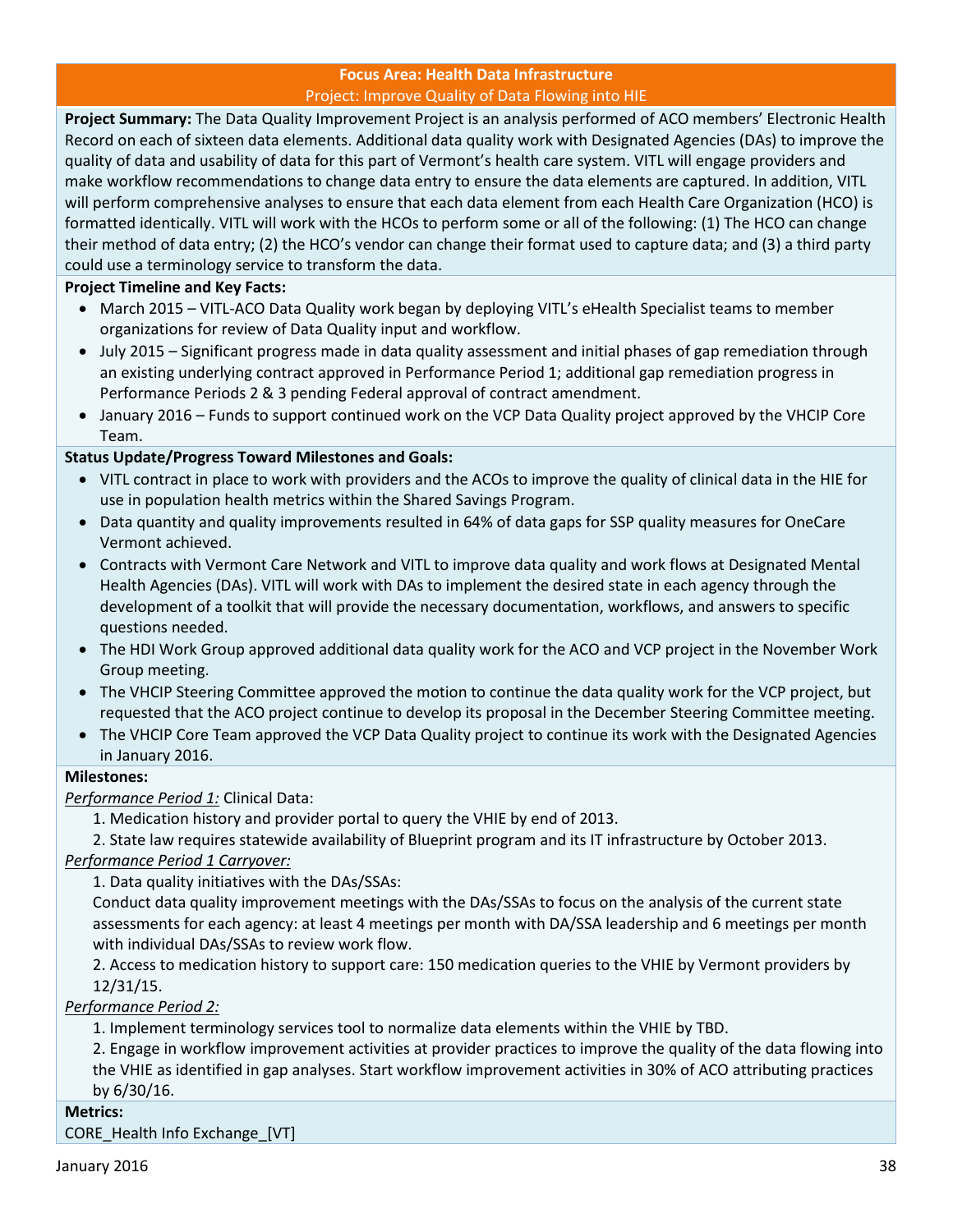#### **Additional Goals:**

# Lives Impacted: TBD

# Participating Providers: 977

#### **Key Documents:**

- VITL Contract SIM Amendment 2
- SFY 15 Year-End VITL Progress Report
- Gap Remediation Monthly Status Report 8/31/15

#### **State of Vermont Lead(s):** Larry Sandage

**Contractors Supporting:** Behavioral Health Network/Vermont Care Network; Bi-State Primary Care Association/Community Health Accountable Care; H.I.S. Professionals; UVM Medical Center/OneCare Vermont; Vermont Information Technology Leaders.

To view executed contracts, please visit the **[VHCIP Contracts](http://healthcareinnovation.vermont.gov/node/731)** page.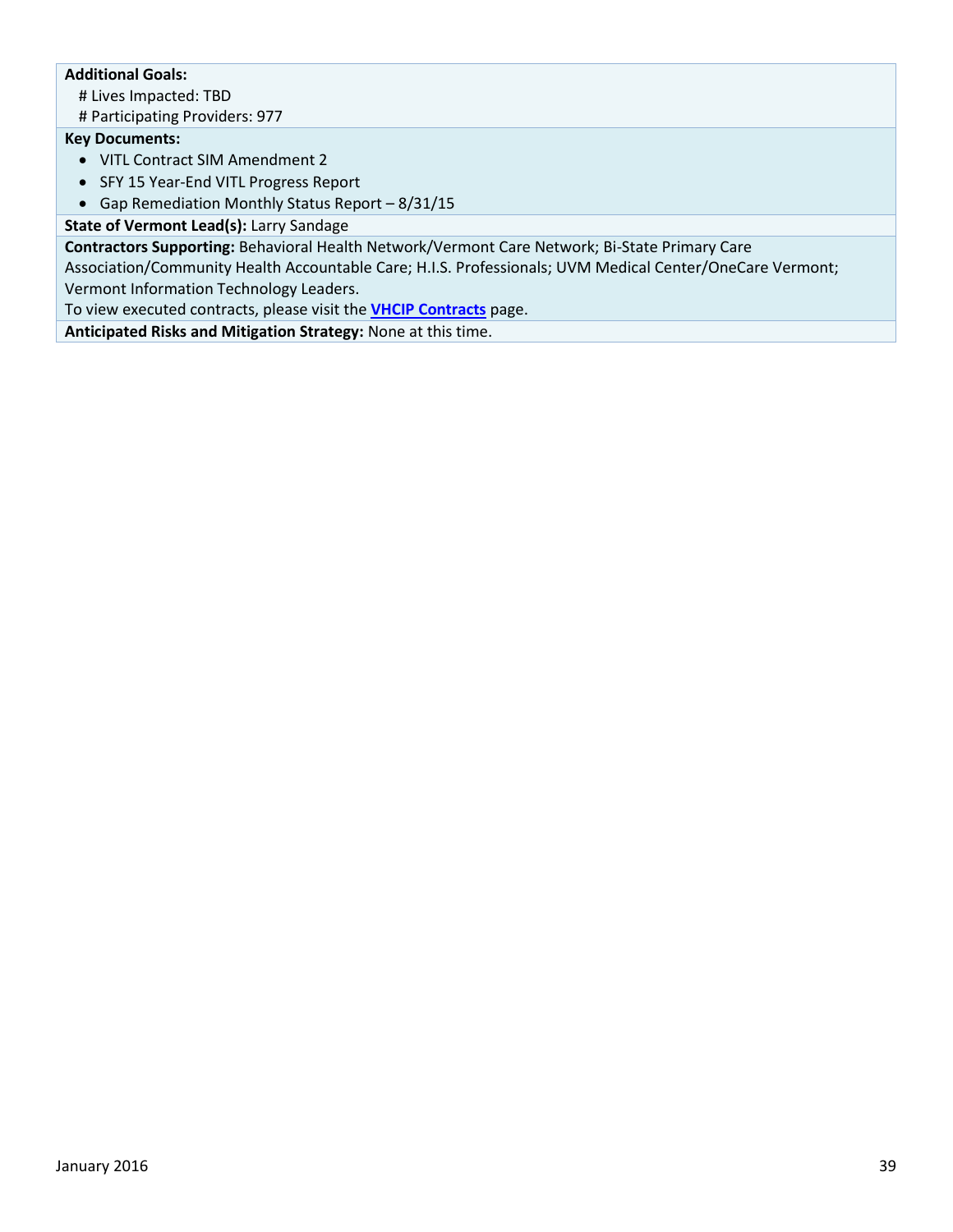#### **Focus Area: Health Data Infrastructure** Project: Telehealth – Strategic Plan

<span id="page-39-0"></span>**Project Summary:** Vermont contracted with JBS International to develop a Statewide Telehealth Strategy to guide future investments in this area. The Strategy, developed in collaboration with the State of Vermont and private sector stakeholders, includes four core elements: a coordinating body to support telehealth activities; alignment of state policies relevant to telehealth; telehealth technology investments that are secure, accessible, interoperable, cloudbased, and aligned with Vermont's HIT infrastructure; and clinician engagement. The Strategy also includes a Roadmap based on Vermont's transition from volume-based to value-based reimbursement methodologies to guide prioritization of telehealth projects and their alignment with new clinical processes adopted as payment reform evolves.

#### **Project Timeline and Key Facts:**

- February 2015 Contractor presented project plan to the HIE/HIT Work Group.
- March-July 2015 Vermont Telehealth Steering Committee convened in March 2015 to guide Telehealth Strategy development; the Steering Committee continued to meet through July.
- June 2015 Contractor presented draft strategy elements to the HIE/HIT Work Group for comments.
- August 2015 Final Strategy elements approved.
- June-September 2015 Strategy review and editing.
- September 2015 Final Strategy document approved by State of Vermont; final Strategy released. The project is complete.

#### **Status Update/Progress Toward Milestones and Goals:**

- JBS International convened the Vermont Telehealth Steering Committee in March 2015 to guide Telehealth Strategy development. Steering Committee members met biweekly via phone between March and July to come to consensus on a telehealth definition, identify guiding principles for the strategy, review key features on telehealth programs across the country, and develop strategy elements.
- A draft Statewide Telehealth Strategy was submitted to DVHA in June 2015; JBS worked with SOV staff to refine the Strategy between June and September 2015.
- The final strategy elements were approved by the HIE/HIT Work Group, Steering Committee, and Core Team in August 2015.
- The State of Vermont finalized the Strategy in September 2015 and released the final Strategy in mid-September.

#### **Milestones:**

#### *Performance Period 1:* N/A

*Performance Period 1 Carryover:* N/A

*Performance Period 2:* Develop Telehealth Strategic Plan by 9/15/15.

#### **Metrics:**

CORE\_Health Info Exchange\_[VT]

#### **Additional Goals:**

# Lives Impacted: N/A

# Participating Providers: N/A

#### **Key Documents:**

- **[A Statewide Telehealth Strategy for the State of Vermont](http://healthcareinnovation.vermont.gov/sites/hcinnovation/files/HIE/Telehealth_Strategy_Report_Final_9-16-15.pdf)**
- **[Vermont Telehealth Pilots RFP](http://www.vermontbusinessregistry.com/BidPreview.aspx?BidID=12928)**

#### **Lead(s):** Sarah Kinsler

**Contractors Supporting:** JBS International.

To view executed contracts, please visit the **[VHCIP Contracts](http://healthcareinnovation.vermont.gov/node/731)** page.

**Anticipated Risks and Mitigation Strategy:** This project is complete.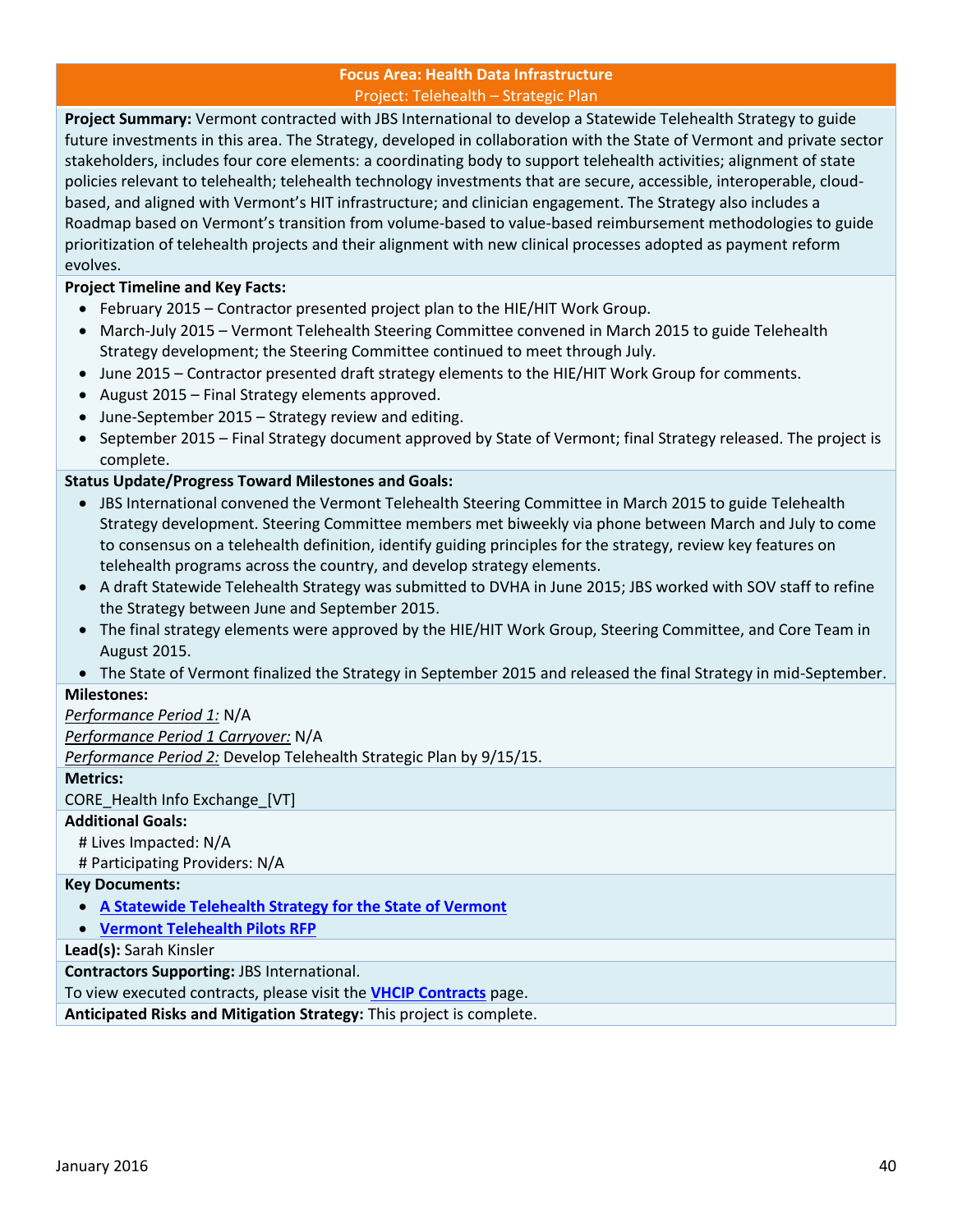#### **Focus Area: Health Data Infrastructure** Project: Telehealth – Implementation

<span id="page-40-0"></span>**Project Summary:** Vermont is seeking pilot projects that can address a variety of geographical areas, telehealth approaches and settings, and patient populations over a 12-month time period. The primary purpose is to explore ways in which a coordinated and efficient telehealth system can support value-based care reimbursement throughout the State of Vermont. Successful proposals must demonstrate how they align with the health reform efforts currently being implemented as part of the SIM Grant process.

#### **Project Timeline and Key Facts:**

- August 2015 Approval of draft RFP scope.
- $\bullet$  September 2015 RFP released.
- November 2015 Pilot projects selected.
- February 2016 Pilot launch.
- February 2016-January 2017 Pilot period.
- December 2016-February 2017 Pilot project wrap-up, evaluation, and reporting.

#### **Status Update/Progress Toward Milestones and Goals:**

- A draft RFP scope was developed by the State and JBS International, drawing on the telehealth definition, guiding principles, and key Telehealth Strategy elements.
- The draft RFP scope was approved by the HIE/HIT Work Group, Steering Committee, and Core Team in August 2015.
- The RFP was released on September 18, 2015; the bid period closed on October 23, 2015.
- Bid selection committee met four times to review bids; bids were scored and top two received notification of award.
- Project staff have met with two apparent awardees to initiate contract negotiations; contract execution expected in February 2016.

#### **Milestones:**

*Performance Period 1:* N/A

*Performance Period 1 Carryover:* N/A

#### *Performance Period 2:*

1. Release telehealth program RFP by 9/30/15.

2. Award at least one contract to implement the scope of work in the telehealth program RFP by 1/15/16.

#### **Metrics:**

CORE Health Info Exchange [VT]

#### **Additional Goals:**

# Lives Impacted: N/A – Program not yet launched.

# Participating Providers: N/A – Program not yet launched.

**Key Documents:**

**[A Statewide Telehealth Strategy for the State of Vermont](http://healthcareinnovation.vermont.gov/sites/hcinnovation/files/HIE/Telehealth_Strategy_Report_Final_9-16-15.pdf)**

**[Vermont Telehealth Pilots RFP](http://www.vermontbusinessregistry.com/BidPreview.aspx?BidID=12928)**

**Lead(s):** Sarah Kinsler

**Contractors Supporting:** TBD – to be selected in October 2015.

#### **Anticipated Risks and Mitigation Strategy:**

- Delays in bidder selection and contract negotiations have resulted in delayed program launch.
	- o The State is working to limit the impact of this delay. Project staff are working with apparent awardees to conclude contract negotiations, minimize implementation challenges, and execute contracts; program launch is expected in February 2016. The timeline above reflects delays.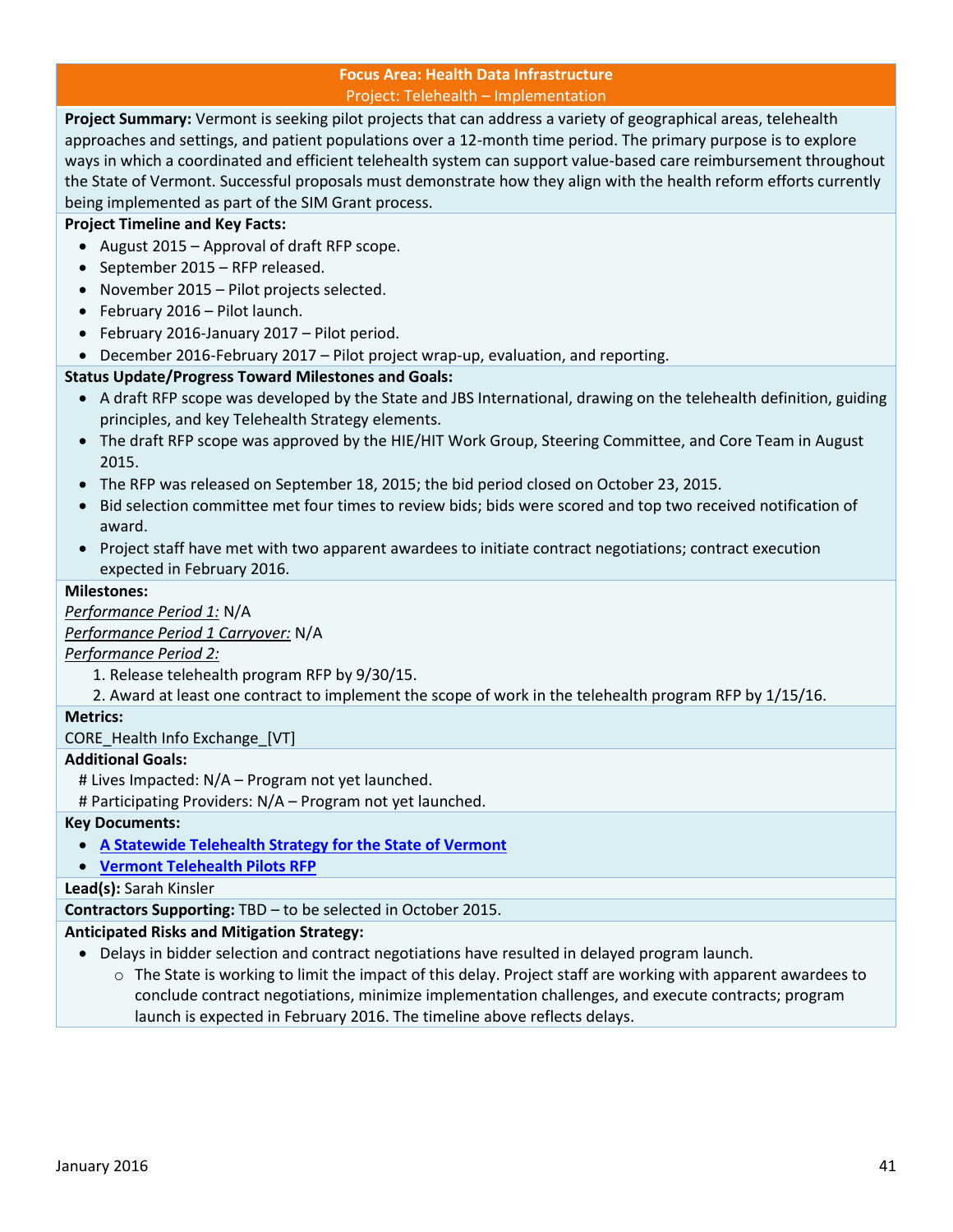#### **Focus Area: Health Data Infrastructure** Project: EMR Expansion

<span id="page-41-0"></span>**Project Summary:** EMR Expansion focuses on assisting in the procurement of EMR systems for non-Meaningful Use (MU) providers. This would include technical assistance to identify appropriate solutions and exploration of alternative solutions.

#### **Project Timeline and Key Facts:**

- January 2015 EMR acquisition project began with VITL, VCP, and ARIS for five Specialized Service Agencies (SSAs).
- January-June 2015 VITL assisted Vermont DMH in procuring new EMR solution for State Psychiatric Hospital.
- July 2015 Vendor selected for SSA EMR acquisition and contract negotiations completed.
- August 2015 Contract executed for SSA EMR acquisition. The project is complete.

#### **Status Update/Progress Toward Milestones and Goals:**

- EMR acquisition for five Specialized Service Agencies complete.
- VITL contract with the Department of Mental Health to support procurement of the EMR system for the State's new hospital.

#### **Milestones:**

*Performance Period 1:* N/A

*Performance Period 1 Carryover:* N/A

#### *Performance Period 2:*

1. Assist in procurement of EMR for non-MU providers: Vermont State Psychiatric Hospital (by 6/30/15) and ARIS (Developmental Disability Agencies) (by 6/30/16).

2. Explore non-EMR solutions for providers without EMRs: develop plan based on LTSS technical gap analysis.

#### **Metrics:**

CORE Health Info Exchange [VT]

#### **Additional Goals:**

# Lives Impacted: TBD

# Participating Providers: TBD

#### **Key Documents:**

**[DLTSS Information Technology Assessment Report](http://healthcareinnovation.vermont.gov/sites/hcinnovation/files/Resources/VHCIP%20LTSS%20Assessment%20Report%20FINAL.v2.pdf)** (Fall 2015)

**State of Vermont Lead(s):** Larry Sandage

**Contractors Supporting:** VITL, Vermont Care Partners, ARIS.

To view executed contracts, please visit the **[VHCIP Contracts](http://healthcareinnovation.vermont.gov/node/731)** page.

**Anticipated Risks and Mitigation Strategy:** This project is complete.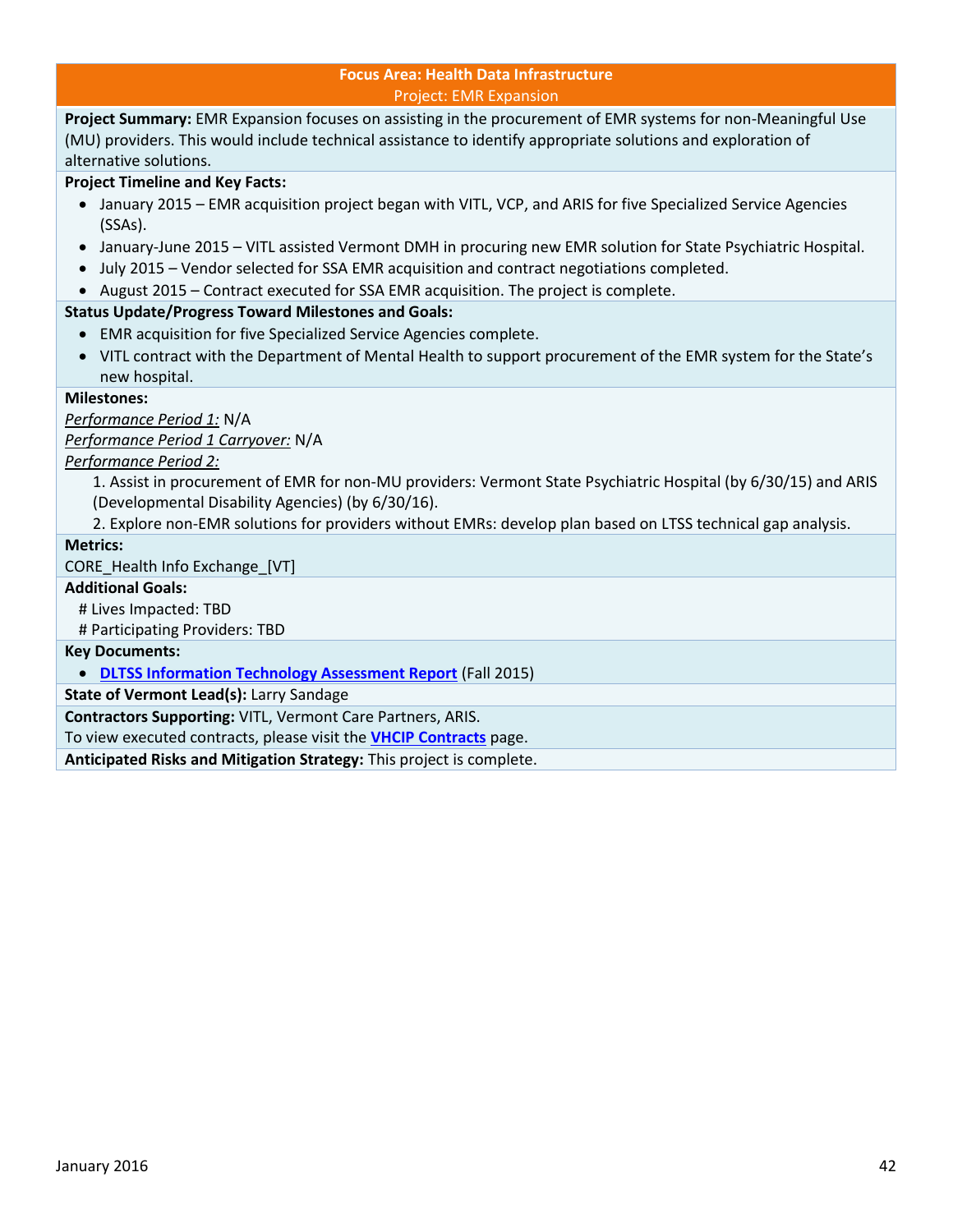#### **Focus Area: Health Data Infrastructure** Project: Data Warehousing

<span id="page-42-0"></span>**Project Summary:** The VCN Data Repository will allow the Designated Mental Health Agencies (DA) and Specialized Service Agencies (SSA) to send specific data to a centralized data repository. Long-term goals of the data repository include accommodating connectivity to the Vermont Health Information Exchange (VHIE), as well as Vermont State Agencies, other stakeholders and interested parties. In addition to connectivity, it is expected that this project will provide VCN members with advanced data analytic capabilities to improve the efficiency and effectiveness of their services, and support the Triple Aim of health care reform. This project will also allow the network to show the incredible value it provides to the people of Vermont and participate more fully in health care delivery reform. Additionally, it will support the agencies as we transition from a fee-for-service reimbursement structure, to an outcome based payment methodology.

**Project Timeline and Key Facts:** 

- March 2015 RFP released for this project.
- May 2015 Selection Committee selected preferred vendor and begins contract negotiations.
- September 2015 Vendor contract executed.
- September 2016 Phase 1 as defined in contract to be completed.

#### **Status Update/Progress Toward Milestones and Goals:**

- Vermont Care Network (VCN/BHN) is working on behalf of Designated Mental Health Agencies (DAs) and Specialized Service Agencies (SSAs) to develop a behavioral health-specific data repository, which will to aggregate, analyze, and improve the quality of the data stored within the repository and to share extracts with appropriate entities.
- Data quality work, data dictionary development, training of analytic software, and other supporting tasks are all in progress to support the project once the team is ready for implementation.

#### **Milestones:**

#### *Performance Period 1:* N/A

*Performance Period 1 Carryover:* Prepare to develop infrastructure to support the transmission, aggregation, and data capability of the DAs and SSAs data into a mental health and substance abuse compliant Data Warehouse:

1. Develop data dictionary by 3/31/15.

- 2. Release RFP by 4/1/15.
- 3. Execute contract for Data Warehouse by 10/15/15.
- 4. Design data warehousing solution so that the solution begins implementation by 12/31/15.

#### *Performance Period 2:*

1. Implement Phase 1 of DA/SSA data warehousing solution by 12/31/15 (implementation follows implementation project plan).

2. Procure clinical registry software by 3/31/16.

3. Develop a cohesive strategy for developing data systems to support analytics by 3/31/16.

#### **Metrics:**

CORE Health Info Exchange [VT]

#### **Additional Goals:**

# Lives Impacted: 35,000

# Participating Providers: 5,000

#### **Key Documents:**

Data Repository RFP

**State of Vermont Lead(s):** Larry Sandage

**Contractors Supporting:** Behavioral Health Network/Vermont Care Network; H.I.S. Professionals; Stone Environmental; Vermont Information Technology Leaders; TBD.

To view executed contracts, please visit the **[VHCIP Contracts](http://healthcareinnovation.vermont.gov/node/731)** page.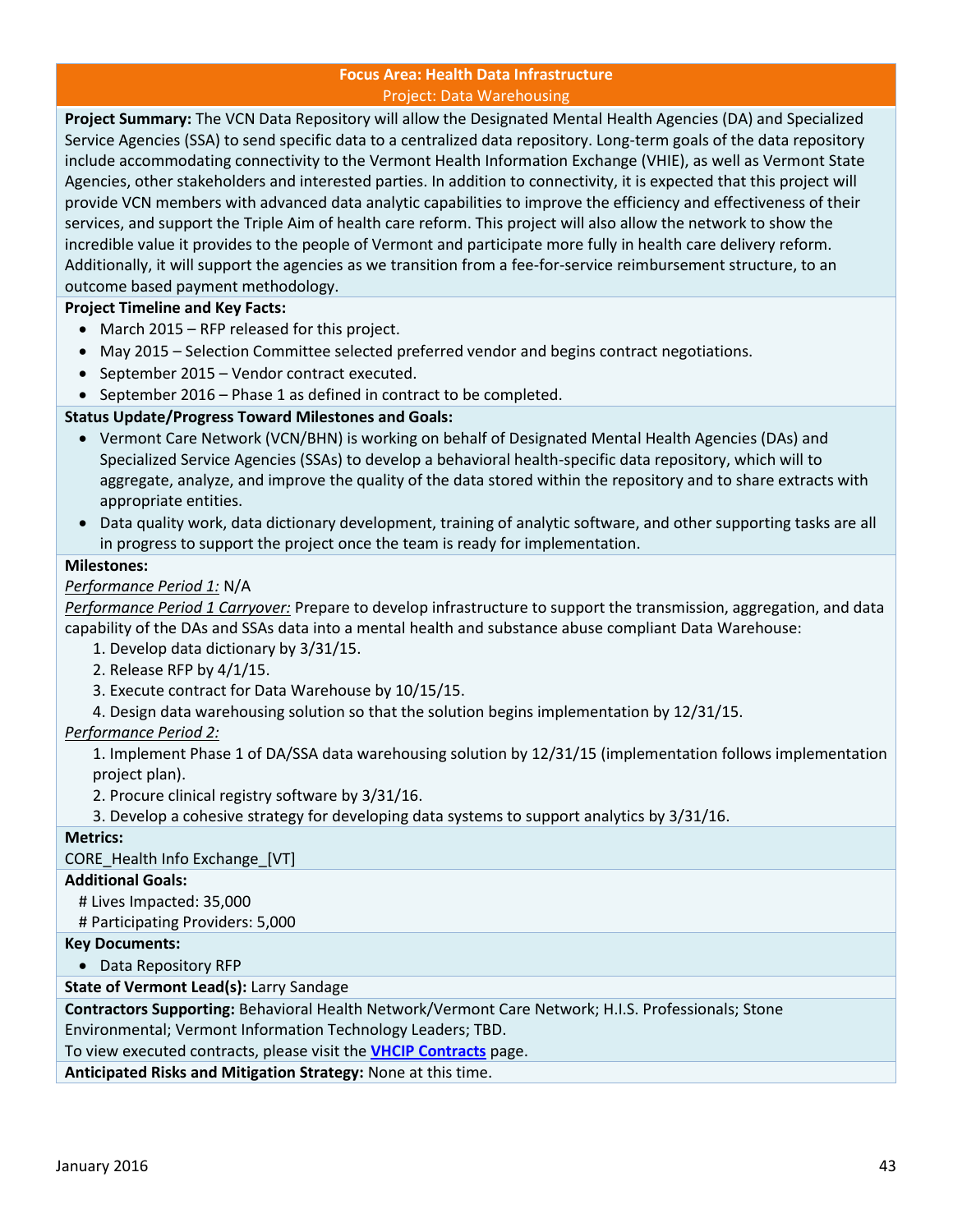### **Focus Area: Health Data Infrastructure**

#### Project: Care Management Tools (Shared Care Plan Project)

<span id="page-43-0"></span>**Project Summary:** The Shared Care Plan (SCP) project (formerly part of the SCÜP project) will provide a Shared Care Plan solution to Vermont's provider organizations. This project will ensure that the components of a shared care plan will be captured in a technical solution that allows providers across the care continuum to electronically exchange critical data and information as they work together in a team based, coordinated model of care.

#### **Project Timeline and Key Facts:**

- April 2015 Through Learning Collaboratives, the need for a technical solution for Shared Care Plans was identified; UTP and SCP projects are aligned under a single project named SCÜP.
- June 2015 Discovery on aligned SCÜP project began.
- July 2015 Requirements gathering sessions with multiple communities performed and initial technical and business requirements drafted.
- August 2015 Requirements validated with target communities.
- October 2015 Technical Assessments of existing or proposed solutions meeting SCÜP use cases reviewed for alignment.
- November 2015 Technical proposal submitted to HDI Work Group by SCÜP team. SCÜP split into two projects (SCP and UTP) due to a difference in proposed solutions.
- December 2015-January 2016 Continued discovery activities.

#### **Status Update/Progress Toward Milestones and Goals:**

- Integrated Care Management Learning Collaborative Cohort 1 communities requested shared care planning tools.
- Final findings reviewed with HDI Work Group. Work Group recommended more discovery on budget and alignment on scope.

#### **Milestones:**

*Performance Period 1:* N/A

*Performance Period 1 Carryover:*

1. Discovery project to support long- term care, mental health, home care and specialist providers through a Universal Transfer Protocol solution:

Report due 4/15/15.

2. Engage in research and discovery to support selection of a vendor for event notification system in Vermont by 10/1/15.

*Performance Period 2:* Engage in discovery, design and testing of shared care plan IT solutions, an event notification system, and uniform transfer protocol. Create project plans for each of these projects and implement as appropriate, following SOV procedure for IT development:

1. Event Notification System: Procure solution by 1/15/16 and implement according to project plan for phased roll out.

2. SCÜP (shared care plans and uniform transfer protocol): Create project plan for this project that includes business requirements gathering by 9/30/15; technical requirements by 10/31/15; and final proposal for review by 1/31/16.

#### **Metrics:**

CORE\_Health Info Exchange\_[VT]

**Additional Goals:**

# Lives Impacted: TBD

# Participating Providers: TBD

**Key Documents:**

**State of Vermont Lead(s):** Larry Sandage

**Contractors Supporting:** Bailit Health Purchasing; im21; Vermont Information Technology Leaders.

To view executed contracts, please visit the **[VHCIP Contracts](http://healthcareinnovation.vermont.gov/node/731)** page.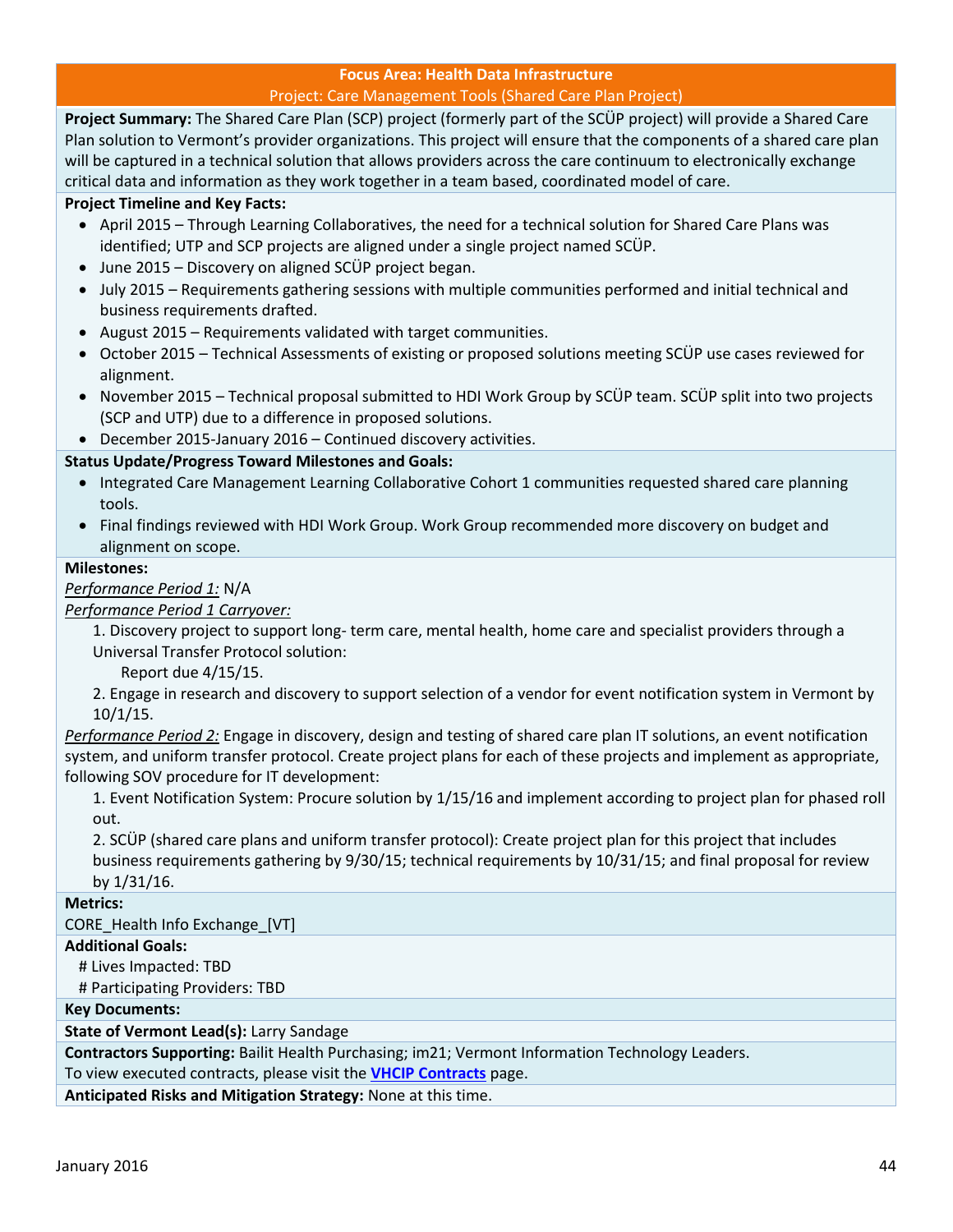#### **Focus Area: Health Data Infrastructure** Project: Care Management Tools (Universal Transfer Protocol)

<span id="page-44-0"></span>**Project Summary:** The Universal Transfer Protocol (UTP) project (formerly part of the SCÜP project) will provide a Universal Transfer Protocol to Vermont's provider organizations. This project will ensure that a Universal Transfer Protocol will allows providers across the care continuum to exchange critical data and information as they work together in a team based, coordinated model of care; particularly when people transition from one care setting to another.

#### **Project Timeline and Key Facts:**

- September 2014 Contractor im21 began UTP discovery.
- February 2015 Draft UTP charter and final UTP report submitted.
- April 2015 Through Learning Collaboratives, the need for a technical solution for Shared Care Plans was identified; UTP and SCP projects are aligned under a single project named SCÜP.
- June 2015 Discovery on aligned SCÜP project began.
- July 2015 Requirements gathering sessions with multiple communities performed and initial technical and business requirements drafted.
- August 2015 Requirements validated with target communities.
- October 2015 Technical Assessments of existing or proposed solutions meeting SCÜP use cases reviewed for alignment.
- November 2015 Technical proposal submitted to HDI Work Group by SCÜP team. SCÜP split into two projects (SCP and UTP) due to a difference in proposed solutions.

#### **Status Update/Progress Toward Milestones and Goals:**

- Integrated Care Management Learning Collaborative Cohort 1 communities requested shared care planning tools.
- Former SCÜP project separated into two separate projects (SCP and UTP).
- Final findings reviewed with HDI Work Group. Work Group recommended that more discovery is necessary on budget and alignment on scope.

#### **Milestones:**

#### *Performance Period 1:* N/A

#### *Performance Period 1 Carryover:*

1. Discovery project to support long- term care, mental health, home care and specialist providers through a Universal Transfer Protocol solution:

Report due 4/15/15.

2. Engage in research and discovery to support selection of a vendor for event notification system in Vermont by 10/1/15.

*Performance Period 2:* Engage in discovery, design and testing of shared care plan IT solutions, an event notification system, and uniform transfer protocol. Create project plans for each of these projects and implement as appropriate, following SOV procedure for IT development:

1. Event Notification System: Procure solution by 1/15/16 and implement according to project plan for phased roll out.

2. SCÜP (shared care plans and uniform transfer protocol): Create project plan for this project that includes business requirements gathering by 9/30/15; technical requirements by 10/31/15; and final proposal for review by 1/31/16.

#### **Metrics:**

CORE\_Health Info Exchange\_[VT]

#### **Additional Goals:**

# Lives Impacted: TBD

# Participating Providers: TBD

#### **Key Documents:**

#### **State of Vermont Lead(s):** Larry Sandage

**Contractors Supporting:** Bailit Health Purchasing; im21; Vermont Information Technology Leaders. To view executed contracts, please visit the **[VHCIP Contracts](http://healthcareinnovation.vermont.gov/node/731)** page.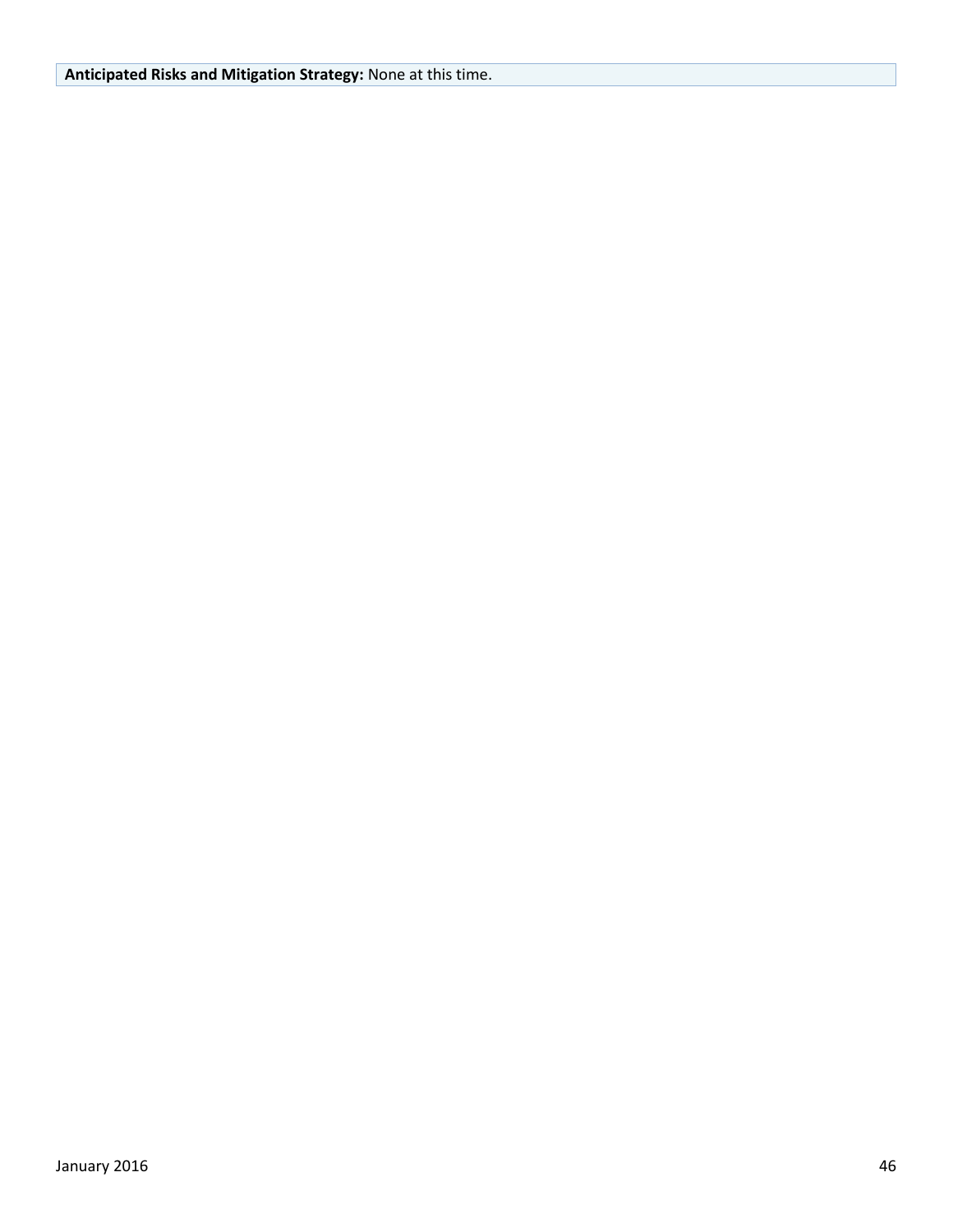### **Focus Area: Health Data Infrastructure**

#### Project: Care Management Tools (Event Notification System)

<span id="page-46-0"></span>**Project Summary:** The Event Notification System (ENS) project will implement a system to proactively alert participating providers regarding their patient's medical service encounters. VITL and the Vermont ACOs are performing discovery, design, and piloting of proposed ENS solutions.

#### **Project Timeline and Key Facts:**

- July 2014 VITL begins ENS project.
- August 2014 Proof of concept began with 2 selected vendors.
- January 2015 Research and discovery related to vendor selection.
- September 2015 Vendor selected.
- October 2015 VITL, State, and vendor participated in contract negotiations.
- January 2016 Contract is being routed for approval.

#### **Status Update/Progress Toward Milestones and Goals:**

 State of Vermont is working with VITL to procure Event Notification System. Contractor selected. Contract being routed for approval as of January 2016.

#### **Milestones:**

*Performance Period 1:* N/A

*Performance Period 1 Carryover:*

1. Discovery project to support long- term care, mental health, home care and specialist providers through a Universal Transfer Protocol solution:

Report due 4/15/15.

2. Engage in research and discovery to support selection of a vendor for event notification system in Vermont by 10/1/15.

*Performance Period 2:* Engage in discovery, design and testing of shared care plan IT solutions, an event notification system, and uniform transfer protocol. Create project plans for each of these projects and implement as appropriate, following SOV procedure for IT development:

1. Event Notification System: Procure solution by 1/15/16 and implement according to project plan for phased roll out.

2. SCÜP (shared care plans and uniform transfer protocol): Create project plan for this project that includes business requirements gathering by 9/30/15; technical requirements by 10/31/15; and final proposal for review by 1/31/16.

#### **Metrics:**

CORE Health Info Exchange [VT]

#### **Additional Goals:**

# Lives Impacted: TBD

# Participating Providers: TBD

#### **Key Documents:**

**Lead(s):** Georgia Maheras, Larry Sandage

**Contractors Supporting:** Vermont Information Technology Leaders.

To view executed contracts, please visit the **[VHCIP Contracts](http://healthcareinnovation.vermont.gov/node/731)** page.

**Anticipated Risks and Mitigation Strategy:**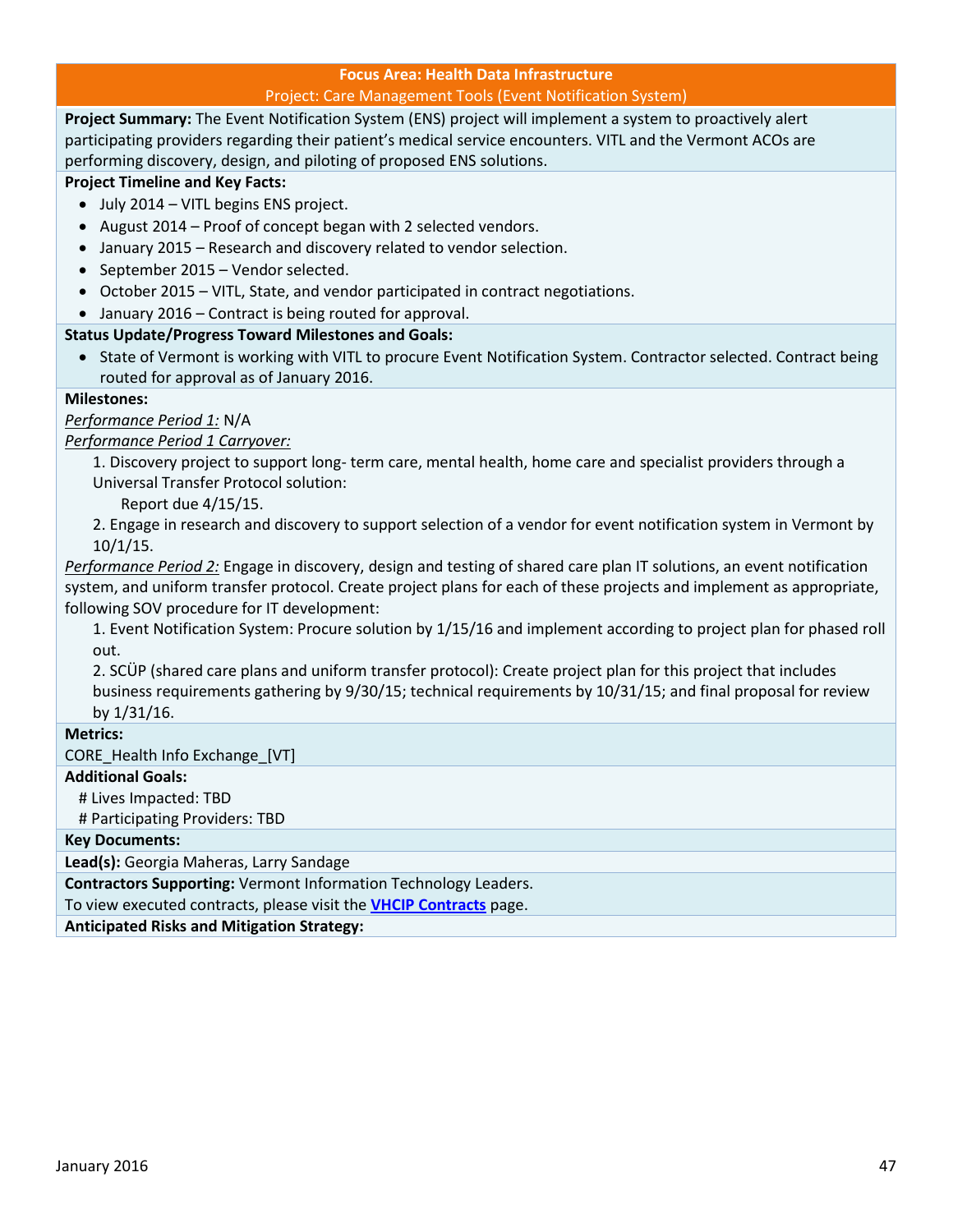#### **Focus Area: Health Data Infrastructure** Project: General Health Data – Data Inventory

<span id="page-47-0"></span>**Project Summary:** Vermont engaged a contractor, Stone Environmental, to complete a statewide health data inventory that will support future health data infrastructure planning. This project built a comprehensive list of health data sources in Vermont, gathered key information about each, and catalogued them in a web-accessible format. The resulting data inventory is a web-based tool that allows users (both within the State and external stakeholders) to find and review comprehensive information relating to the inventoried datasets.

#### **Project Timeline and Key Facts:**

- November 2014 Contract executed.
- December 2014 Project launched.
- January 2015 Project convened Health Data Inventory Steering Committee to guide work.
- January-May 2015 Dataset discovery and initial information collection.
- February-May 2015 One-on-one meetings with Health Data Inventory Steering Committee members and other key stakeholders.
- April-May 2015 Dataset prioritization.
- May-August 2015 Contract on hold pending CMMI approval of Performance Period 2 budget.
- August 2015 Project re-launched.
- September-November 2015 Data collection on prioritized datasets, recommendations development.
- November 2015 Draft report and recommendations submitted and shared with project leadership and HDI Work Group co-chairs for feedback.
- December 2015 Final recommendations presented to Health Data Infrastructure Work Group; final report submitted to project leadership; final web-accessible inventory launched. The project is complete.

#### **Status Update/Progress Toward Milestones and Goals:**

- Contractor, working with SOV staff and key stakeholders, identified ~20 high priority datasets for deeper data collection; additional data collection on these prioritized datasets began in May 2015 and relaunched in September.
- Contractor engaged in research on possible portal framework options, and selected a solution already licensed by the State of Vermont.
- Draft report submitted to contract manager and shared with project leadership and HDI Work Group co-chairs in November 2015.
- Final report submitted and web-accessible inventory launched in December 2015.

#### **Milestones:**

*Performance Period 1:* Conduct data inventory.

*Performance Period 1 Carryover:* Complete data inventory:

- 1. Draft analysis of health care data sources that support payment and delivery system reforms by 4/15/15.
- 2. Final data inventory due by 10/31/15.

#### *Performance Period 2:* N/A

#### **Metrics:**

CORE\_Health Info Exchange\_[VT]

#### **Additional Goals:**

# Lives Impacted: N/A

#### # Participating Providers: N/A

#### **Key Documents:**

- **[Stone Environmental Health Data Inventory Contract](http://healthcareinnovation.vermont.gov/sites/hcinnovation/files/Contracts/28079-Stone_Environmental.pdf)**
- **Final Health Data Inventory Report**
- **[Searchable Health Data Inventory](https://stone.knackhq.com/health-inventory#datasourcelisting/)**

#### **State of Vermont Lead(s):** Sarah Kinsler

**Contractors Supporting:** Stone Environmental.

#### To view executed contracts, please visit the **[VHCIP Contracts](http://healthcareinnovation.vermont.gov/node/731)** page.

**Anticipated Risks and Mitigation Strategy:** This project is complete.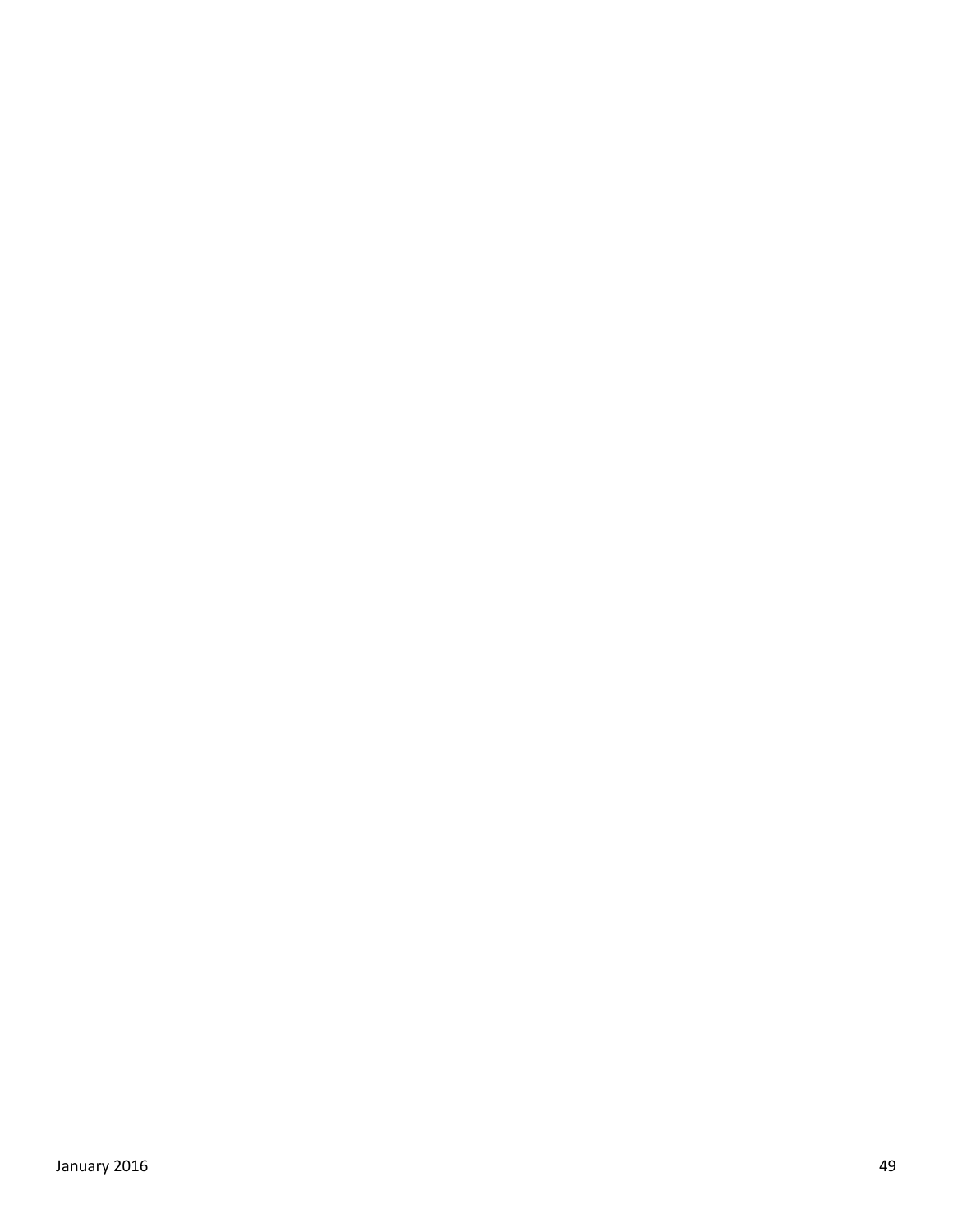#### **Focus Area: Health Data Infrastructure** Project: General Health Data – HIE Planning

<span id="page-49-0"></span>**Project Summary:** The HIE Planning project resulted from a perceived gap in high-level planning and research in local and nationwide best practices for providing a robust, interoperable ability to transmit accurate and current health information throughout the Vermont health care landscape. This project will conduct further research in best practices around improving clinical health data quality and connectivity resulting in recommendations to the HIE/HIT Work Group. Additionally, the HDI Work Group has participated on multiple occasions in the 2015 revision of Vermont Health Information Technology Plan, which is scheduled for release in January 2016.

#### **Project Timeline and Key Facts:**

- December 2014 Contractor selected for HIE Planning project.
- April 2015-September 2015 HIE Planning project contracting process put on hold pending Federal approval.
- October 2015 HIE Planning work began.

#### **Status Update/Progress Toward Milestones and Goals:**

- Contractor selected and kick-off meeting with outlined roles and responsibilities conducted.
- Work is ongoing.

#### **Milestones:**

*Performance Period 1:* Provide input to update of state HIT plan.

*Performance Period 1 Carryover:* N/A

*Performance Period 2:*

- 1. VHCIP will provide comment into the HIT Strategic Plan at least 4 times in 2015.
- 2. HDI Work Group will identify connectivity targets for 2016-2019 by 6/30/16.

#### **Metrics:**

CORE Health Info Exchange [VT]

#### **Additional Goals:**

# Lives Impacted: N/A

# Participating Providers: N/A

**Key Documents:**

**State of Vermont Lead(s):** Georgia Maheras

**Contractors Supporting:** Stone Environmental.

To view executed contracts, please visit the **[VHCIP Contracts](http://healthcareinnovation.vermont.gov/node/731)** page.

**Additional Supporting Information:** None at this time.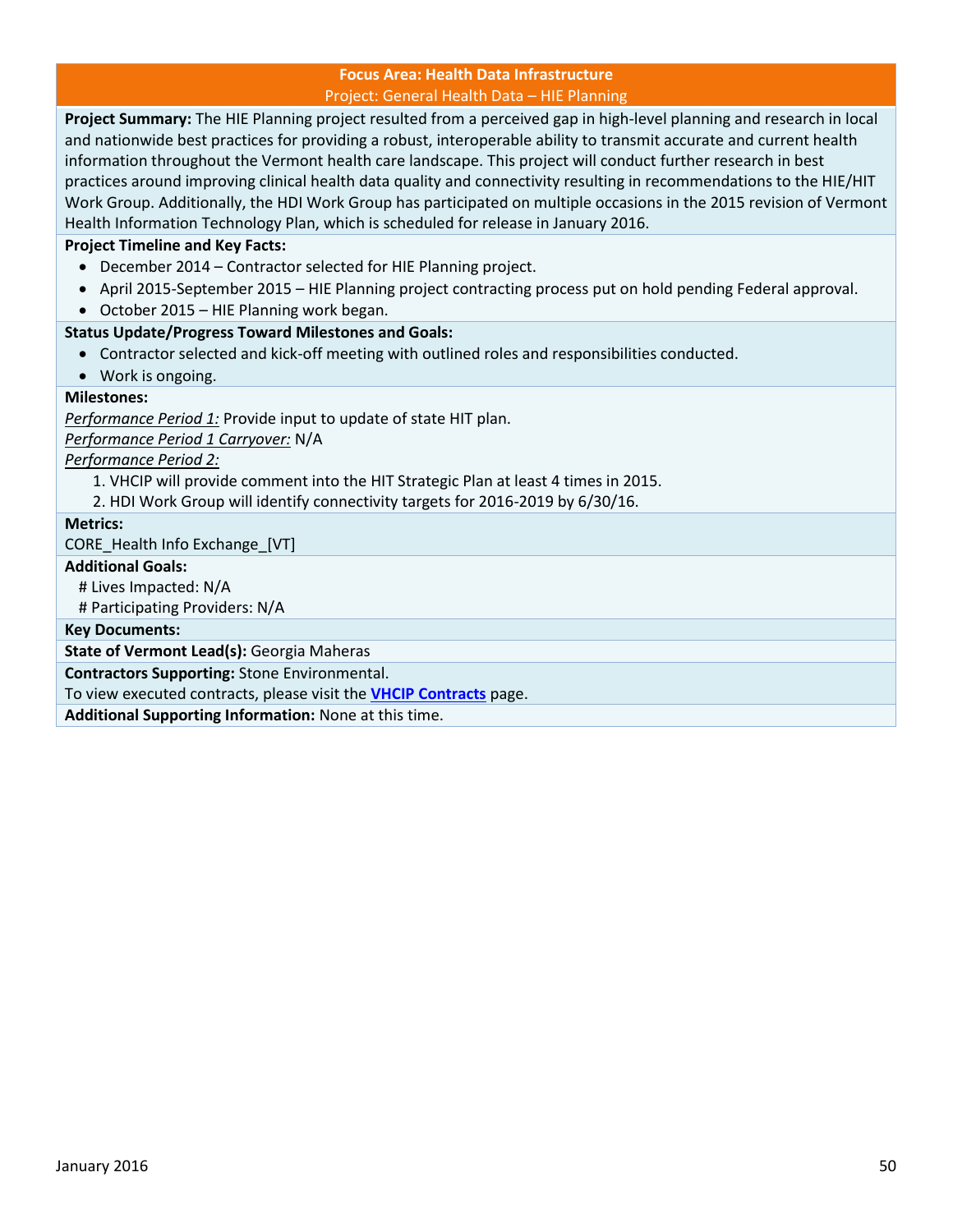#### **Focus Area: Health Data Infrastructure** Project: General Health Data – Expert Support

<span id="page-50-0"></span>**Project Summary:** This is a companion project to all of the projects within the Health Data Infrastructure focus area. Due to the nature of those projects, we need specific skills to support the State and stakeholders in decision-making and implementation. The specific skills needed are IT Enterprise Architects, Business Analysts, and Subject-Matter Experts.

#### **Project Timeline and Key Facts:**

Accessed as necessary to support various Health Data Infrastructure projects.

#### **Status Update/Progress Toward Milestones and Goals:**

- **•** IT-specific support to be engaged as needed.
- Enterprise Architect, Business Analyst and Subject Matter Experts identified to support the design phase of SCÜP.

#### **Milestones:**

*Performance Period 1:* N/A

*Performance Period 1 Carryover:* N/A

*Performance Period 2:* Procure appropriate IT-specific support to further health data initiatives – depending on the design of projects described above, enterprise architects, business analysts, and others will be hired to support appropriate investments.

#### **Metrics:**

CORE\_Health Info Exchange\_[VT]

#### **Additional Goals:**

# Lives Impacted: N/A

# Participating Providers: N/A

**Key Documents:**

**State of Vermont Lead(s):** Georgia Maheras

**Contractors Supporting:** Stone Environmental; TBD.

To view executed contracts, please visit the **[VHCIP Contracts](http://healthcareinnovation.vermont.gov/node/731)** page.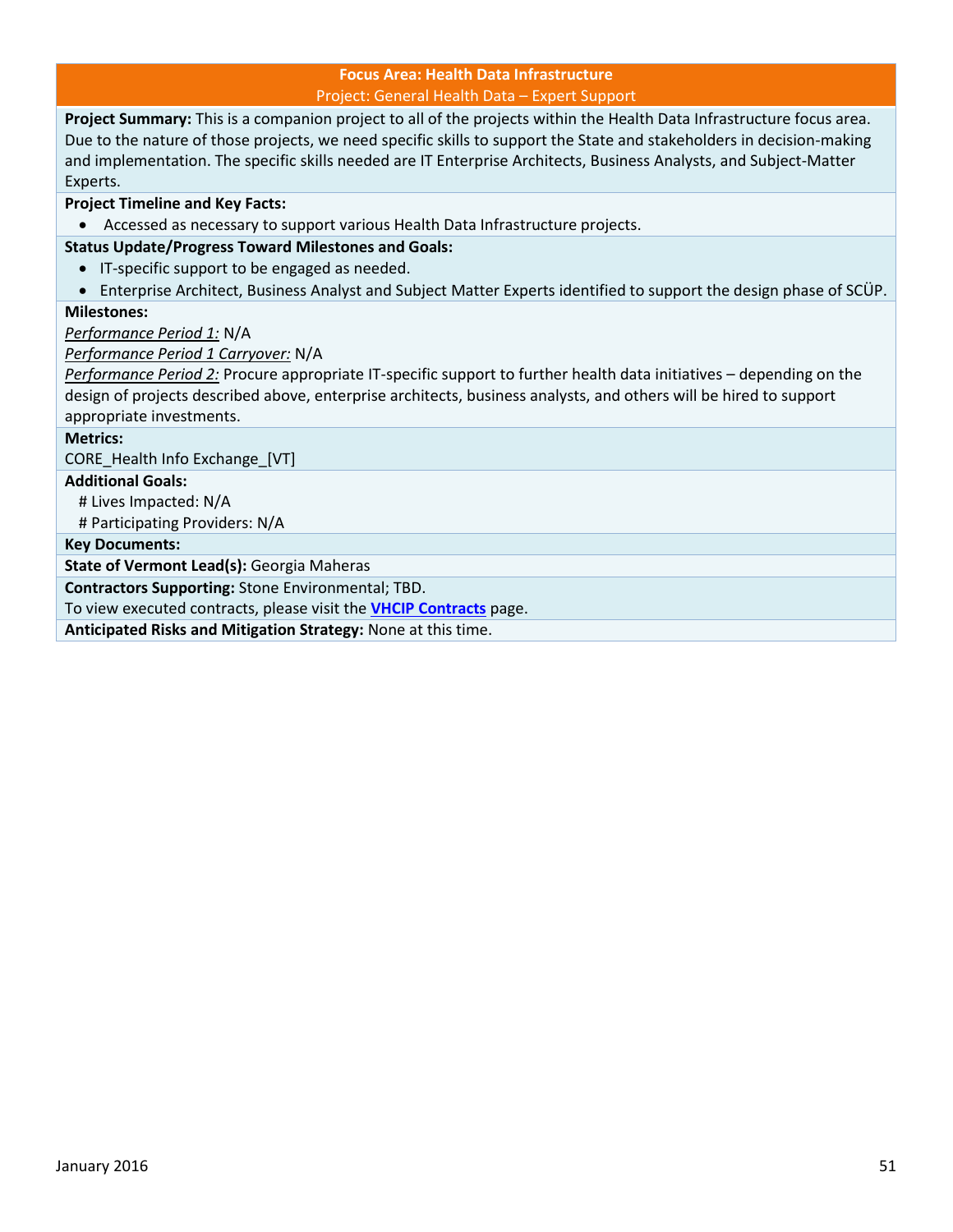### **Focus Area: Evaluation**

#### **Focus Area: Evaluation**

#### <span id="page-51-1"></span><span id="page-51-0"></span>Projects: Self-Evaluation Plan and Execution; Surveys; Monitoring and Evaluation Activities within Payment Programs

**Project Summary:** All SIM efforts are evaluated to ensure the process and outcomes, work for Vermont, its residents, payers, and providers. The evaluations occur by program, by population, and by region to ensure there are no unintended consequences and enable staff to better expand lessons learned quickly. Below is a list of SIM-supported projects and tasks underway in the Evaluation focus area:

- Development and execution of a Self-Evaluation Plan;
- Surveys to measure patient experience and other key factors, as identified in payment model development; and
- Monitoring and evaluation activities within payment programs.

#### **Project Timeline and Key Facts:**

- September 2014 Self-Evaluation contract executed.
- June 2015 Self-Evaluation Plan draft submitted to CMMI.
- November 2015 RFP re-released for sub-set of the State-led Evaluation Plan.
- January 2016 State-led Evaluation contract awarded, pending federal and state approvals.
- November 2017 State-led Evaluation Report to be finalized.
- Annually Patient Experience Survey for P4P (PCMH) and Shared Savings Program.
- Annually according to specified project plans Shared Savings Program monitoring and evaluation activities.

#### **Status Update/Progress Toward Milestones and Goals:**

- RFP re-released for State-led Study portion of the State-led Evaluation Plan in November 2015 due to significant differences between planned implementation activities and original contract scope; Vermont procurement guidelines required a new competitive bidding process. Vermont selected a bidder in December 2015; as of January 2016, contract execution is pending federal and state approvals.
- Ongoing activities including conducting annual patient experience survey and other surveys as identified in payment model development; analyses of the commercial and Medicaid Shared Savings Programs according to program specifications, and ongoing monitoring and evaluation by SOV staff and contractors occurring as needed according to project plan.

#### **Milestones:**

#### **Self-Evaluation Plan and Execution**

#### *Performance Period 1:*

- 1. Procure contractor: Hire through GMCB in Sept 2013.
- 2. Evaluation (external):
	- Number of meetings held with Quality and Performance Measurement Work Group on evaluation (goal = 2).
	- Evaluation plan developed.
	- Baseline data identified.

#### *Performance Period 1 Carryover:*

- 1. Design Self-Evaluation Plan for submission to CMMI by 6/30/15.
- a. Elicit stakeholder feedback prior to submission.

2. Once approved by CMMI, engage in Performance Period 1 Carryover activities as identified in the plan.

#### *Performance Period 2:*

1. Procure new self-evaluation contractor by 2/28/16 to execute contractor-led self-evaluation plan activities.

2. Continue to execute self-evaluation plan using staff and contractor resources.<sup>3</sup>

l

<sup>&</sup>lt;sup>3</sup> Vermont's self-evaluation plan relies on numerous staff and contractors, which are described in the Evaluation Remediation Plan submitted on November 25, 2015.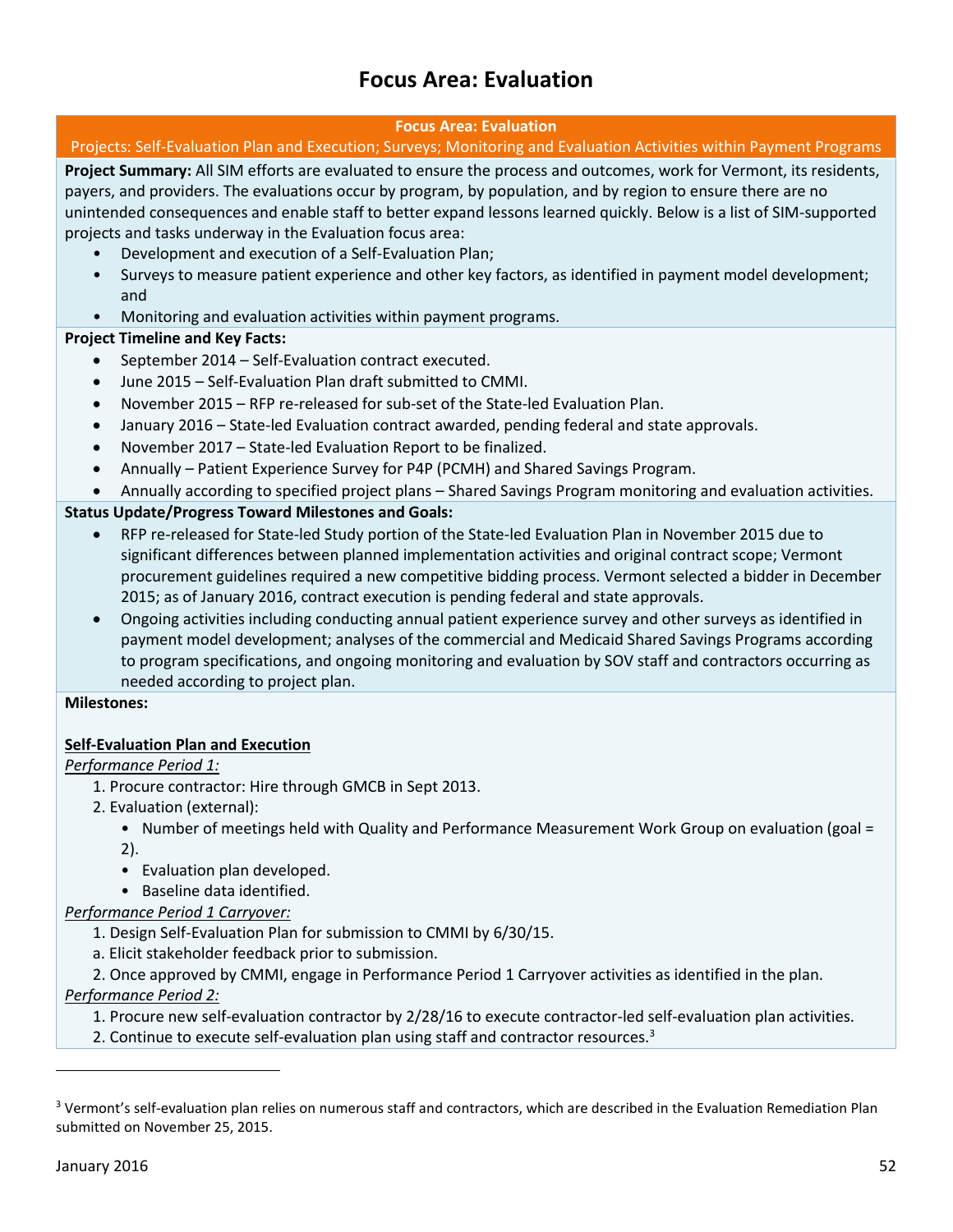3. Streamline reporting around other evaluation activities within 30 days of CMMI approval of self-evaluation plan.

#### **Surveys**

#### *Performance Period 1:* N/A

*Performance Period 1 Carryover:* Conduct annual patient experience survey (Performance Period 1 surveys only): 1. Surveys are completed by 6/30/15 for reporting as part of the first performance period for the Medicaid and commercial Shared Savings Programs.

*Performance Period 2:* Conduct annual patient experience survey and other surveys as identified in payment model development:

Field patient experience surveys to Vermonters participating in the PCMH and Shared Savings programs – phase 1 to determine impact of Performance Period 2 activities by 6/30/16.

#### **Monitoring and Evaluation Activities Within Payment Programs**

#### *Performance Period 1:* N/A

*Performance Period 1 Carryover:* Conduct analyses as required by payers related to specific payment models.

• Number of meetings held with Quality and Performance Measurement Work Group on evaluation (goal = 2 by 6/30/15).

• Payer-specific evaluation plan developed for Medicaid Shared Savings Program as part of State Plan Amendment approval.

• Baseline data identified for monitoring and evaluation of Medicaid and commercial Shared Savings Programs by 6/30/15.

#### *Performance Period 2:*

1. Conduct analyses of the PCMH program (non-SIM funded) according to program specifications: biannual reporting to providers.

2. Conduct analyses of the commercial and Medicaid Shared Savings Programs according to program specifications: monthly, quarterly reports depending on type.

#### **Metrics:**

CORE\_BMI\_[VT] CORE\_Diabetes Care\_[VT] CORE\_ED Visits [VT] CORE\_HRQL\_[VT] CORE\_Readmissions\_[VT] CORE\_Tobacco Screening and Cessation\_[VT] CAHPS Clinical & Group Surveys CORE\_HCAHPS Patient Rating\_[VT]

#### **Additional Goals:**

*# Lives Impacted:* All Vermonters impacted by VHCIP.

*# Participating Providers:* All Vermont providers impacted by VHCIP.

#### **Key Documents:**

• Self-Evaluation Plan Draft

#### **Lead(s):** Annie Paumgarten, Pat Jones

**Contractors Supporting:** Impaq International; Datastat; Bailit Health Purchasing; Burns and Associates; The Lewin Group; TBD.

To view executed contracts, please visit the **[VHCIP Contracts](http://healthcareinnovation.vermont.gov/node/731)** page.

#### **Anticipated Risks and Mitigation Strategy:**

- Due to contractual scope changes, Vermont procurement guidelines required terminating the contract with the existing State-led Evaluation contractor, and re-procuring.
	- o Vermont released an RFP on November 17<sup>th</sup>, 2015. Vermont held a bidders' conference on November  $30<sup>th</sup>$ , 2015, received three bids on December 11th, and executed a subsequent formal bid review